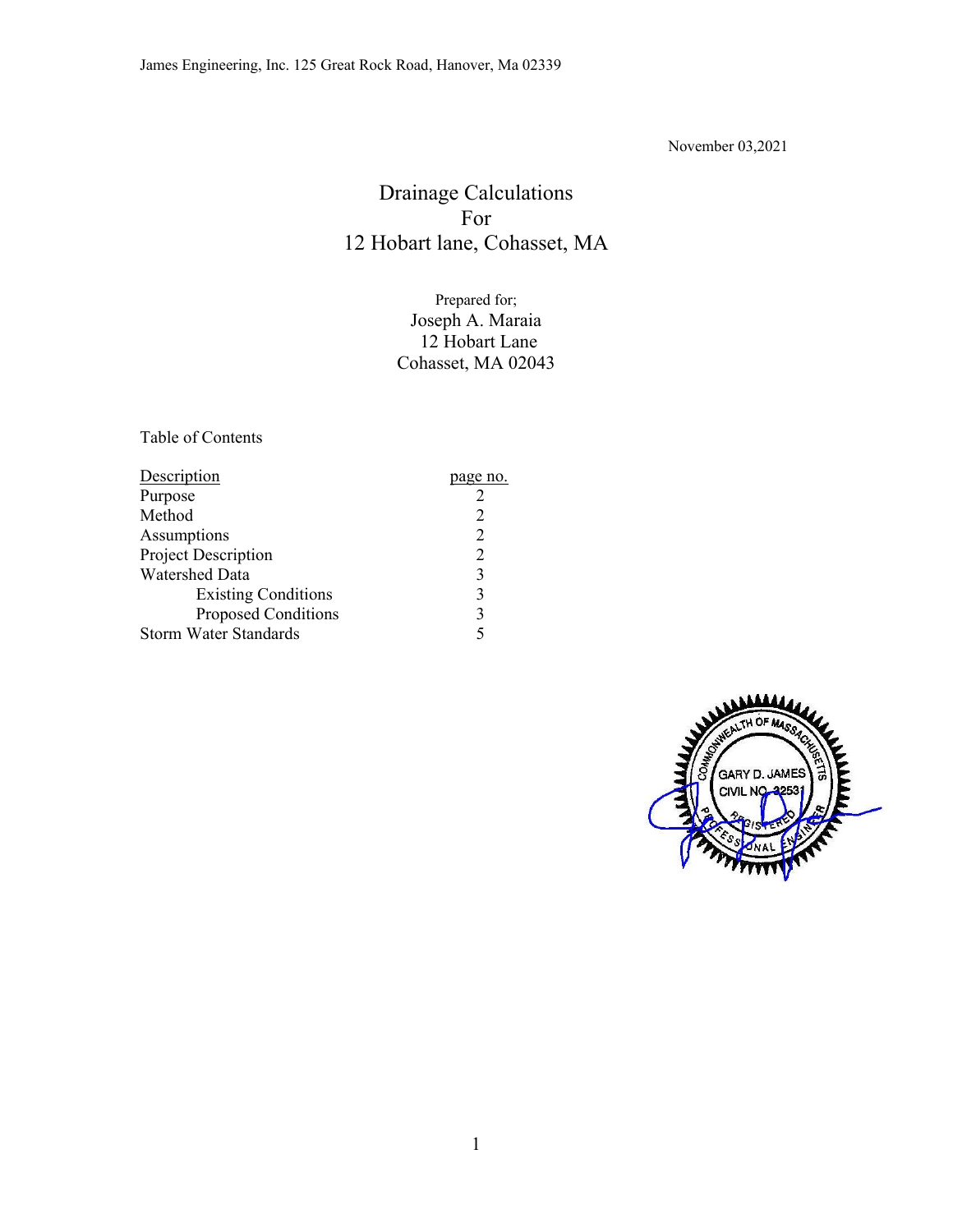#### **Purpose**

The purpose of this report is to review the impact of the proposed driveway expansion in the development of this lot and develop stormwater BMPs necessary to treat the additional runoff generated by the proposed driveway expansion and maintain compliance with the stormwater standards.

#### **Method**

 The calculation will be based upon the SCS TR-20 Model using HYDRO-CAD 10.0 software to conduct the calculations.

#### **Project Description**

The proposed work is development is to expand the driveway surface to provide by 470 sq. ft. to provide a turn around from the second garage door and provide a stone lined slope protection along the rear which will provide acceptable access to the rear of the parcel from the deck area. approximately 970 cubic yards of material will be brought onto the site to fill the space between the existing higher areas at the back of the driveway the house and the side yard level with the stones. This slope protection will be set back approximately 7' from the property line. This will allow the applicant to create a 5' wide wetlands planting area between the existing rubble wall along the property line and the proposed stone slope.

In order to meet the requirements of the stormwater standards, a subsurface cul-tec storage and treatment facility which will act as a sand filter will be installed along the easterly edge of the parcel between the existing masonry wall and the proposed slope protection. All of the runoff from the that portion of the existing driveway which flows towards the rear of the parcel, and the proposed expansion will be collected by an infiltration trench which will be located along the edge of the proposed expansion. In addition to this runoff, all of the roof leaders from the rear of the house will also be collected and directed into the treatment structure. This structure will consist of 2 rows of 7 storm-tech model 310 chambers. Overall dimensions of the system will be 8' x 50' x 2.33' and will provide a total storage volume of 420 cu. ft. In addition, 48" of sand will be set beneath the system to provide the treatment necessary to meet the 80% TSS removal required by the standards. Based upon the presence of ledge and the limited amount of native soils above the ledge, there is little or no opportunity on site to provide recharge. The flows through the sand beneath the system will remain below the surface however there is no groundwater regime on site to recharge. Accordingly, we will disregard the issues associated with Standard 3. Overall, there is very little change in the proposed use of the lot associated with the proposed improvements. The only real modification to the runoff will be associated with the expansion of the driveway. Accordingly, the additional 470 square feet of pavement will be the only change in use documented between existing and proposed conditions.

Based upon the assumption that the limit of the wetlands will be along the property line, all of the proposed activity will be located within the limits of the 100' buffer to the vegetated wetlands. Overall, the disturbance within the 50' buffer will be 4,844 square feet with an additional 802 square feet outside the 50 for a total disturbance area of 5,646 square feet. All of the proposed additional pavement will be located outside the 50' buffer.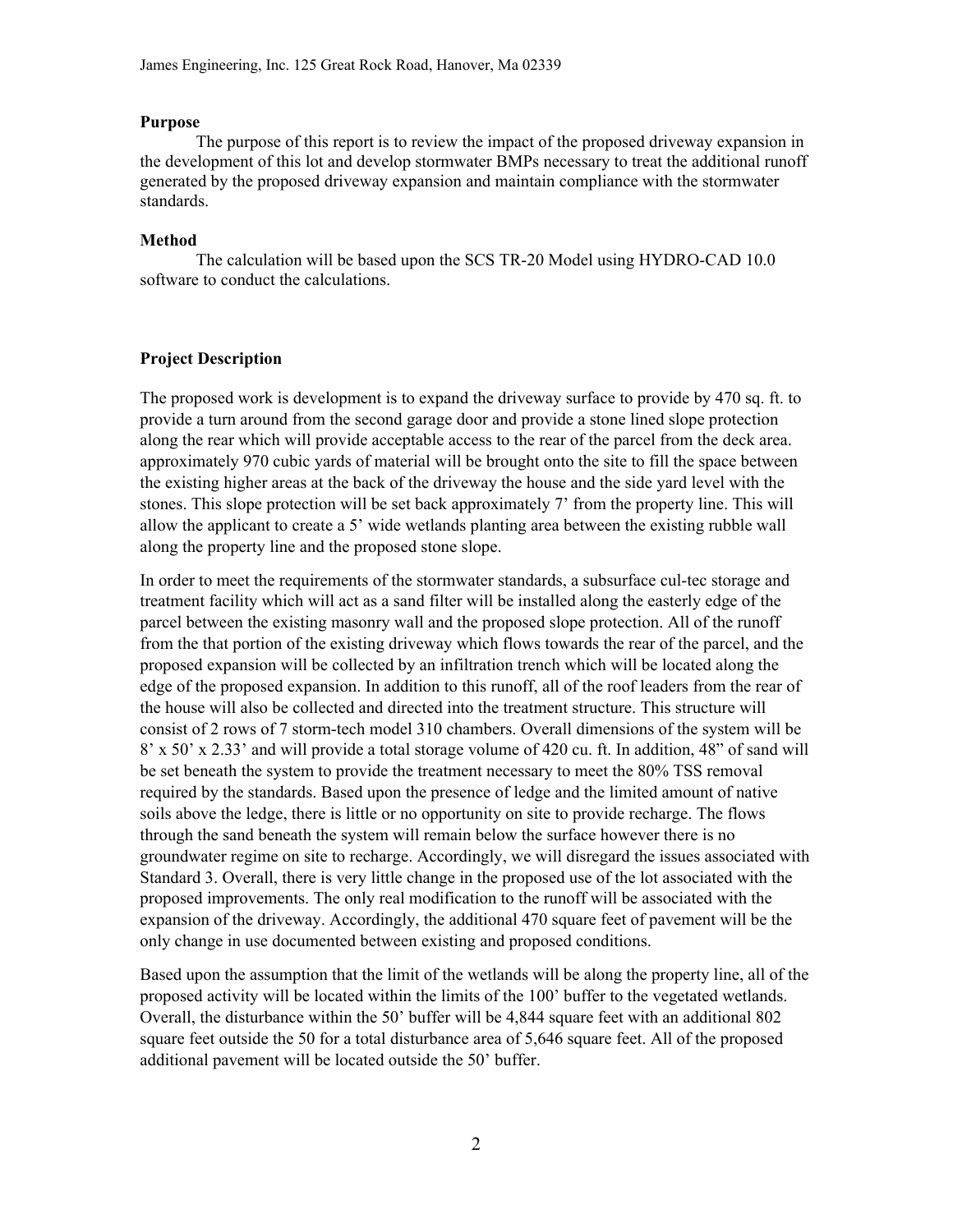Erosion control will be limited to 12" mulch logs placed along the toe of the slope at the property line. Based upon the limited disturbance area <10,000 s.f., the log should be sufficient.

# **Existing Conditions**

Only that portion of the site at the rear of the house which flows towards the phragmites at the far northeast corner of the lot will be analyzed in this analysis. The watershed data for this area is as follows.

# **Existing Conditions 1S**

| Drainage Area- 15,571 sq. ft. |               |
|-------------------------------|---------------|
|                               | $0.357$ acres |

| Area $(s.f.)$ | <u>CN</u> |
|---------------|-----------|
| 1,460         | 98        |
| 800           | 98        |
| 13,311        | 80        |
|               |           |

Tc

| Sheet flow         | $1=43$ ' s= 0.025 lawn |
|--------------------|------------------------|
| Shallow Conc. Flow | $l=76$ ' s=0.012 lawn  |

# **Proposed Conditions**

## **Driveway 3S**

 Drainage Area- 1,930 sq. ft. 0.044 acres

| Land Use     |               |                         |
|--------------|---------------|-------------------------|
| Use          | Area $(s.f.)$ | $\underline{\text{CN}}$ |
| Ex. Pavement | 1.460         | 98                      |
| Pr. Pavement | 470           | 98                      |

#### Tc

Use 6 minutes minimum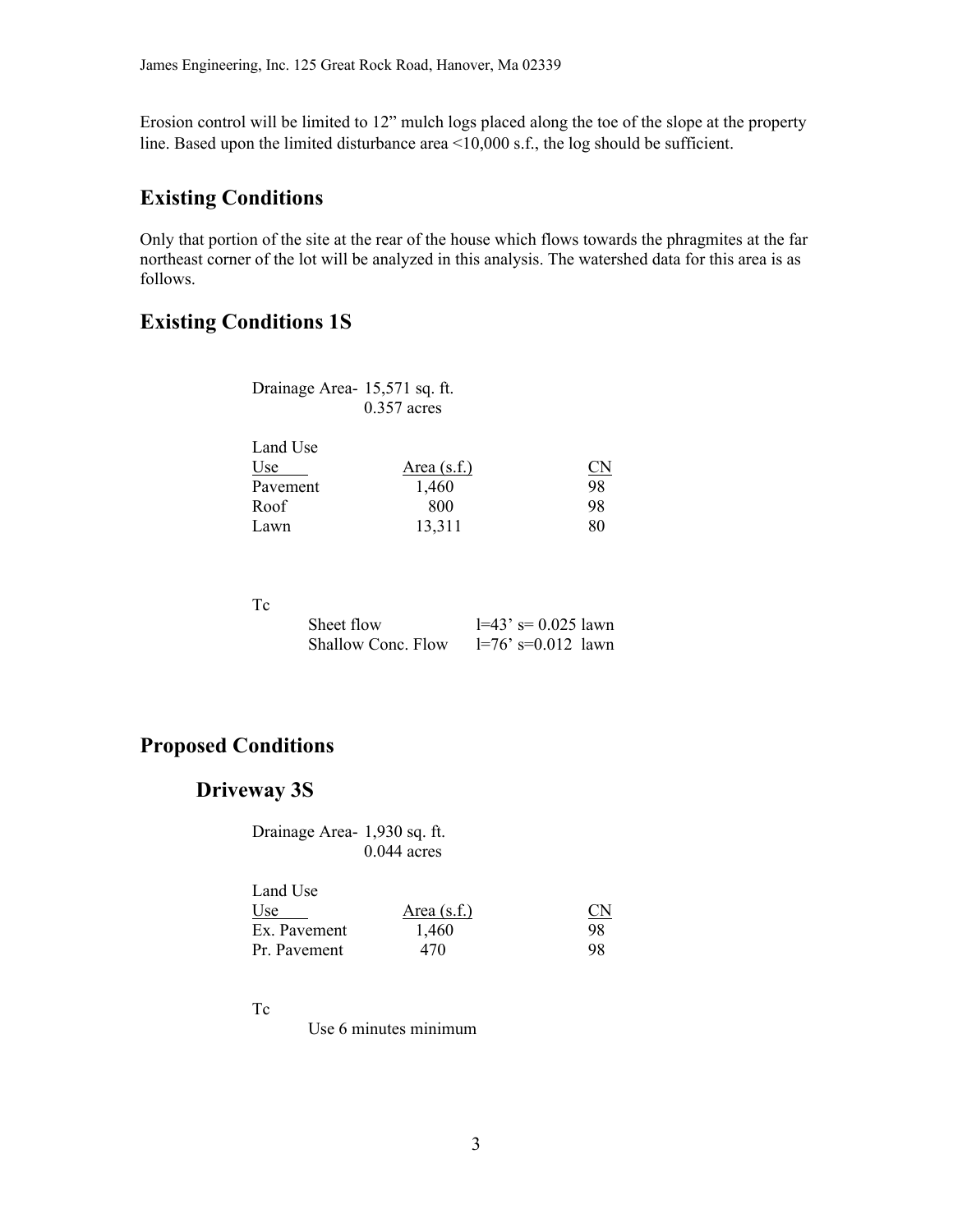# **Roof area 4S**

| Drainage Area- 800 sq. ft. |               |
|----------------------------|---------------|
|                            | $0.018$ acres |

| Land Use |               |           |  |
|----------|---------------|-----------|--|
| Use      | Area $(s.f.)$ | <u>CN</u> |  |
| Roof     | 2,888         | 98        |  |

Tc

Use 6 minutes minimum

## **Uncontrolled 5S**

| Drainage Area- 12,641 sq. ft. |               |
|-------------------------------|---------------|
|                               | $0.290$ acres |

| Land Use |               |                        |
|----------|---------------|------------------------|
| Use      | Area $(s.f.)$ | $\overline{\text{CN}}$ |
| Lawn     | 12,641        | 80                     |

#### Tc

| Sheet flow         | $1=43$ ' s= 0.025 lawn |
|--------------------|------------------------|
| Shallow Conc. Flow | $1=76$ ' s=0.012 lawn  |

## **Storm Tech structure 1P**

 Structure is 8.16 x 50' x 2.33' deep, Bottom El. 16.0 Use 2 rows of 7 Storm-tech chambers model SC-310.

 Storage is calculated by hydro-cad Infiltration through sand beneath units-rate  $= 8.27$ " per hour. Depth  $= 48$ " Tt =  $48/8.27$  in/hr. = 5.80 hrs. ok use 6 hrs lag time. Outlet is 4" ADS pipe at Inv. El. 17.50

 Static Storage Provided – 319 cu. ft.  $WQV = 0.5$  Total Impervious = 2730 sq. ft.  $WQV = 0.5/12$  (2730) = 113.75 cu. ft. Volume Provided =  $1.4$ " of runoff ok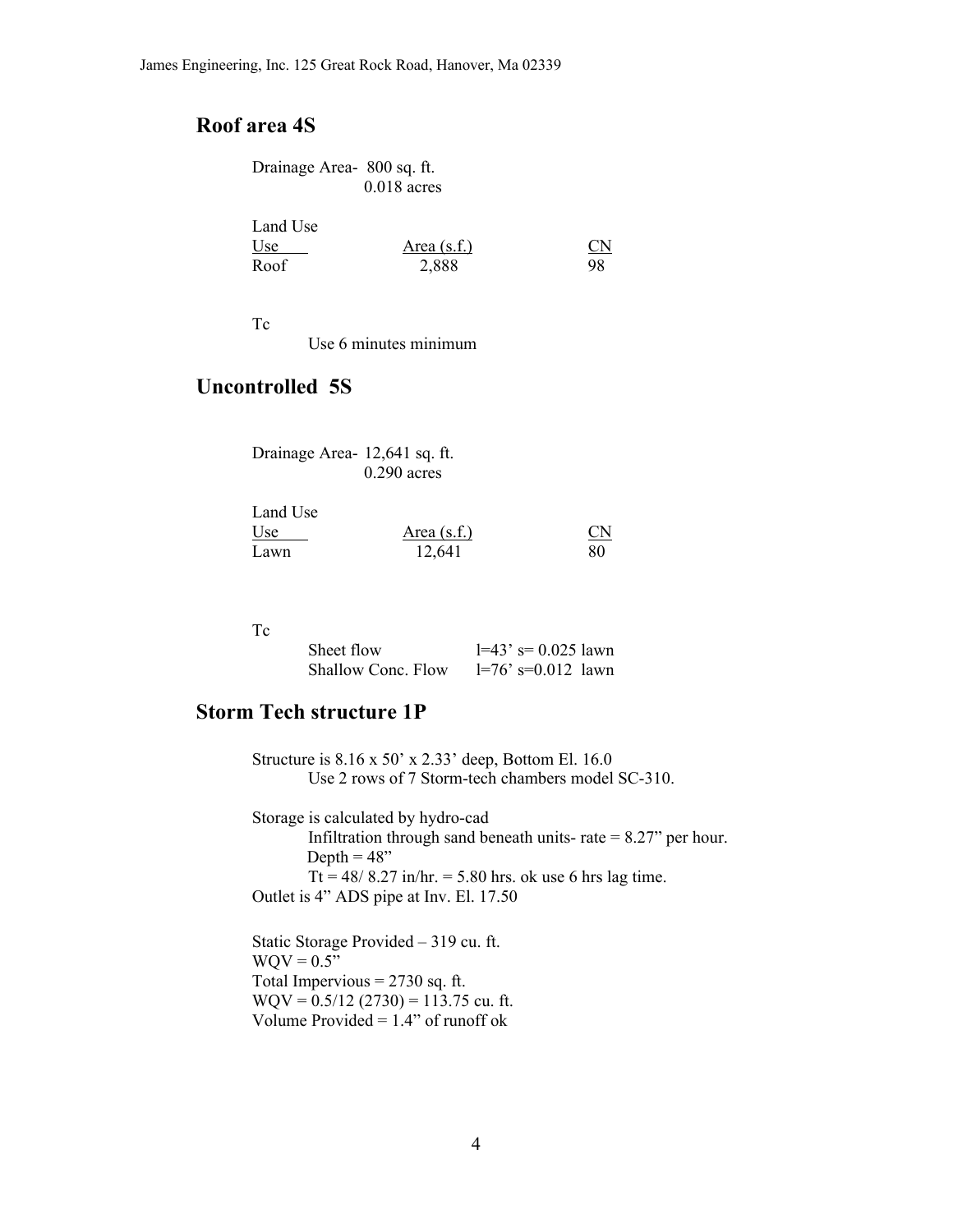## **Storm Water Standards**

#### **Standard No. 1, Untreated Discharges**

 All of the impervious surface runoff from this portion of the site will be treated by the proposed sand filter. The runoff from the driveway will be pretreated by a deep sum manhole at the end of the collection trench. In addition, the proposed Isolator Row will also provide an additional 80% TSS removal Rate as documented in the EPA guidelines.

#### **Standard No. 2, Peak Discharge Rates**

 Based upon the Hydro-CAD update, the increase in the driveway surface area had very little impact on the flow into the wetlands off site. The lag associated with the time to travel through the sand filter prior to discharge to the phragmites wetland will result in an overall reduction in peak flow rates off site.

| Peak Flow Rate    | Existing   | Proposed   | Difference |
|-------------------|------------|------------|------------|
| 2 Year Storm      | $0.65$ cfs | $0.46$ cfs | $-29.3%$   |
| 10 Year Storm in  | $1.14$ cfs | $0.84$ cfs | $-26.3\%$  |
| 25 Year Storm in  | $1.41$ cfs | $1.06$ cfs | $-24.8%$   |
| 100 Year Storm in | 1.91 cfs   | $1.47$ cfs | $-23.0\%$  |

Because the discharge is to a tidal resource, this standard does not apply however as can be seen there remains a significant reduction in peak flow rates across the board for every event.

#### **Standard No. 3, Recharge**

Based upon the lack of soils above ledge, there is no opportunity to recharge groundwater on site. Providing the sand ill beneath the storm tech will provide some storage within the soil profile available to the wetlands regime just beyond the property line. It is important to note that all of the runoff from up to a 25-year frequency storm will remain in the ground. Discharge from the overflow will only occur at the peak of the 100-year frequency storm.

#### **Standard No. 4, Water Quality**

Infiltration Basin

| Item          | Removal | removal |     | 'emoval |
|---------------|---------|---------|-----|---------|
| Jescription   | rate    | Actual  |     | ntя     |
| Sand<br>niter | 80%     | 80%     | 20% | 80%     |

#### **Standard No. 5, Land Use with Higher Potential Pollution Loads**

This standard is not applicable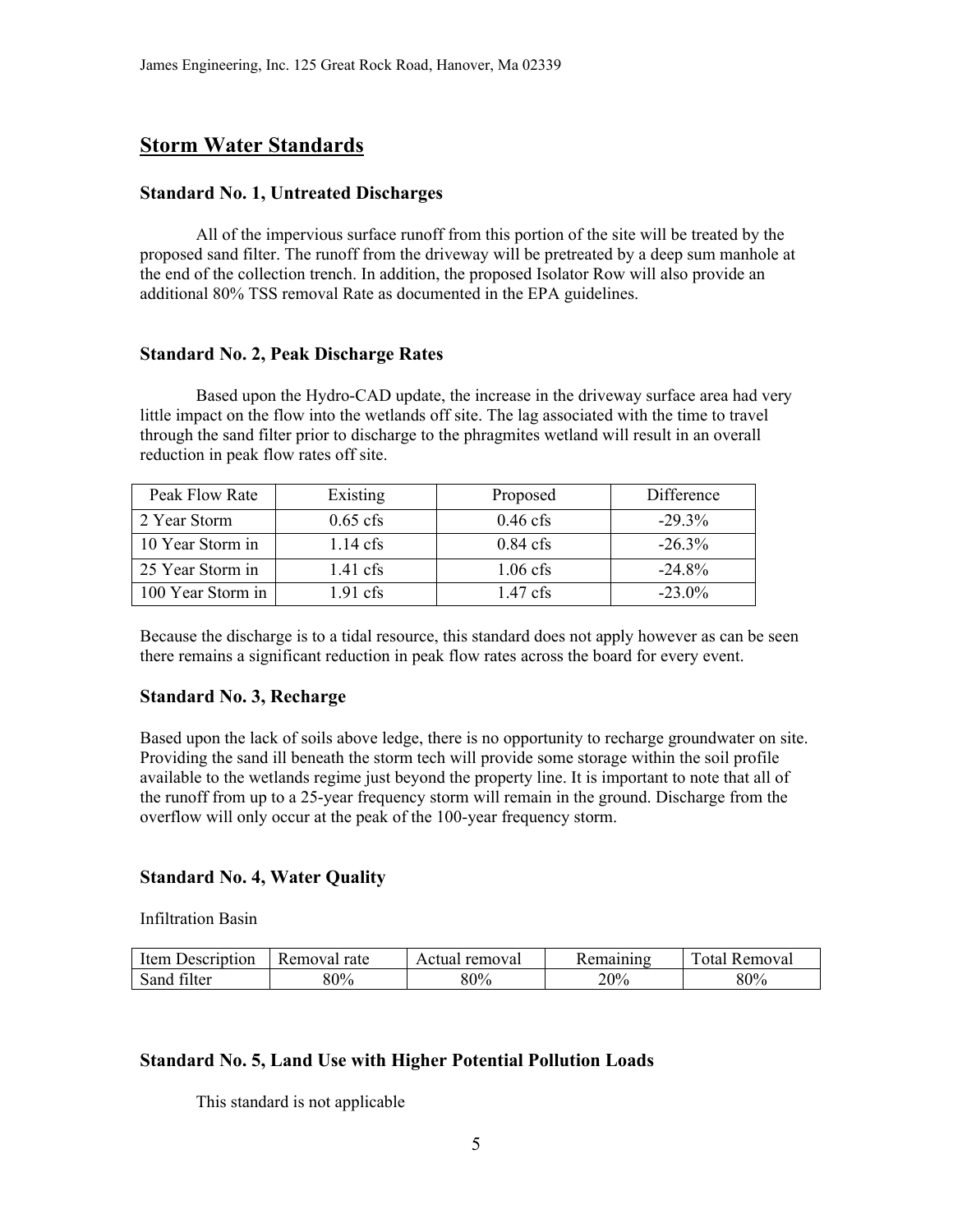#### **Standard No. 6, Critical Areas**

This standard is not applicable to this site

#### **Standard No. 7, Redevelopment**

This standard is not applicable to this site

#### **Standard No. 8, Construction Period Pollution Control**

The erosion controls associated with the proposed are shown on the site plans.

#### **Standard No. 9, Operation and Maintenance**

The O & M manual for the lot is attached hereto.

#### **Standard No. 10, Illicit Discharge statement**

 $\mathcal{L}_\text{max}$ 

I do hereby certify that there are no illicit discharges proposed on site.

Gary D. James, P.E.

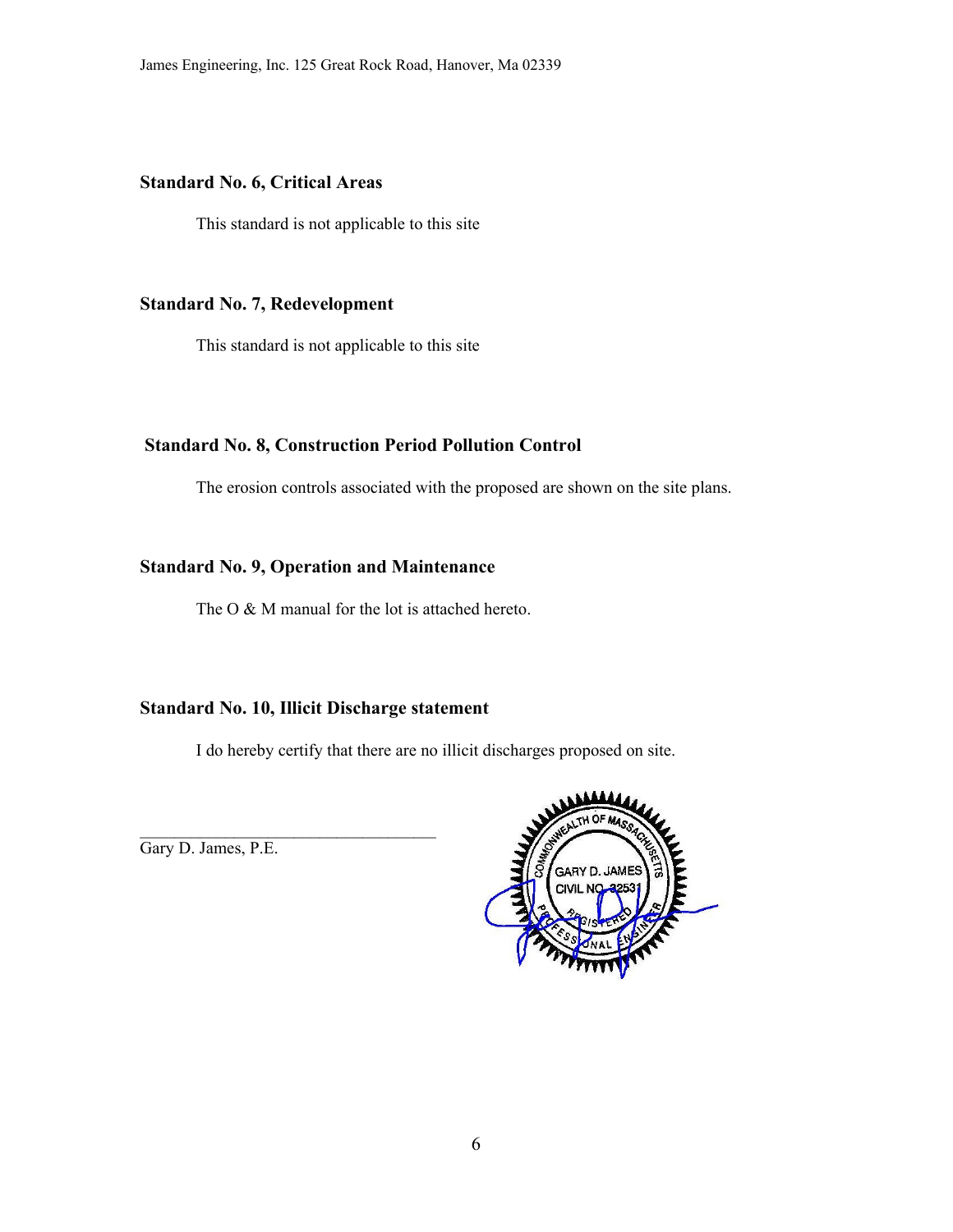# Hydro-Cad Printout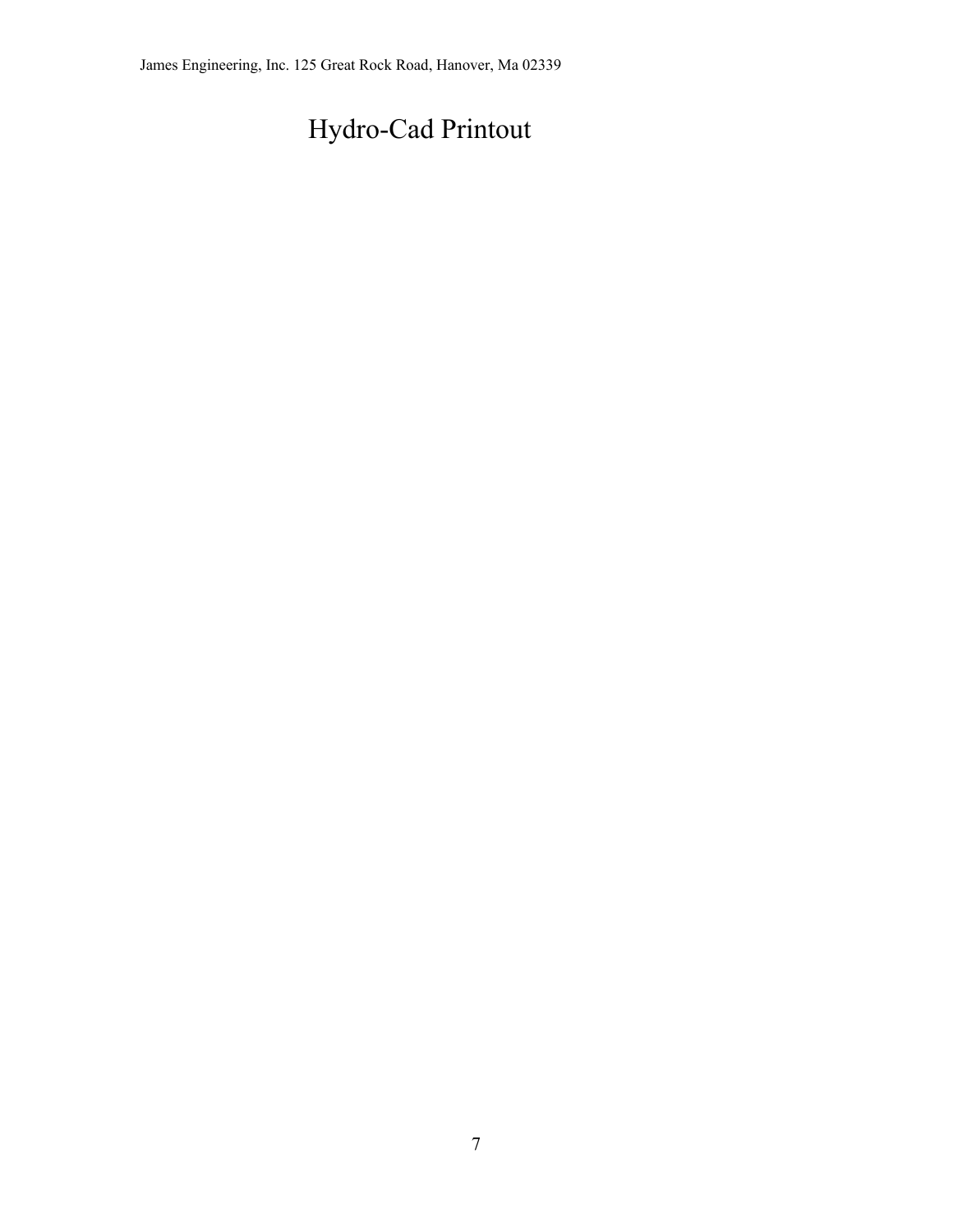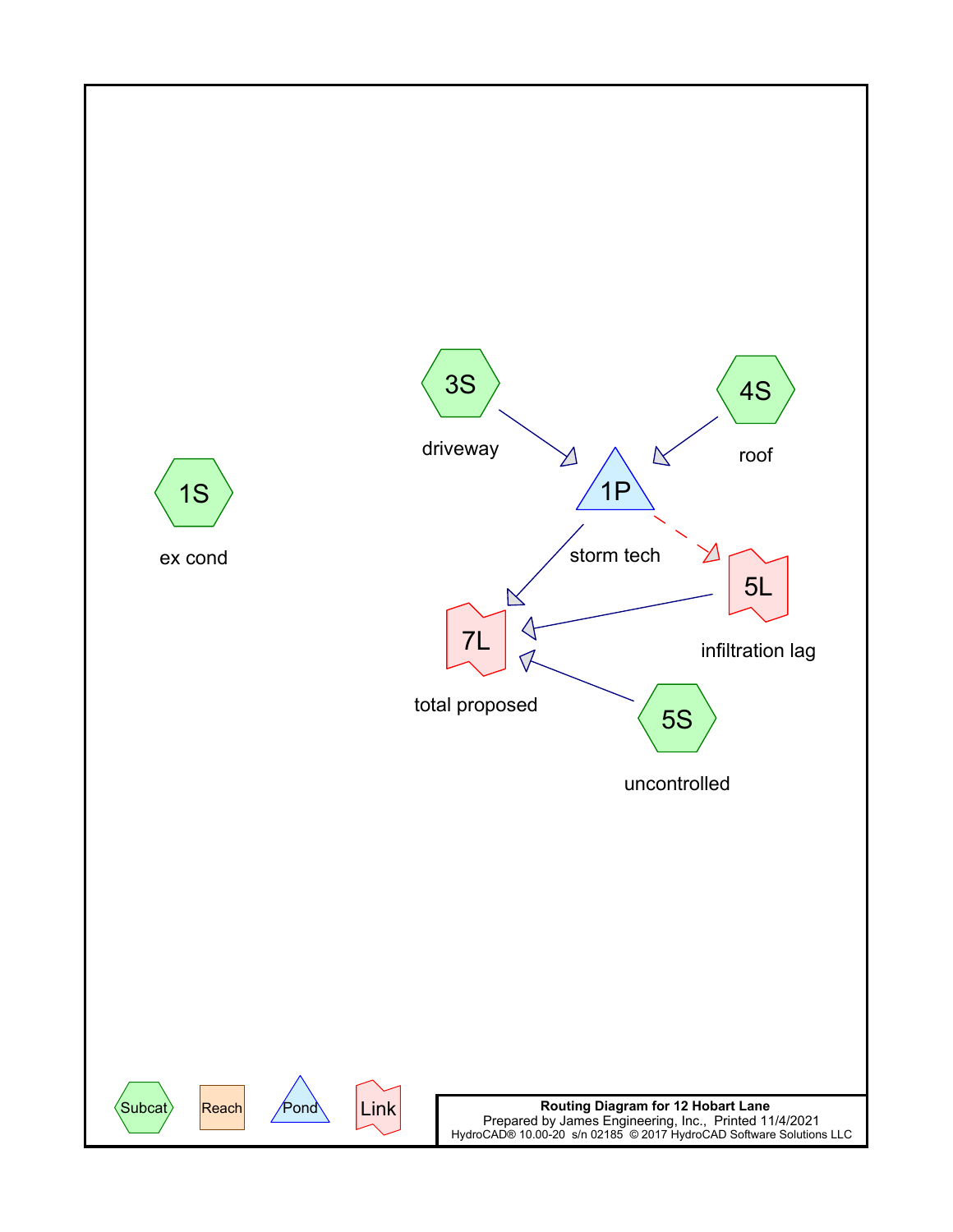# **Area Listing (all nodes)**

| Area    | СN | Description                            |
|---------|----|----------------------------------------|
| (acres) |    | (subcatchment-numbers)                 |
| 0.596   | 80 | >75% Grass cover, Good, HSG D (1S, 5S) |
| 0.034   | 98 | Ex Driveway (3S)                       |
| 0.034   | 98 | Paved parking, HSG D (1S)              |
| 0.011   | 98 | Pr driveway (3S)                       |
| 0.037   | 98 | Roofs, HSG D (1S, 4S)                  |
| 0.710   | 83 | <b>TOTAL AREA</b>                      |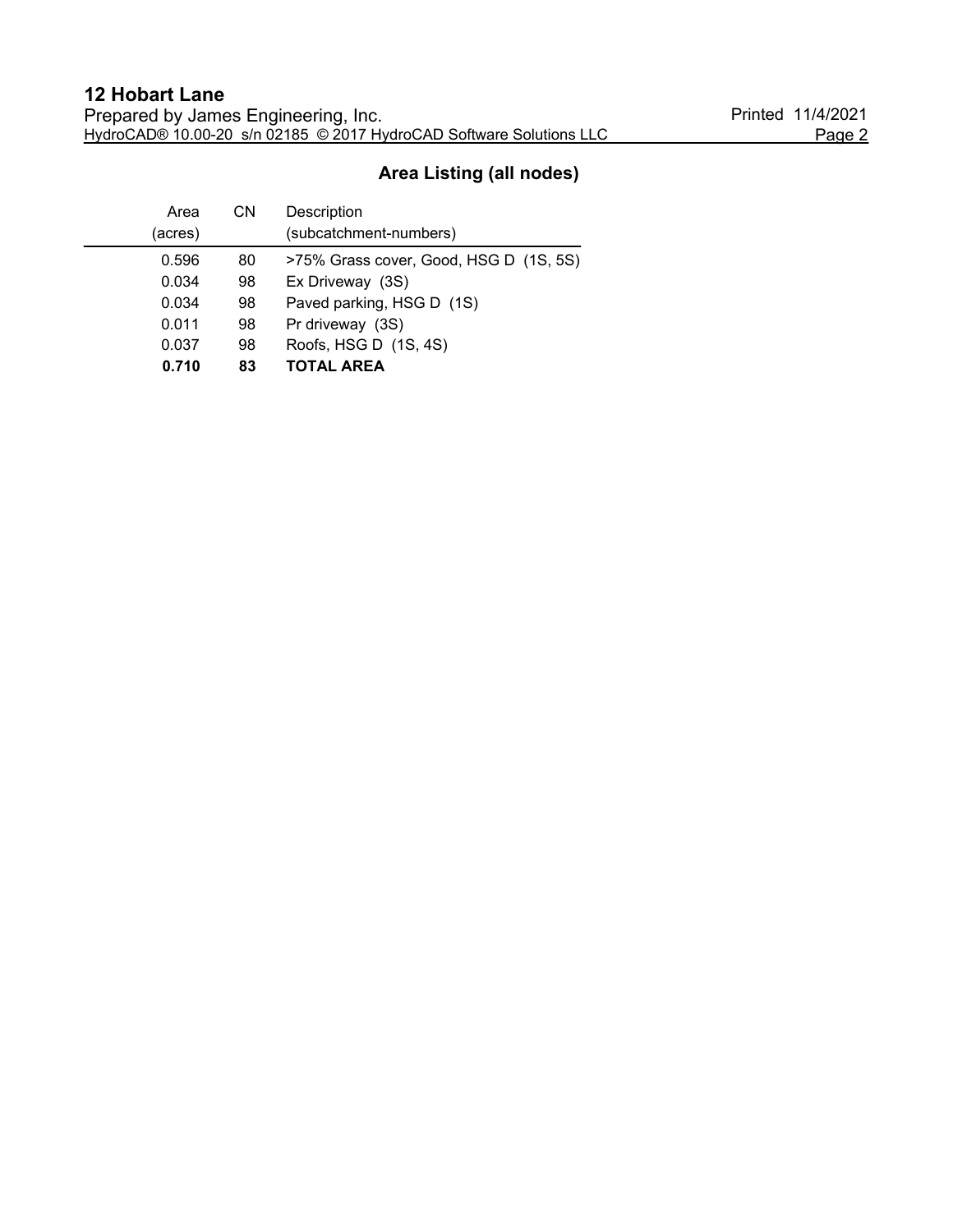# **Soil Listing (all nodes)**

| Area    | Soil         | Subcatchment      |
|---------|--------------|-------------------|
| (acres) | Group        | <b>Numbers</b>    |
| 0.000   | HSG A        |                   |
| 0.000   | <b>HSG B</b> |                   |
| 0.000   | HSG C        |                   |
| 0.666   | <b>HSG D</b> | 1S, 4S, 5S        |
| 0.044   | Other        | 3S                |
| 0.710   |              | <b>TOTAL AREA</b> |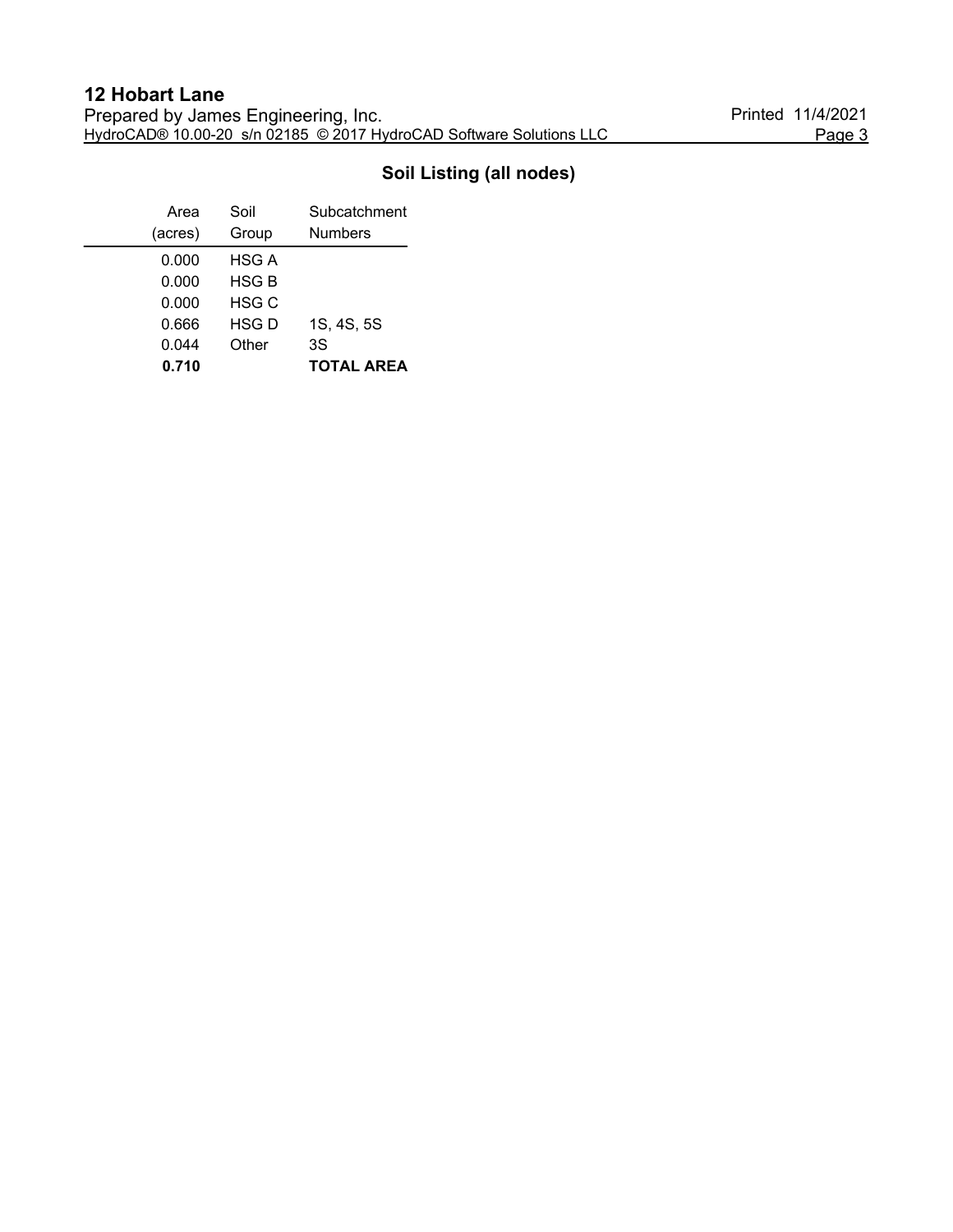| <b>12 Hobart Lane</b>                                               |                   |        |
|---------------------------------------------------------------------|-------------------|--------|
| Prepared by James Engineering, Inc.                                 | Printed 11/4/2021 |        |
| HydroCAD® 10.00-20 s/n 02185 © 2017 HydroCAD Software Solutions LLC |                   | Page 4 |

|         |         |         |         | <u>Urbana Obvers (an noues)</u> |         |                               |                |
|---------|---------|---------|---------|---------------------------------|---------|-------------------------------|----------------|
| HSG-A   | HSG-B   | HSG-C   | HSG-D   | Other                           | Total   | Ground                        | Subcatchment   |
| (acres) | (acres) | (acres) | (acres) | (acres)                         | (acres) | Cover                         | <b>Numbers</b> |
| 0.000   | 0.000   | 0.000   | 0.596   | 0.000                           | 0.596   | >75% Grass cover, Good 1S, 5S |                |
| 0.000   | 0.000   | 0.000   | 0.000   | 0.034                           | 0.034   | Ex Driveway                   | 3S             |
| 0.000   | 0.000   | 0.000   | 0.034   | 0.000                           | 0.034   | Paved parking                 | 1S             |
| 0.000   | 0.000   | 0.000   | 0.000   | 0.011                           | 0.011   | Pr driveway                   | 3S             |
| 0.000   | 0.000   | 0.000   | 0.037   | 0.000                           | 0.037   | <b>Roofs</b>                  | 1S, 4S         |
| 0.000   | 0.000   | 0.000   | 0.666   | 0.044                           | 0.710   | <b>TOTAL AREA</b>             |                |

#### **Ground Covers (all nodes)**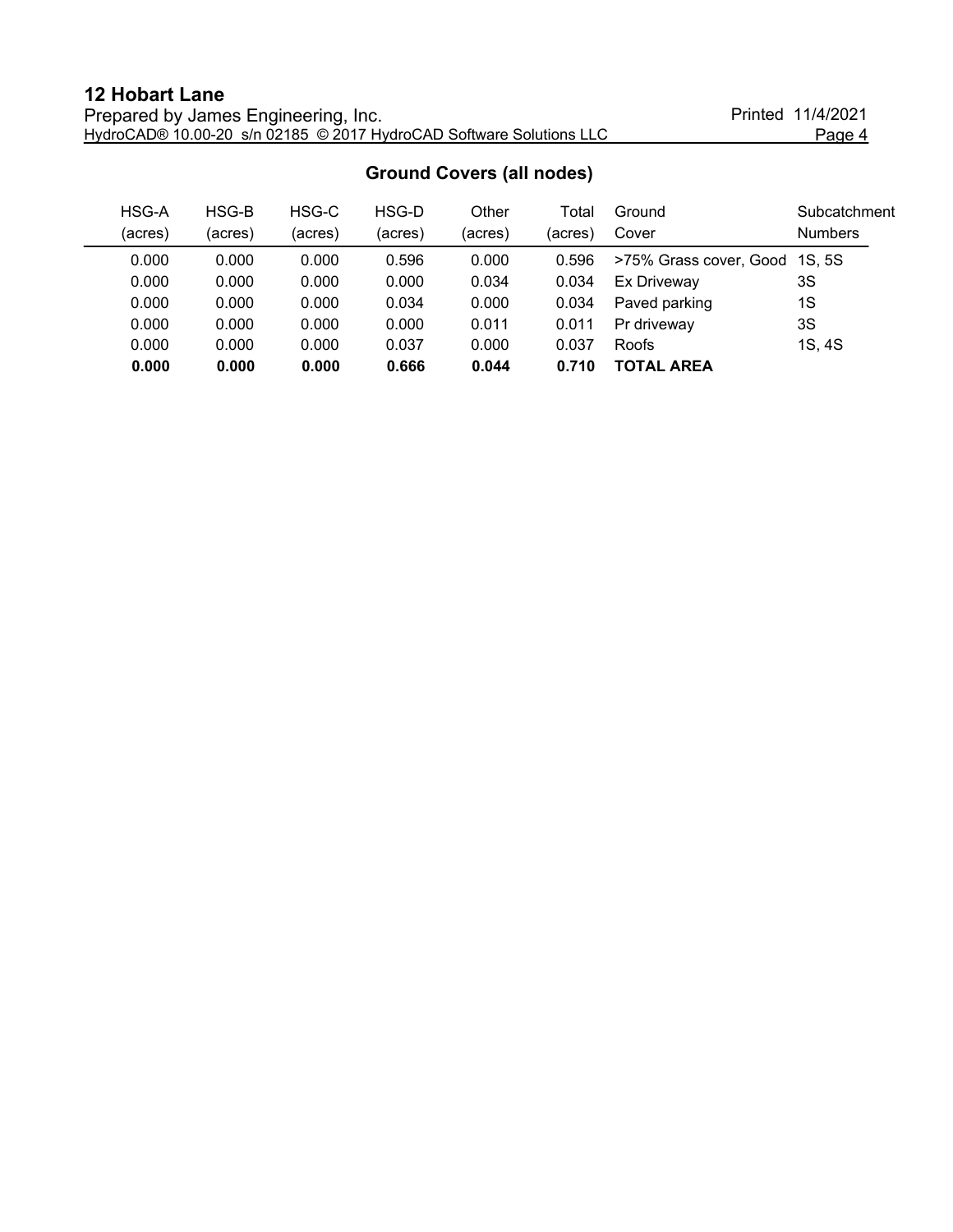| <b>12 Hobart Lane</b>                                               | Type III 24-hr 2-Yr Rainfall=3.30" |
|---------------------------------------------------------------------|------------------------------------|
| Prepared by James Engineering, Inc.                                 | Printed 11/4/2021                  |
| HydroCAD® 10.00-20 s/n 02185 © 2017 HydroCAD Software Solutions LLC | Page 5                             |

Time span=3.00-30.00 hrs, dt=0.01 hrs, 2701 points Runoff by SCS TR-20 method, UH=SCS, Weighted-CN Reach routing by Stor-Ind+Trans method - Pond routing by Stor-Ind method

| Subcatchment 1S: ex cond      | Runoff Area=15,571 sf 14.51% Impervious Runoff Depth=1.69"<br>Flow Length=121' Tc=8.3 min  CN=83  Runoff=0.65 cfs  0.050 af                                  |
|-------------------------------|--------------------------------------------------------------------------------------------------------------------------------------------------------------|
| Subcatchment 3S: driveway     | Runoff Area=1,930 sf 100.00% Impervious Runoff Depth>3.05"<br>Tc=6.0 min CN=98 Runoff=0.14 cfs 0.011 af                                                      |
| Subcatchment 4S: roof         | Runoff Area=800 sf 100.00% Impervious Runoff Depth>3.05"<br>Tc=6.0 min CN=98 Runoff=0.06 cfs 0.005 af                                                        |
| Subcatchment 5S: uncontrolled | Runoff Area=12,641 sf 0.00% Impervious Runoff Depth=1.48"<br>Flow Length=121' Tc=8.3 min  CN=80  Runoff=0.46 cfs  0.036 af                                   |
| Pond 1P: storm tech           | Peak Elev=16.55' Storage=77 cf Inflow=0.20 cfs 0.016 af<br>Primary=0.00 cfs 0.000 af Secondary=0.08 cfs 0.016 af Outflow=0.08 cfs 0.016 af                   |
| Link 5L: infiltration lag     | delayed by 360.0 min Inflow=0.08 cfs 0.016 af<br>Primary=0.08 cfs 0.016 af                                                                                   |
| Link 7L: total proposed       | Inflow=0.46 cfs $0.052$ af<br>Primary=0.46 cfs 0.052 af                                                                                                      |
|                               | Total Runoff Area = 0.710 ac Runoff Volume = 0.102 af<br><b>Average Runoff Depth = 1.73"</b><br>16.13% Impervious = $0.115$ ac<br>83.87% Pervious = 0.596 ac |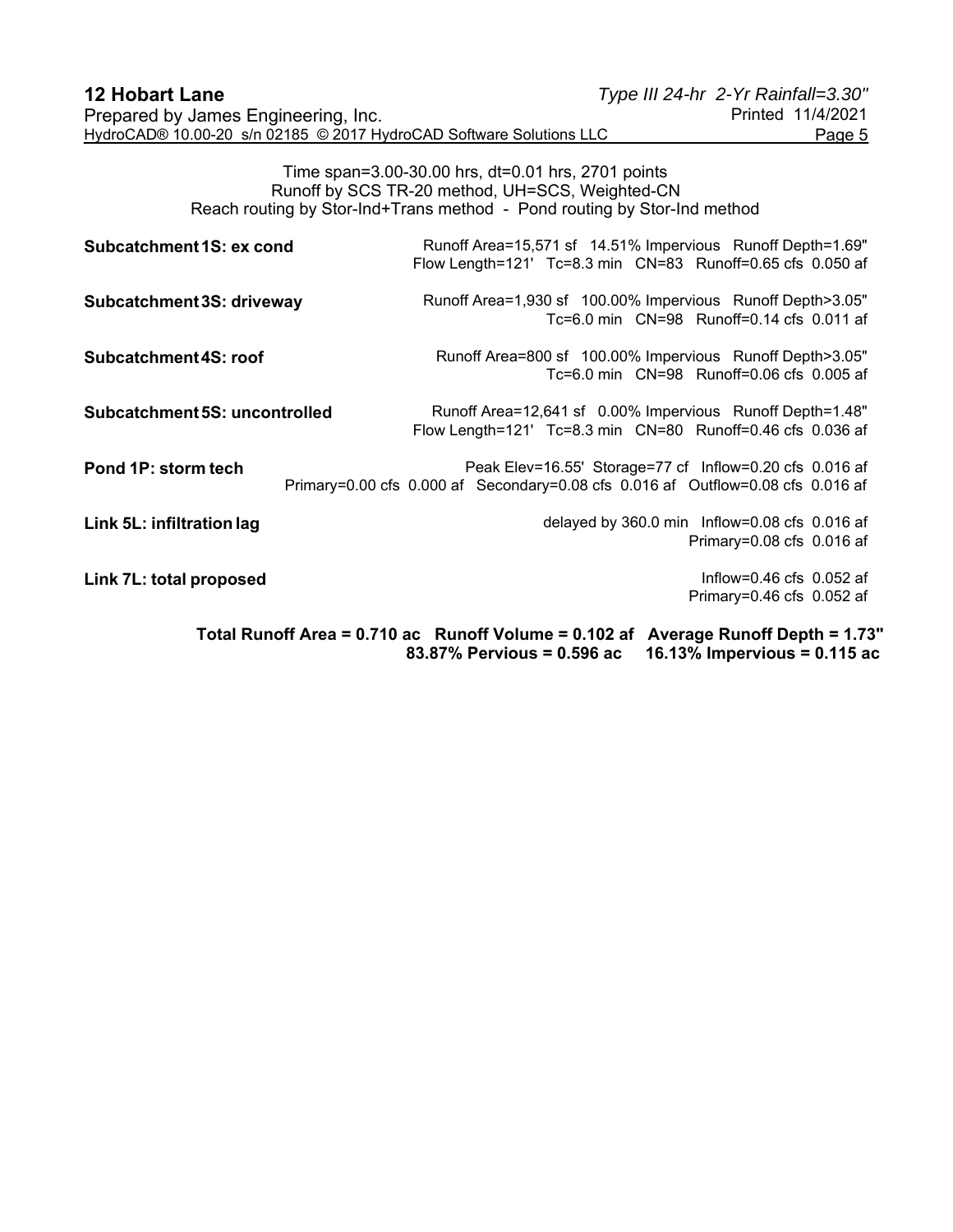#### **Summary for Subcatchment 1S: ex cond**

Runoff = 0.65 cfs @ 12.12 hrs, Volume= 0.050 af, Depth= 1.69"

Runoff by SCS TR-20 method, UH=SCS, Weighted-CN, Time Span= 3.00-30.00 hrs, dt= 0.01 hrs Type III 24-hr 2-Yr Rainfall=3.30"

|       | Area (sf) | <b>CN</b>             | Description             |          |                                              |  |  |
|-------|-----------|-----------------------|-------------------------|----------|----------------------------------------------|--|--|
|       | 1,460     | 98                    | Paved parking, HSG D    |          |                                              |  |  |
|       | 800       | 98                    | Roofs, HSG D            |          |                                              |  |  |
|       | 13,311    | 80                    |                         |          | >75% Grass cover, Good, HSG D                |  |  |
|       | 15,571    | 83                    | <b>Weighted Average</b> |          |                                              |  |  |
|       | 13,311    |                       | 85.49% Pervious Area    |          |                                              |  |  |
|       | 2,260     |                       | 14.51% Impervious Area  |          |                                              |  |  |
|       |           |                       |                         |          |                                              |  |  |
| Тc    | Length    | Slope                 | Velocity                | Capacity | Description                                  |  |  |
| (min) | (feet)    | $({\rm ft}/{\rm ft})$ | (ft/sec)                | (cfs)    |                                              |  |  |
| 6.7   | 45        | 0.0270                | 0.11                    |          | <b>Sheet Flow, lawn</b>                      |  |  |
|       |           |                       |                         |          | Grass: Dense n= 0.240 P2= 3.20"              |  |  |
| 1.6   | 76        | 0.0125                | 0.78                    |          | <b>Shallow Concentrated Flow, below wall</b> |  |  |
|       |           |                       |                         |          | Short Grass Pasture Kv= 7.0 fps              |  |  |
| 8.3   | 121       | Total                 |                         |          |                                              |  |  |

#### **Subcatchment 1S: ex cond**

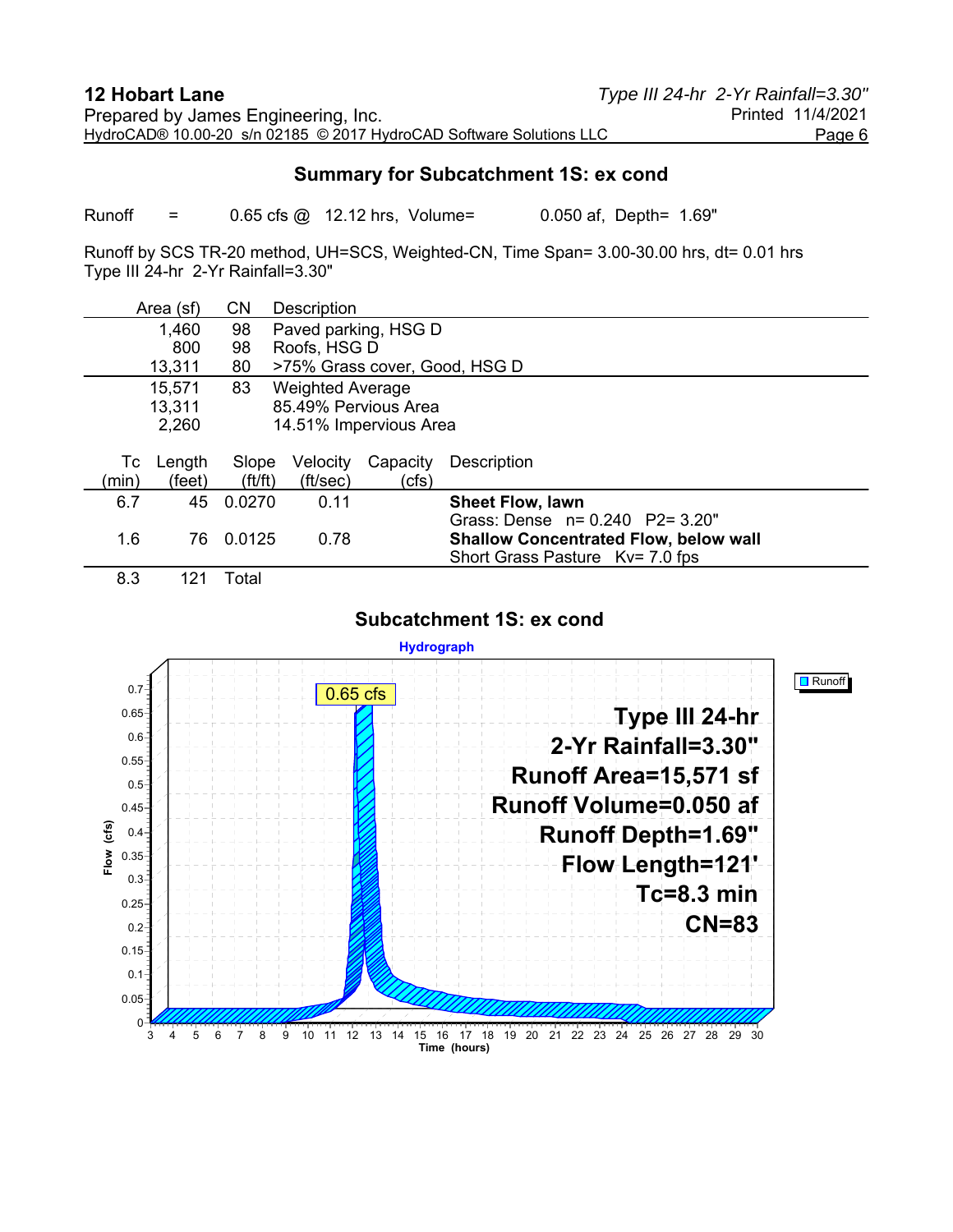#### **Summary for Subcatchment 3S: driveway**

Runoff = 0.14 cfs @ 12.08 hrs, Volume= 0.011 af, Depth> 3.05"

Runoff by SCS TR-20 method, UH=SCS, Weighted-CN, Time Span= 3.00-30.00 hrs, dt= 0.01 hrs Type III 24-hr 2-Yr Rainfall=3.30"

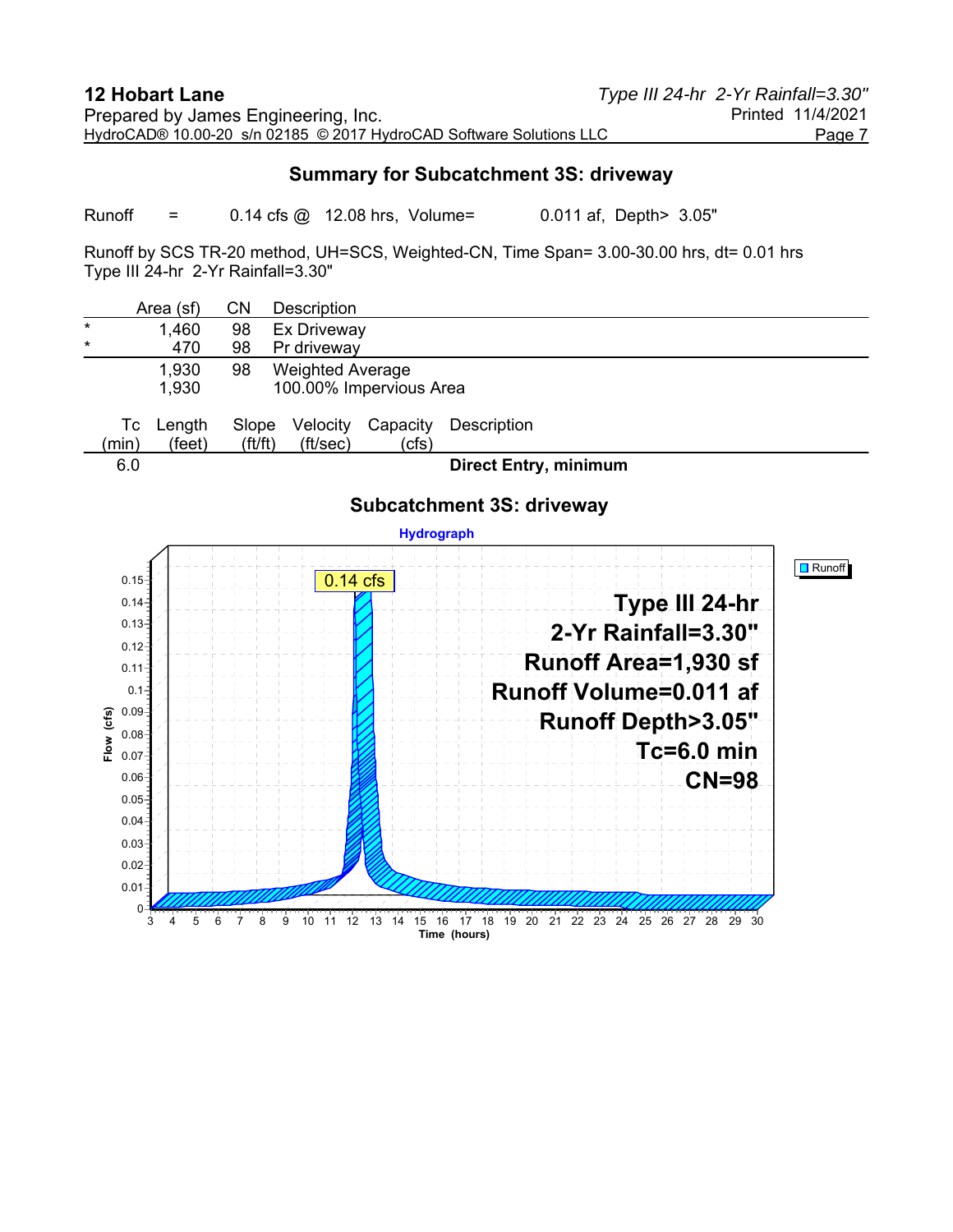#### **Summary for Subcatchment 4S: roof**

Runoff = 0.06 cfs @ 12.08 hrs, Volume= 0.005 af, Depth> 3.05"

Runoff by SCS TR-20 method, UH=SCS, Weighted-CN, Time Span= 3.00-30.00 hrs, dt= 0.01 hrs Type III 24-hr 2-Yr Rainfall=3.30"

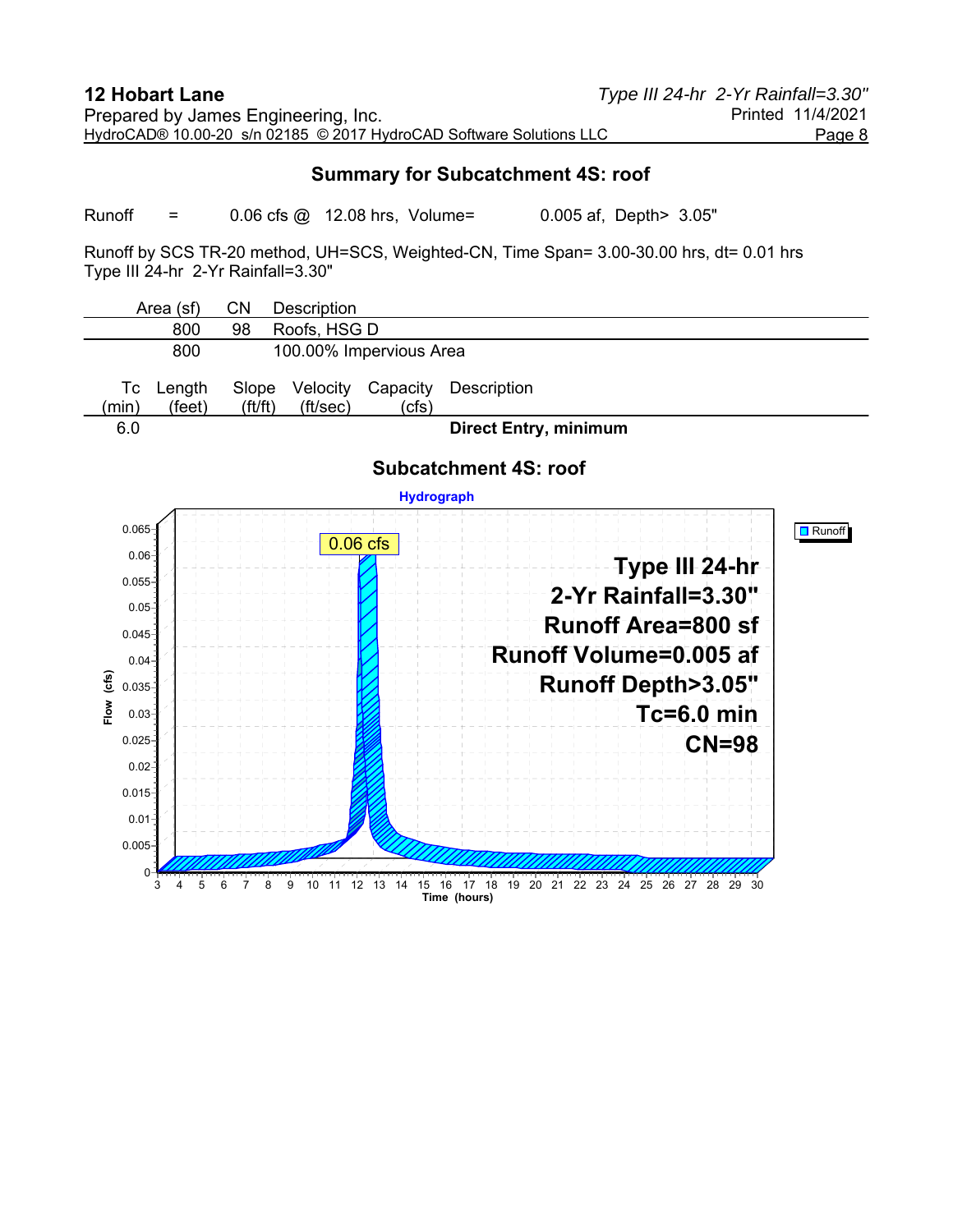#### **Summary for Subcatchment 5S: uncontrolled**

Runoff = 0.46 cfs @ 12.12 hrs, Volume= 0.036 af, Depth= 1.48"

Runoff by SCS TR-20 method, UH=SCS, Weighted-CN, Time Span= 3.00-30.00 hrs, dt= 0.01 hrs Type III 24-hr 2-Yr Rainfall=3.30"

|             | Area (sf)        | CΝ                             | Description          |                       |                                                                                                                       |
|-------------|------------------|--------------------------------|----------------------|-----------------------|-----------------------------------------------------------------------------------------------------------------------|
|             | 12,641           | 80                             |                      |                       | >75% Grass cover, Good, HSG D                                                                                         |
|             | 12,641           |                                |                      | 100.00% Pervious Area |                                                                                                                       |
| Tc<br>(min) | Length<br>(feet) | Slope<br>$({\rm ft}/{\rm ft})$ | Velocity<br>(ft/sec) | Capacity<br>(cfs)     | Description                                                                                                           |
| 6.7         | 45               | 0.0270                         | 0.11                 |                       | <b>Sheet Flow, lawn</b>                                                                                               |
| 1.6         | 76               | 0.0125                         | 0.78                 |                       | Grass: Dense $n = 0.240$ P2= 3.20"<br><b>Shallow Concentrated Flow, below wall</b><br>Short Grass Pasture Kv= 7.0 fps |
| 8.3         |                  | Total                          |                      |                       |                                                                                                                       |

#### **Subcatchment 5S: uncontrolled**

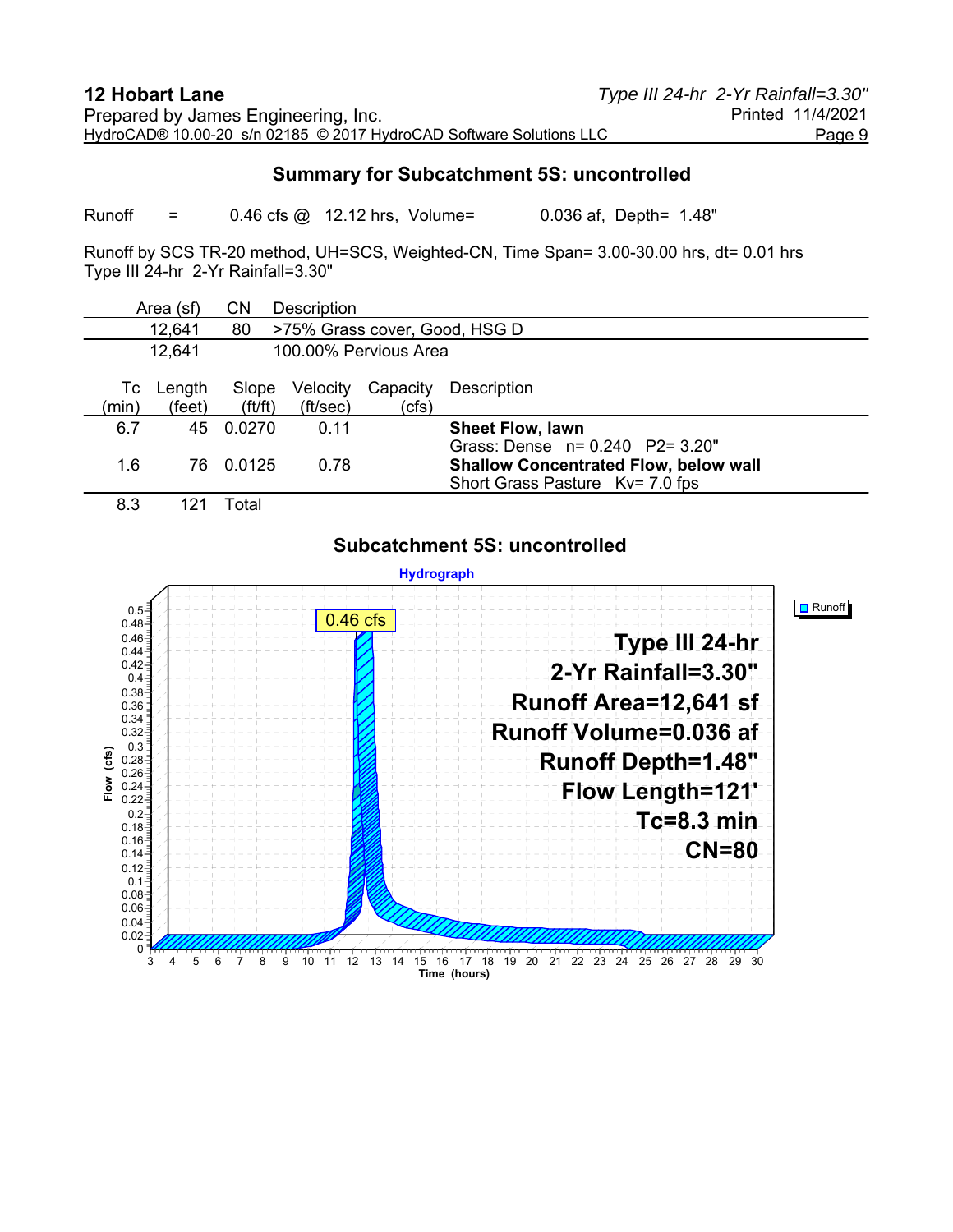## **Summary for Pond 1P: storm tech**

[82] Warning: Early inflow requires earlier time span

| Inflow Area $=$                                | 0.063 ac, 100.00% Impervious, Inflow Depth > 3.05" for 2-Yr event |            |                                        |
|------------------------------------------------|-------------------------------------------------------------------|------------|----------------------------------------|
| Inflow<br>$\mathbf{r} = \mathbf{r} \mathbf{r}$ | $0.20 \text{ cfs} \textcircled{a}$ 12.08 hrs, Volume=             | $0.016$ af |                                        |
| Outflow<br>$\equiv$ 100 $\pm$                  | $0.08$ cfs $\omega$ 11.91 hrs, Volume=                            |            | 0.016 af, Atten= $61\%$ , Lag= 0.0 min |
| $Primary =$                                    | $0.00 \text{ cfs} \quad \textcircled{a}$ 3.00 hrs, Volume=        | $0.000$ af |                                        |
| $Secondary =$                                  | $0.08$ cfs $\omega$ 11.91 hrs, Volume=                            | $0.016$ af |                                        |

Routing by Stor-Ind method, Time Span= 3.00-30.00 hrs, dt= 0.01 hrs Peak Elev= 16.55' @ 12.31 hrs Surf.Area= 408 sf Storage= 77 cf

Plug-Flow detention time= 4.0 min calculated for 0.016 af (100% of inflow) Center-of-Mass det. time= 4.0 min ( 762.3 - 758.2 )

| Volume | Invert |                                                                                                                                                                                                                                                                                                                                                                                                                                                                                            | Avail.Storage Storage Description                                                                                                                                                                                                              |
|--------|--------|--------------------------------------------------------------------------------------------------------------------------------------------------------------------------------------------------------------------------------------------------------------------------------------------------------------------------------------------------------------------------------------------------------------------------------------------------------------------------------------------|------------------------------------------------------------------------------------------------------------------------------------------------------------------------------------------------------------------------------------------------|
| #1     | 16.00' |                                                                                                                                                                                                                                                                                                                                                                                                                                                                                            | 223 cf 8.16'W x 50.00'L x 2.33'H Prismatoid<br>951 cf Overall - 208 cf Embedded = $742$ cf $\times$ 30.0% Voids                                                                                                                                |
| #2     | 16.50' |                                                                                                                                                                                                                                                                                                                                                                                                                                                                                            | 208 cf ADS StormTech SC-310 $\times$ 14 Inside #1<br>Effective Size= $28.9$ "W x 16.0"H = > 2.07 sf x 7.12'L = 14.7 cf<br>Overall Size= $34.0$ "W x 16.0"H x 7.56"L with 0.44" Overlap<br>Row Length Adjustment = $+0.44$ ' x 2.07 sf x 2 rows |
|        |        |                                                                                                                                                                                                                                                                                                                                                                                                                                                                                            | 431 cf Total Available Storage                                                                                                                                                                                                                 |
|        |        | $\blacksquare$ $\blacksquare$ $\blacksquare$ $\blacksquare$ $\blacksquare$ $\blacksquare$ $\blacksquare$ $\blacksquare$ $\blacksquare$ $\blacksquare$ $\blacksquare$ $\blacksquare$ $\blacksquare$ $\blacksquare$ $\blacksquare$ $\blacksquare$ $\blacksquare$ $\blacksquare$ $\blacksquare$ $\blacksquare$ $\blacksquare$ $\blacksquare$ $\blacksquare$ $\blacksquare$ $\blacksquare$ $\blacksquare$ $\blacksquare$ $\blacksquare$ $\blacksquare$ $\blacksquare$ $\blacksquare$ $\blacks$ |                                                                                                                                                                                                                                                |

|    | Device Routing          | Invert Outlet Devices                                                                            |
|----|-------------------------|--------------------------------------------------------------------------------------------------|
| #1 | Secondary<br>#2 Primary | 16.00' 8.270 in/hr Exfiltration over Surface area<br>17.50' 4.0" Vert. Orifice/Grate $C = 0.600$ |

**Primary OutFlow** Max=0.00 cfs @ 3.00 hrs HW=16.00' (Free Discharge) **2=Orifice/Grate** ( Controls 0.00 cfs)

**Secondary OutFlow** Max=0.08 cfs @ 11.91 hrs HW=16.02' (Free Discharge) **1=Exfiltration** (Exfiltration Controls 0.08 cfs)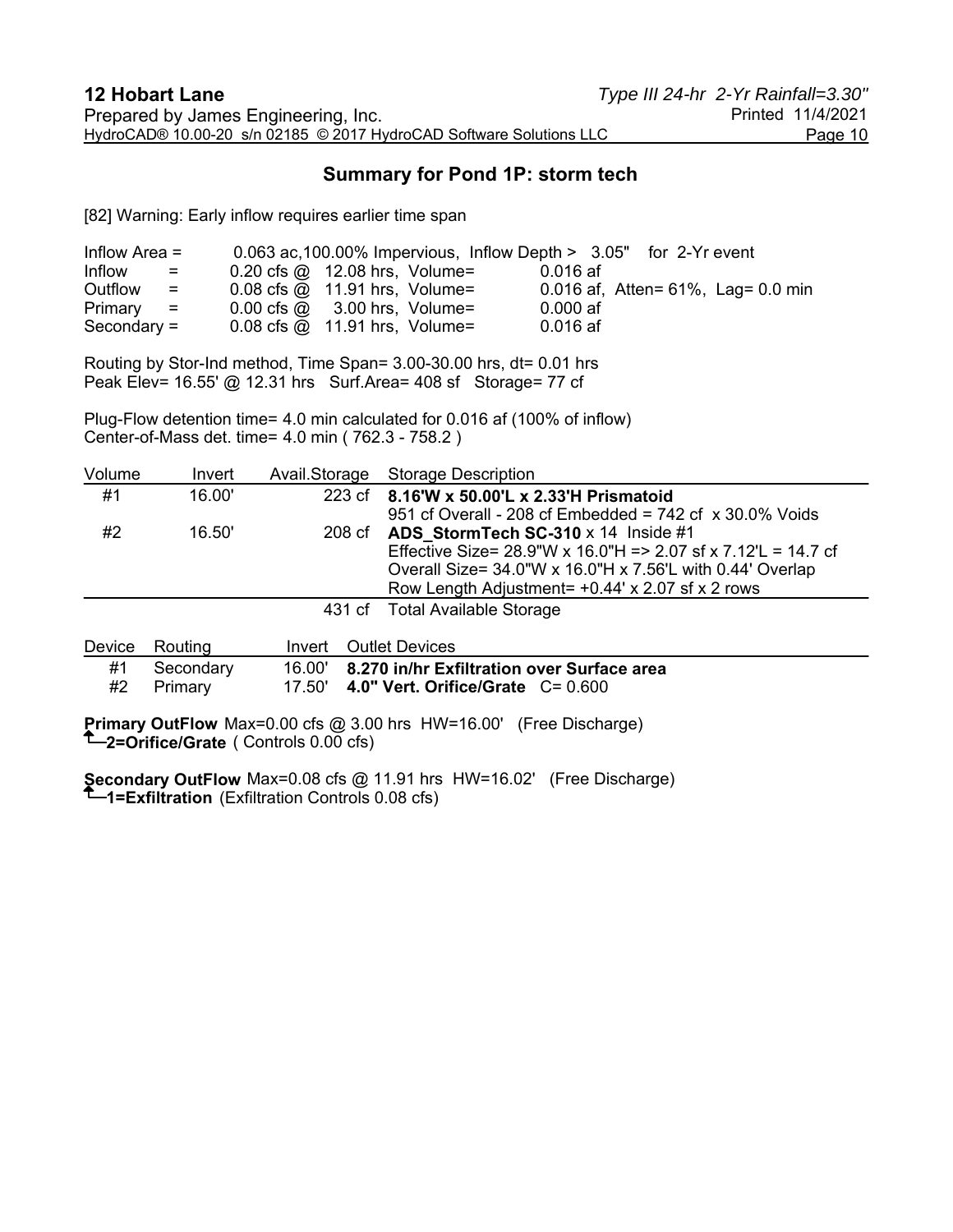**Hydrograph Inflow** 0.20 cfs Outflow Primary Secondary **Inflow Area=0.063 ac** 0.22 **Peak Elev=16.55'** 0.21 0.2 **Storage=77 cf** 0.19 0.18 0.17 0.16 0.15  $0.14 -$ 0.13 **Flow (cfs)** 0.12 0.08 cfs Flow 0.11 0.1 0.08 cfs0.09 0.08 0.07 0.06 0.05 0.04  $0\rightarrow$  $\frac{9}{9}$  0.00 cfs 0.01  $\Omega$ 3 4 5 6 7 8 9 10 11 12 13 14 15 16 17 18 19 20 21 22 23 24 25 26 27 28 29 30 **Time (hours)**

## **Pond 1P: storm tech**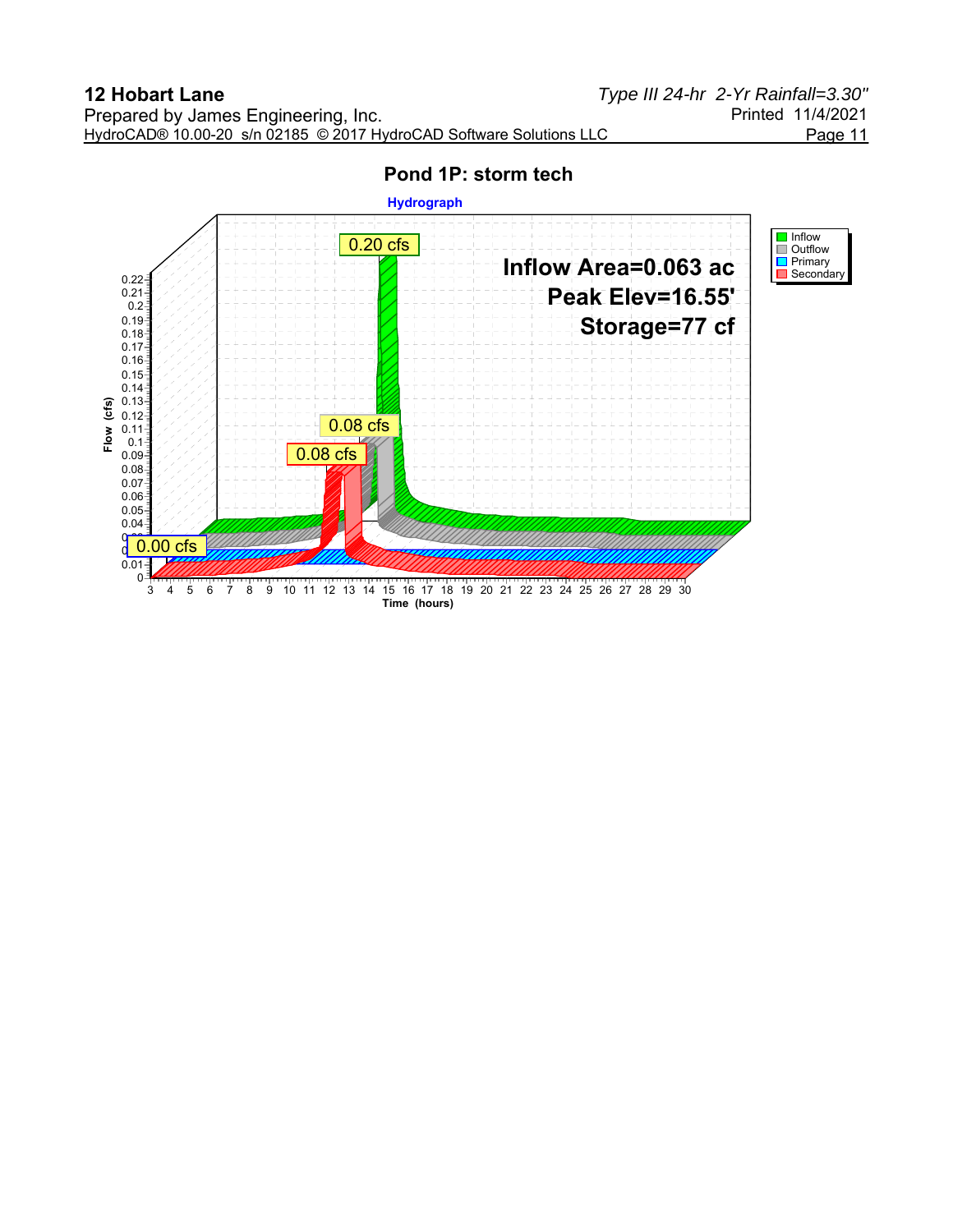## **Summary for Link 5L: infiltration lag**

| Inflow  | $=$ | $0.08$ cfs $\omega$ 11.91 hrs, Volume= | $0.016$ af                          |
|---------|-----|----------------------------------------|-------------------------------------|
| Primary | - = | $0.08$ cfs $\omega$ 17.91 hrs, Volume= | 0.016 af, Atten= 0%, Lag= 360.0 min |

Primary outflow = Inflow delayed by 360.0 min, Time Span= 3.00-30.00 hrs, dt= 0.01 hrs



# **Link 5L: infiltration lag**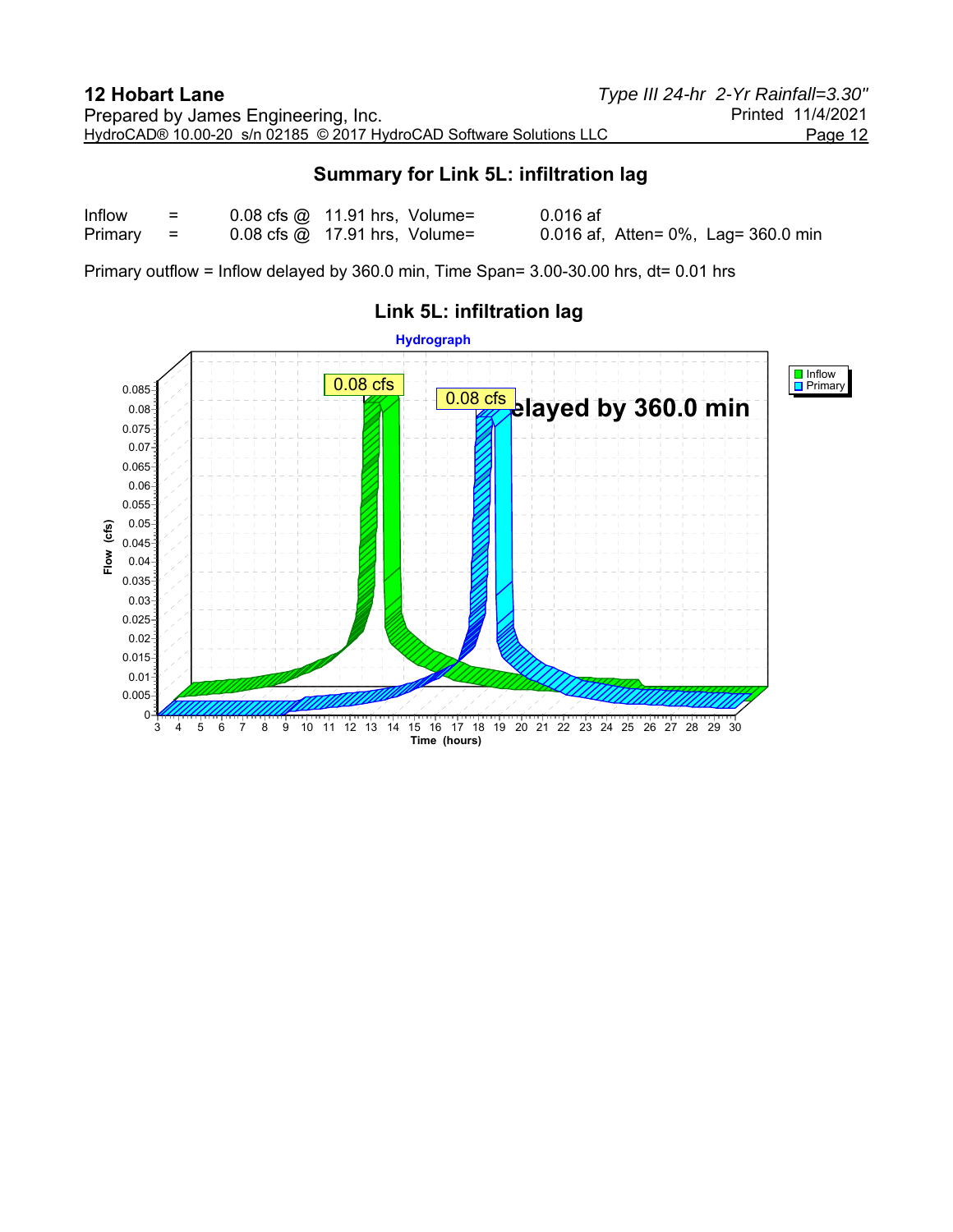## **Summary for Link 7L: total proposed**

| Inflow Area $=$ |     |                                        |          | 0.353 ac, 17.76% Impervious, Inflow Depth > 1.76" for 2-Yr event |
|-----------------|-----|----------------------------------------|----------|------------------------------------------------------------------|
| Inflow          | $=$ | $0.46$ cfs $\omega$ 12.12 hrs, Volume= | 0.052 af |                                                                  |
| $Primary =$     |     | $0.46$ cfs $\omega$ 12.12 hrs, Volume= |          | 0.052 af, Atten= $0\%$ , Lag= 0.0 min                            |

Primary outflow = Inflow, Time Span= 3.00-30.00 hrs, dt= 0.01 hrs



# **Link 7L: total proposed**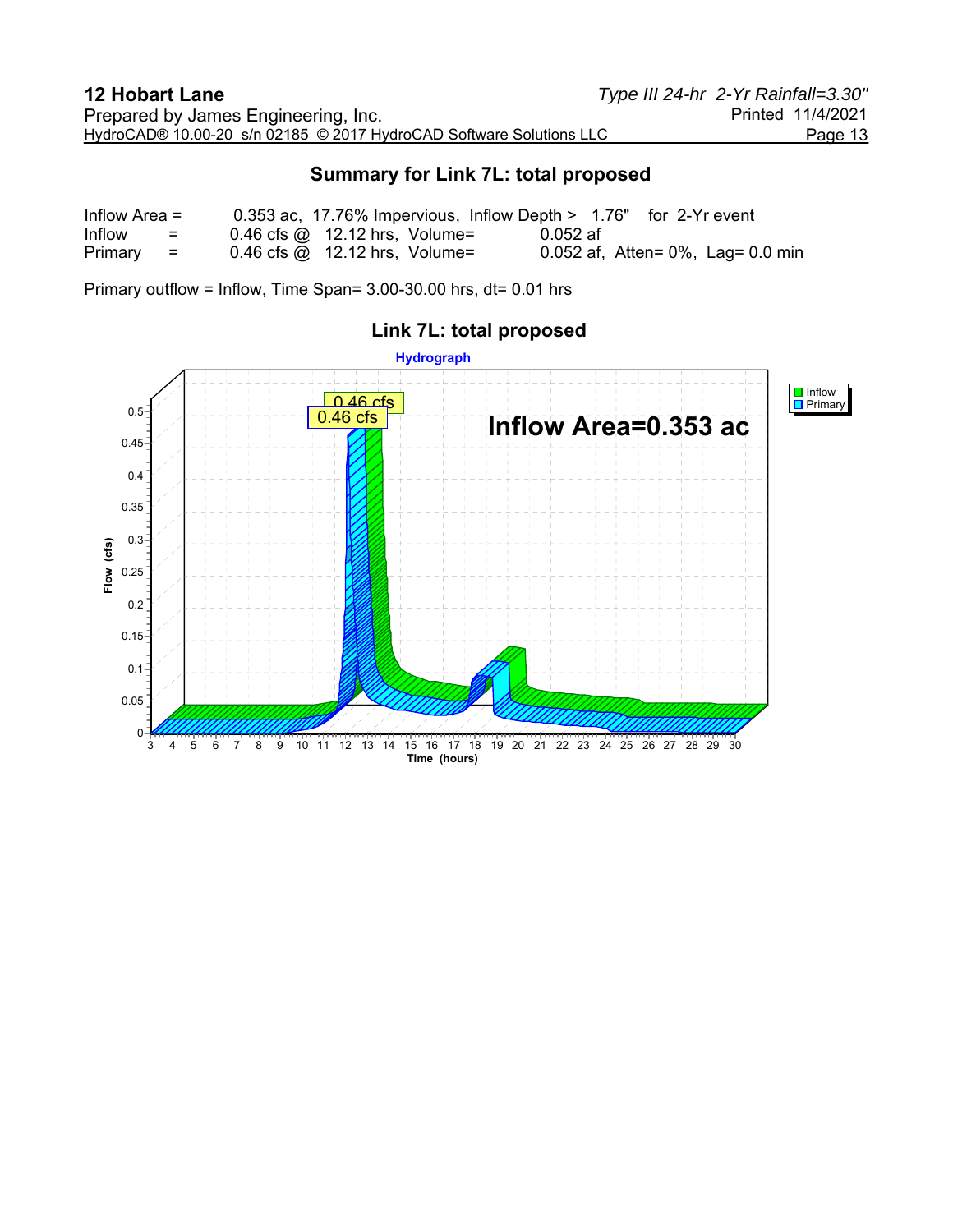| <b>12 Hobart Lane</b>                                               | Type III 24-hr 10-Yr Rainfall=4.75" |                   |
|---------------------------------------------------------------------|-------------------------------------|-------------------|
| Prepared by James Engineering, Inc.                                 |                                     | Printed 11/4/2021 |
| HydroCAD® 10.00-20 s/n 02185 © 2017 HydroCAD Software Solutions LLC |                                     | Page 14           |

Time span=3.00-30.00 hrs, dt=0.01 hrs, 2701 points Runoff by SCS TR-20 method, UH=SCS, Weighted-CN Reach routing by Stor-Ind+Trans method - Pond routing by Stor-Ind method

| Subcatchment 1S: ex cond      | Runoff Area=15,571 sf 14.51% Impervious Runoff Depth=2.95"<br>Flow Length=121' Tc=8.3 min  CN=83  Runoff=1.14 cfs  0.088  af                               |
|-------------------------------|------------------------------------------------------------------------------------------------------------------------------------------------------------|
| Subcatchment 3S: driveway     | Runoff Area=1,930 sf 100.00% Impervious Runoff Depth>4.48"<br>Tc=6.0 min CN=98 Runoff=0.21 cfs 0.017 af                                                    |
| Subcatchment 4S: roof         | Runoff Area=800 sf 100.00% Impervious Runoff Depth>4.48"<br>Tc=6.0 min CN=98 Runoff=0.09 cfs 0.007 af                                                      |
| Subcatchment 5S: uncontrolled | Runoff Area=12,641 sf 0.00% Impervious Runoff Depth=2.68"<br>Flow Length=121' Tc=8.3 min  CN=80  Runoff=0.84 cfs  0.065 af                                 |
| Pond 1P: storm tech           | Peak Elev=16.91' Storage=178 cf Inflow=0.29 cfs 0.023 af<br>Primary=0.00 cfs 0.000 af Secondary=0.08 cfs 0.023 af Outflow=0.08 cfs 0.023 af                |
| Link 5L: infiltration lag     | delayed by 360.0 min Inflow=0.08 cfs 0.023 af<br>Primary=0.08 cfs 0.023 af                                                                                 |
| Link 7L: total proposed       | Inflow= $0.84$ cfs $0.088$ af<br>Primary=0.84 cfs 0.088 af                                                                                                 |
|                               | Total Runoff Area = 0.710 ac Runoff Volume = 0.176 af<br><b>Average Runoff Depth = 2.97"</b><br>16.13% Impervious = 0.115 ac<br>83.87% Pervious = 0.596 ac |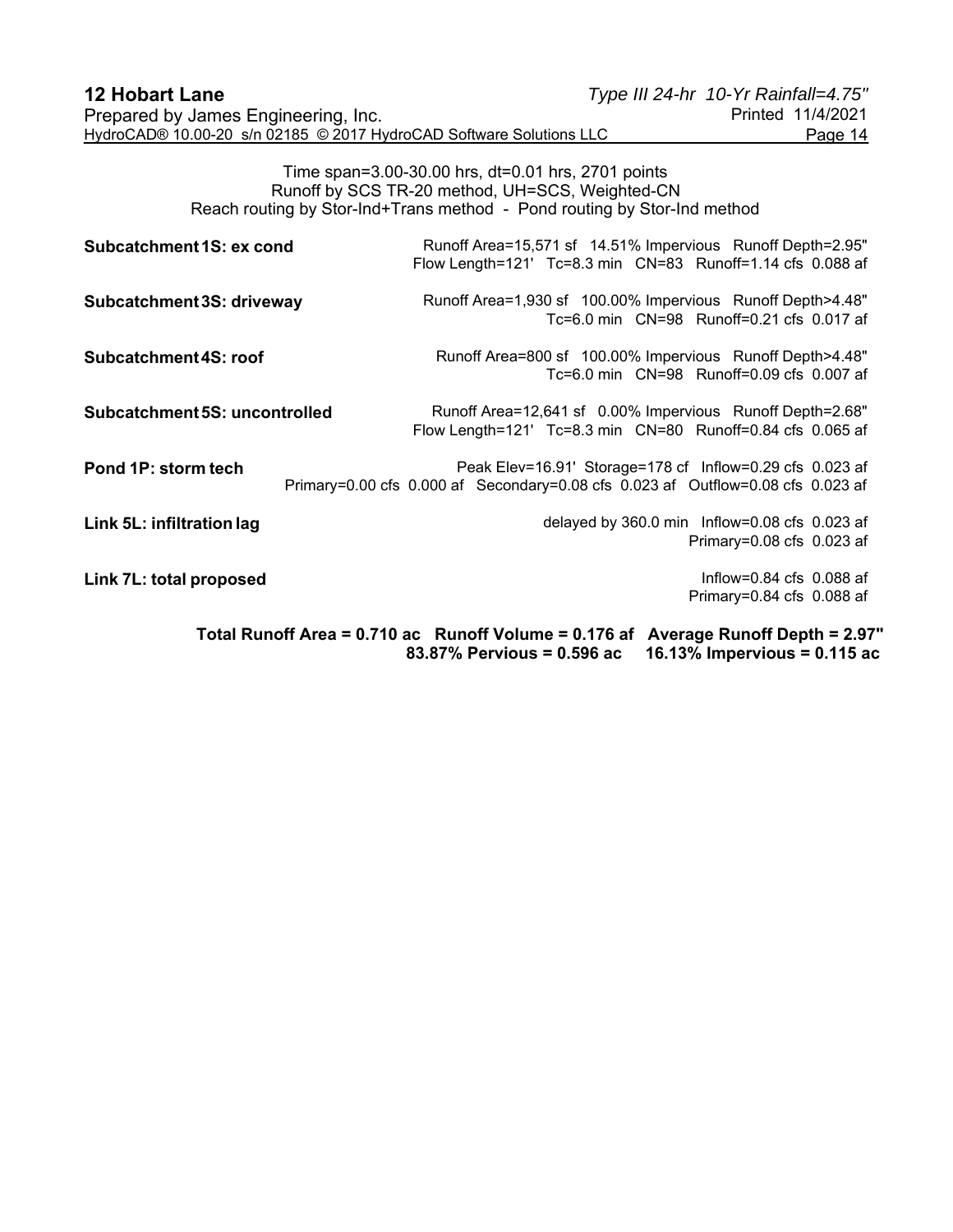#### **Summary for Subcatchment 1S: ex cond**

Runoff = 1.14 cfs @ 12.12 hrs, Volume= 0.088 af, Depth= 2.95"

Runoff by SCS TR-20 method, UH=SCS, Weighted-CN, Time Span= 3.00-30.00 hrs, dt= 0.01 hrs Type III 24-hr 10-Yr Rainfall=4.75"

|       | Area (sf)      | <b>CN</b>   | Description             |          |                                              |  |  |
|-------|----------------|-------------|-------------------------|----------|----------------------------------------------|--|--|
|       | 1,460          | 98          | Paved parking, HSG D    |          |                                              |  |  |
|       | 800            | 98          | Roofs, HSG D            |          |                                              |  |  |
|       | 13,311         | 80          |                         |          | >75% Grass cover, Good, HSG D                |  |  |
|       | 15,571         | 83          | <b>Weighted Average</b> |          |                                              |  |  |
|       | 13,311         |             | 85.49% Pervious Area    |          |                                              |  |  |
|       | 2,260          |             | 14.51% Impervious Area  |          |                                              |  |  |
|       |                |             |                         |          |                                              |  |  |
| Тc    | Length         | Slope       | Velocity                | Capacity | Description                                  |  |  |
| (min) | (feet)         | ft/ft)      | (ft/sec)                | (cfs)    |                                              |  |  |
| 6.7   | 45             | 0.0270      | 0.11                    |          | <b>Sheet Flow, lawn</b>                      |  |  |
|       |                |             |                         |          | Grass: Dense $n = 0.240$ P2= 3.20"           |  |  |
| 1.6   | 76             | 0.0125      | 0.78                    |          | <b>Shallow Concentrated Flow, below wall</b> |  |  |
|       |                |             |                         |          | Short Grass Pasture Kv= 7.0 fps              |  |  |
| n n   | $\overline{A}$ | $T - 1 - 1$ |                         |          |                                              |  |  |

8.3 121 Total

#### **Subcatchment 1S: ex cond**

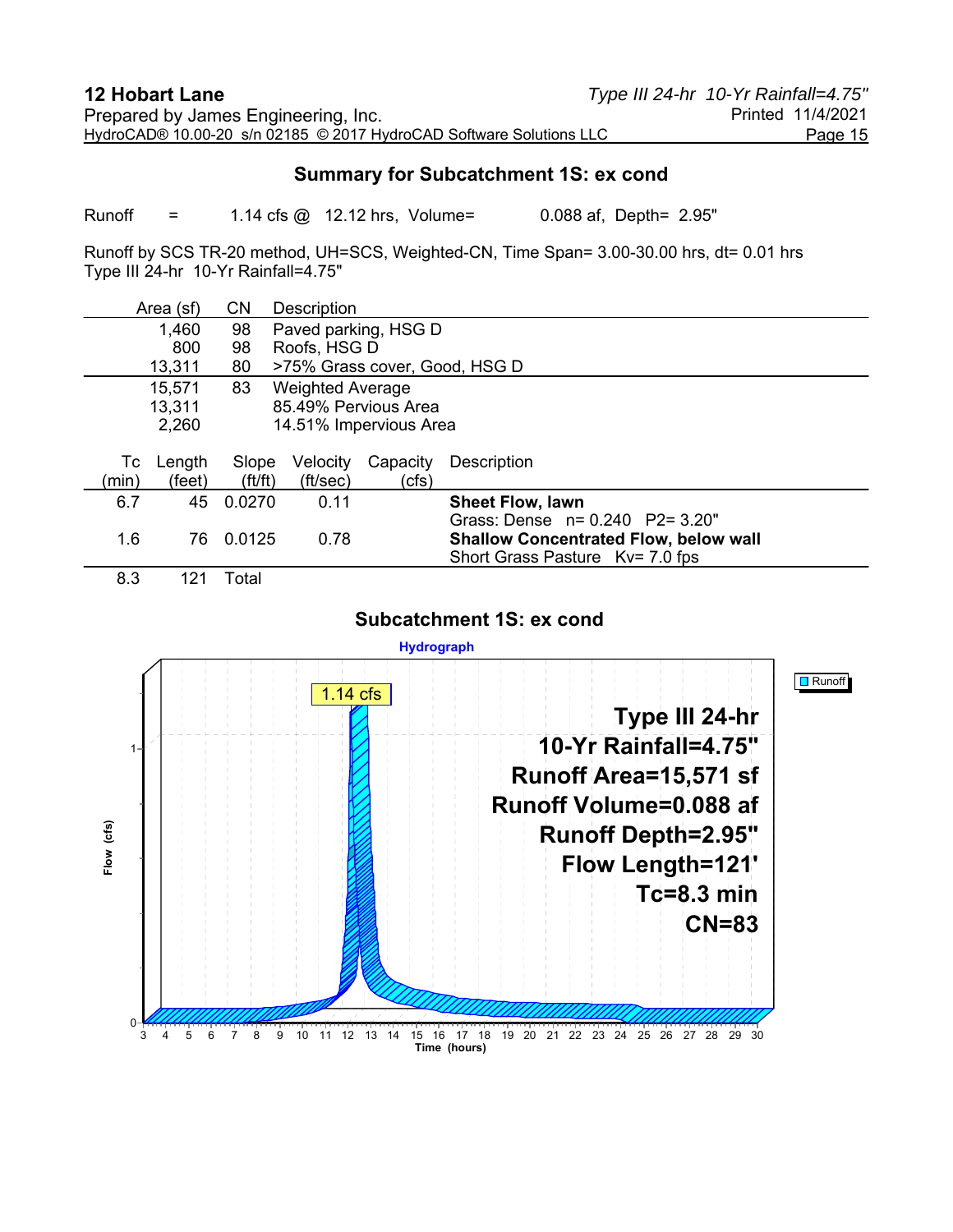#### **Summary for Subcatchment 3S: driveway**

Runoff = 0.21 cfs @ 12.08 hrs, Volume= 0.017 af, Depth> 4.48"

Runoff by SCS TR-20 method, UH=SCS, Weighted-CN, Time Span= 3.00-30.00 hrs, dt= 0.01 hrs Type III 24-hr 10-Yr Rainfall=4.75"

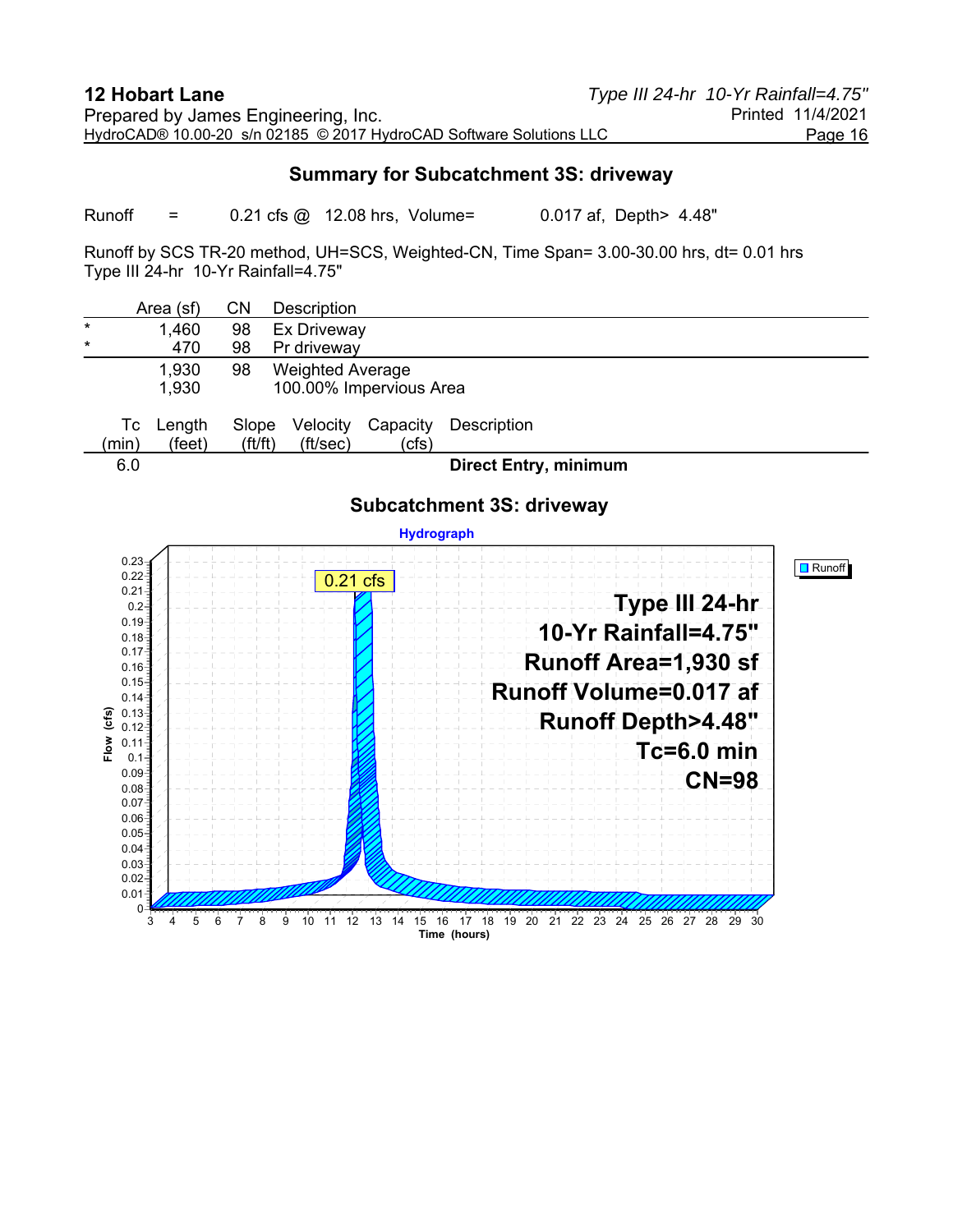#### **Summary for Subcatchment 4S: roof**

Runoff = 0.09 cfs @ 12.08 hrs, Volume= 0.007 af, Depth> 4.48"

Runoff by SCS TR-20 method, UH=SCS, Weighted-CN, Time Span= 3.00-30.00 hrs, dt= 0.01 hrs Type III 24-hr 10-Yr Rainfall=4.75"

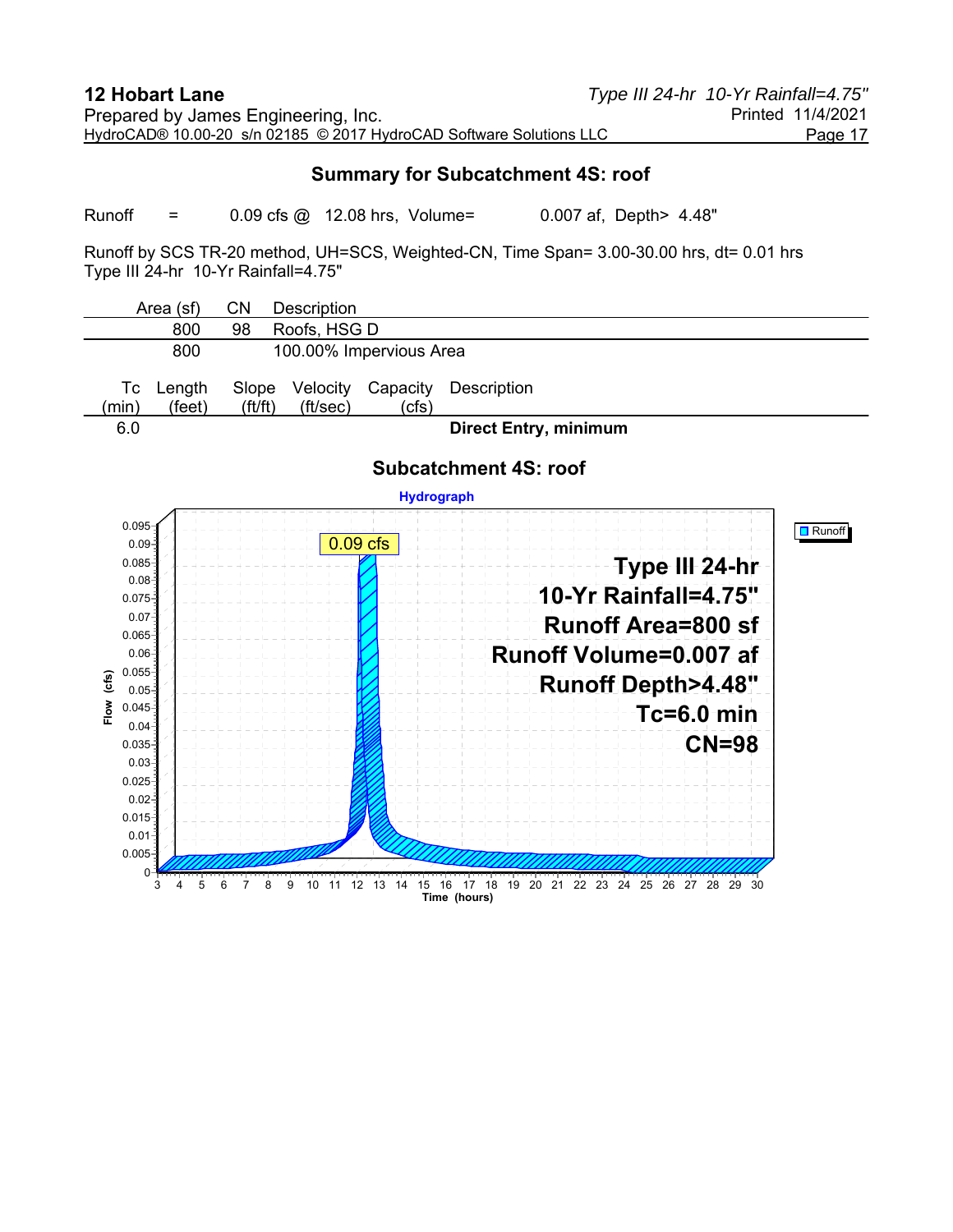#### **Summary for Subcatchment 5S: uncontrolled**

Runoff  $=$  0.84 cfs @ 12.12 hrs, Volume= 0.065 af, Depth= 2.68"

Runoff by SCS TR-20 method, UH=SCS, Weighted-CN, Time Span= 3.00-30.00 hrs, dt= 0.01 hrs Type III 24-hr 10-Yr Rainfall=4.75"

|             | Area (sf)        | CN                                  | <b>Description</b>   |                       |                                                                                                                       |  |
|-------------|------------------|-------------------------------------|----------------------|-----------------------|-----------------------------------------------------------------------------------------------------------------------|--|
|             | 12,641           | 80<br>>75% Grass cover, Good, HSG D |                      |                       |                                                                                                                       |  |
|             | 12,641           |                                     |                      | 100.00% Pervious Area |                                                                                                                       |  |
| Tc<br>(min) | Length<br>(feet) | Slope<br>$({\rm ft}/{\rm ft})$      | Velocity<br>(ft/sec) | Capacity<br>(cfs)     | <b>Description</b>                                                                                                    |  |
| 6.7         | 45               | 0.0270                              | 0.11                 |                       | <b>Sheet Flow, lawn</b>                                                                                               |  |
| 1.6         | 76               | 0.0125                              | 0.78                 |                       | Grass: Dense $n = 0.240$ P2= 3.20"<br><b>Shallow Concentrated Flow, below wall</b><br>Short Grass Pasture Kv= 7.0 fps |  |
| 8.3         | $12^{\degree}$   | Total                               |                      |                       |                                                                                                                       |  |

#### **Subcatchment 5S: uncontrolled**

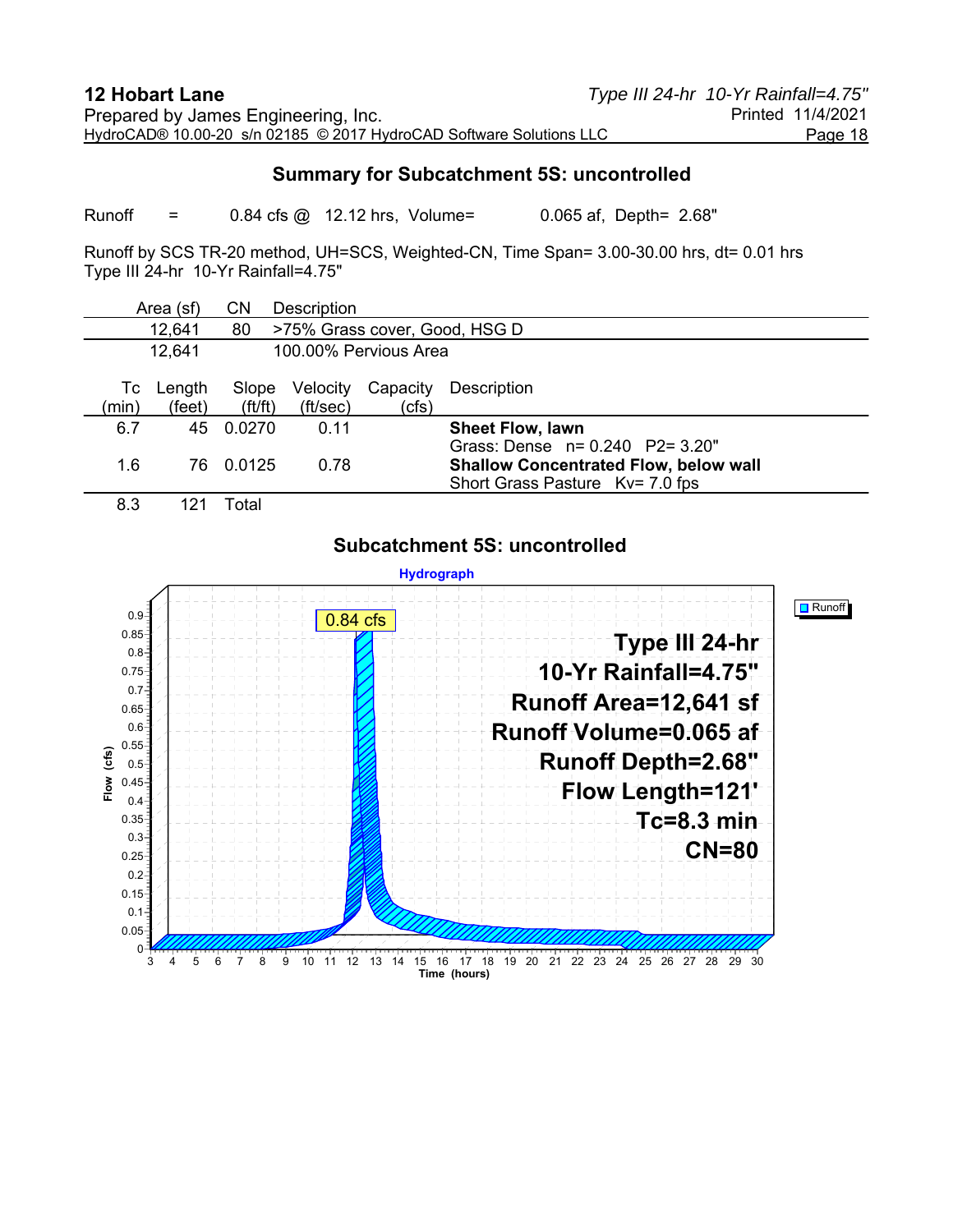## **Summary for Pond 1P: storm tech**

[82] Warning: Early inflow requires earlier time span

| Inflow Area $=$                             |                   | 0.063 ac, 100.00% Impervious, Inflow Depth > 4.48" for 10-Yr event |  |            |  |                                        |
|---------------------------------------------|-------------------|--------------------------------------------------------------------|--|------------|--|----------------------------------------|
| Inflow<br><b>Contract Contract Contract</b> |                   | $0.29 \text{ cfs} \textcircled{a}$ 12.08 hrs, Volume=              |  | $0.023$ af |  |                                        |
| Outflow                                     | $\equiv$ $\equiv$ | $0.08$ cfs $\omega$ 11.77 hrs, Volume=                             |  |            |  | 0.023 af, Atten= $73\%$ , Lag= 0.0 min |
| $Primary =$                                 |                   | $0.00 \text{ cfs} \quad \textcircled{a}$ 3.00 hrs, Volume=         |  | $0.000$ af |  |                                        |
| Secondary $=$                               |                   | $0.08$ cfs $\omega$ 11.77 hrs, Volume=                             |  | $0.023$ af |  |                                        |

Routing by Stor-Ind method, Time Span= 3.00-30.00 hrs, dt= 0.01 hrs Peak Elev= 16.91' @ 12.43 hrs Surf.Area= 408 sf Storage= 178 cf

Plug-Flow detention time= 10.1 min calculated for 0.023 af (100% of inflow) Center-of-Mass det. time= 10.1 min ( 763.5 - 753.4 )

| Volume | Invert | Avail.Storage Storage Description                                                                                                                                                                                                           |
|--------|--------|---------------------------------------------------------------------------------------------------------------------------------------------------------------------------------------------------------------------------------------------|
| #1     | 16.00' | 223 cf 8.16'W x 50.00'L x 2.33'H Prismatoid<br>951 cf Overall - 208 cf Embedded = $742$ cf $\times$ 30.0% Voids                                                                                                                             |
| #2     | 16.50' | 208 cf ADS StormTech SC-310 $\times$ 14 Inside #1<br>Effective Size= $28.9$ "W x 16.0"H = > 2.07 sf x 7.12'L = 14.7 cf<br>Overall Size= 34.0"W x 16.0"H x 7.56'L with 0.44' Overlap<br>Row Length Adjustment = $+0.44$ ' x 2.07 sf x 2 rows |
|        |        | 431 cf Total Available Storage                                                                                                                                                                                                              |
|        |        |                                                                                                                                                                                                                                             |

|    | Device Routing          | Invert Outlet Devices                                                                            |
|----|-------------------------|--------------------------------------------------------------------------------------------------|
| #1 | Secondary<br>#2 Primary | 16.00' 8.270 in/hr Exfiltration over Surface area<br>17.50' 4.0" Vert. Orifice/Grate $C = 0.600$ |

**Primary OutFlow** Max=0.00 cfs @ 3.00 hrs HW=16.00' (Free Discharge) **2=Orifice/Grate** ( Controls 0.00 cfs)

**Secondary OutFlow** Max=0.08 cfs @ 11.77 hrs HW=16.02' (Free Discharge) **1=Exfiltration** (Exfiltration Controls 0.08 cfs)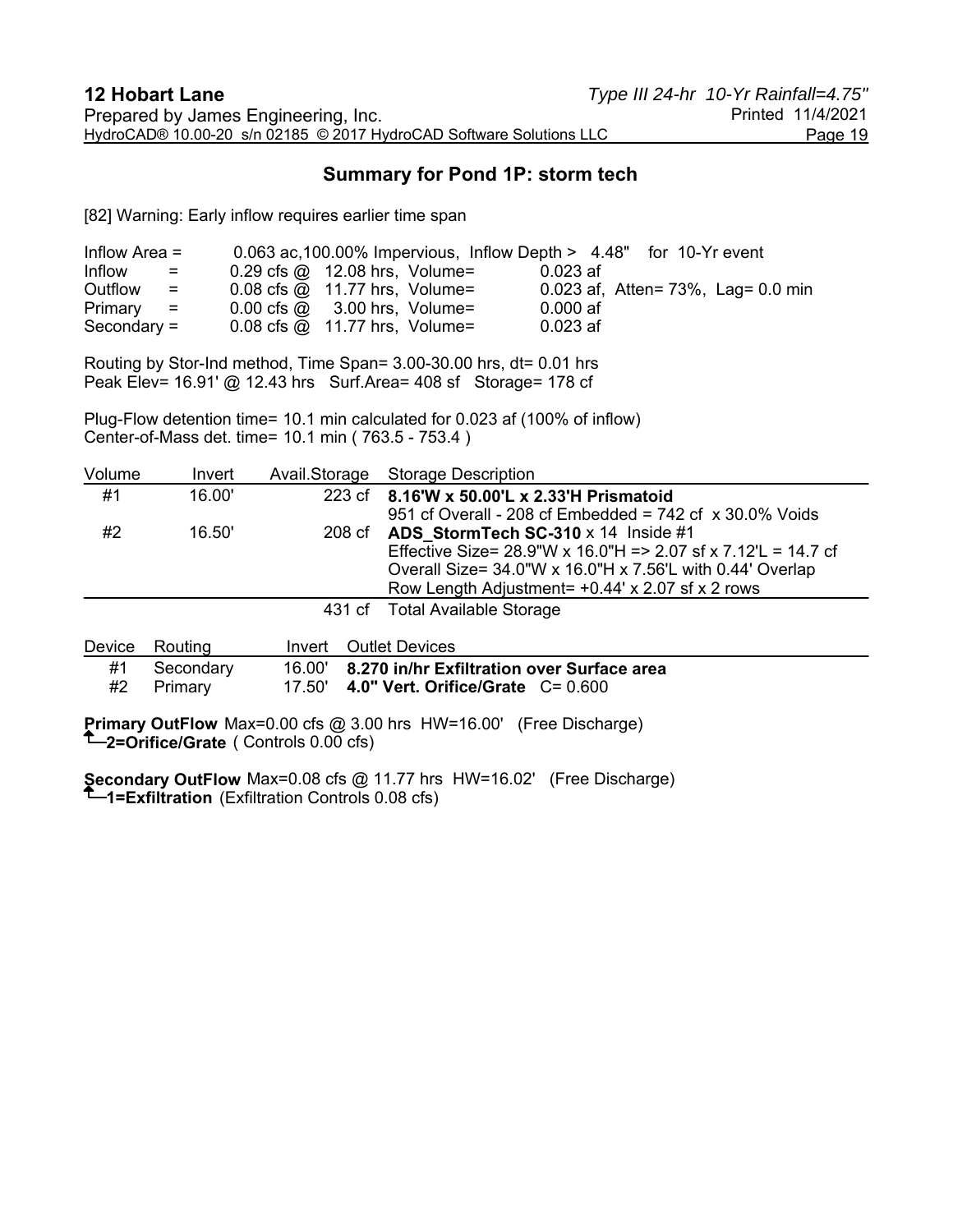

# **Pond 1P: storm tech**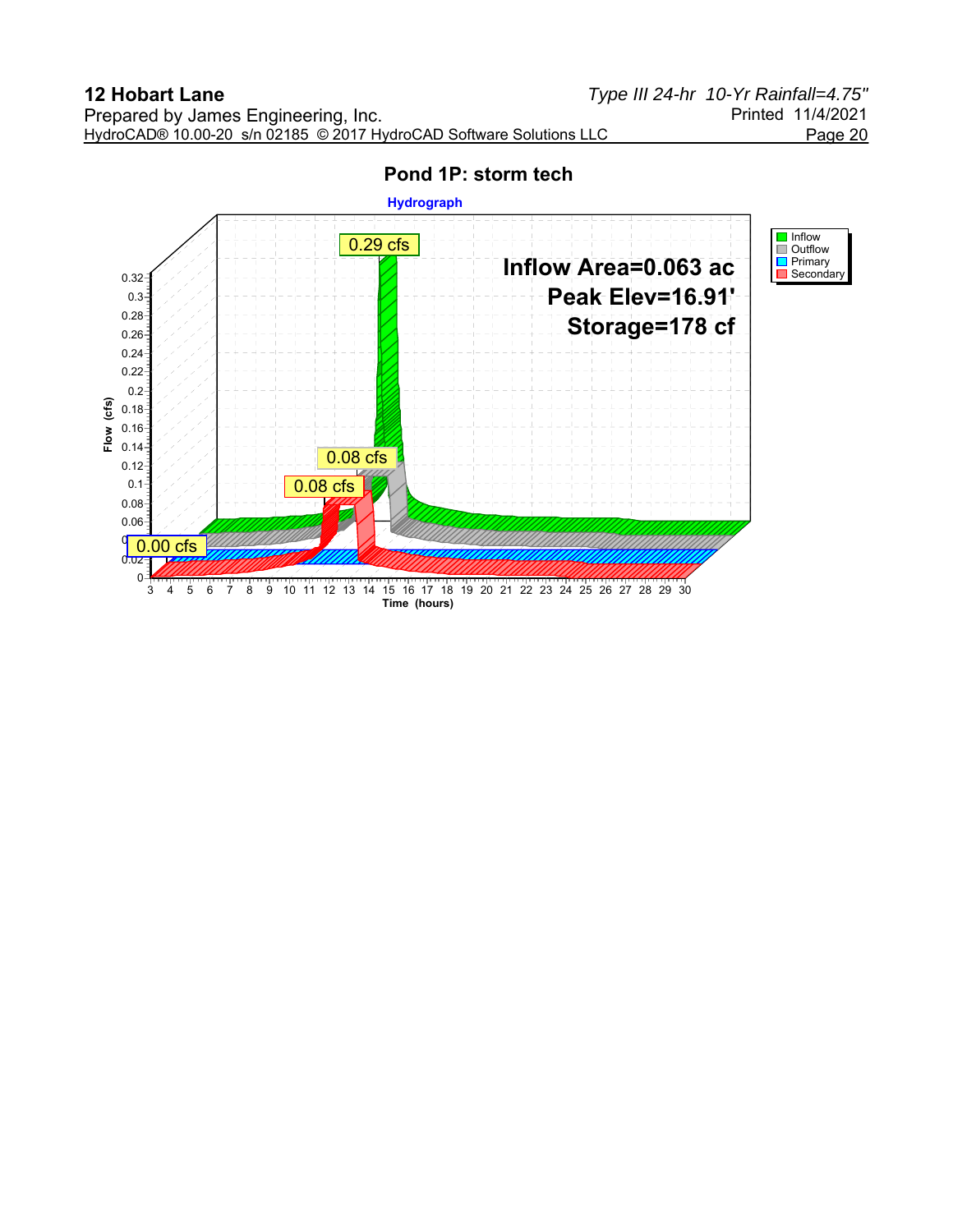## **Summary for Link 5L: infiltration lag**

| Inflow  | $\equiv$ | $0.08$ cfs $\omega$ 11.77 hrs, Volume= | $0.023$ af                          |
|---------|----------|----------------------------------------|-------------------------------------|
| Primary | - =      | $0.08$ cfs $\omega$ 17.77 hrs, Volume= | 0.023 af, Atten= 0%, Lag= 360.0 min |

Primary outflow = Inflow delayed by 360.0 min, Time Span= 3.00-30.00 hrs, dt= 0.01 hrs



# **Link 5L: infiltration lag**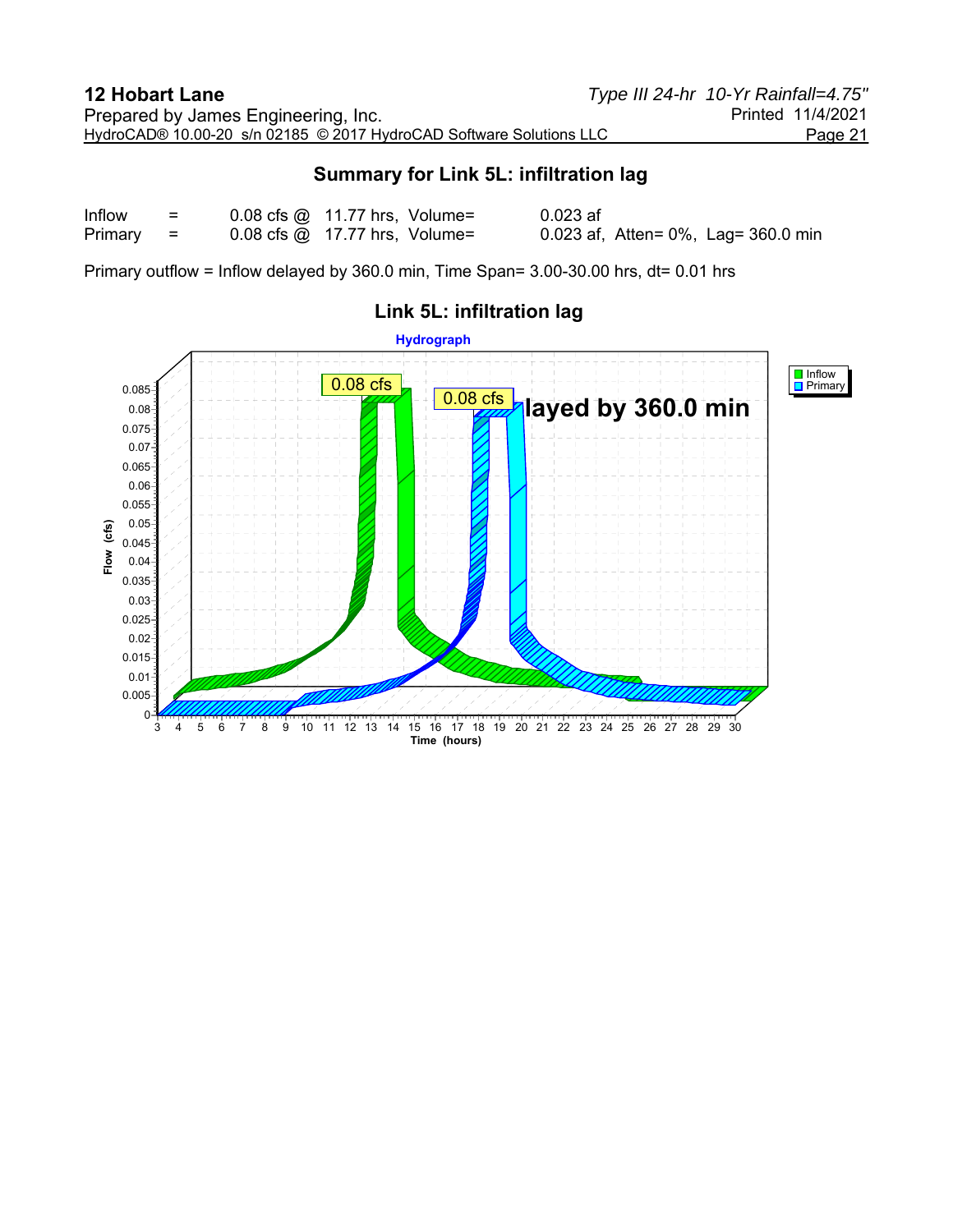## **Summary for Link 7L: total proposed**

| Inflow Area $=$ |                      |                                                             |          | 0.353 ac, 17.76% Impervious, Inflow Depth $> 3.00"$ for 10-Yr event |
|-----------------|----------------------|-------------------------------------------------------------|----------|---------------------------------------------------------------------|
| <b>Inflow</b>   | $=$ $-$              | $0.84$ cfs $\omega$ 12.12 hrs, Volume=                      | 0.088 af |                                                                     |
| Primary         | and the state of the | $0.84 \text{ cfs} \quad \textcircled{a}$ 12.12 hrs, Volume= |          | 0.088 af, Atten= $0\%$ , Lag= 0.0 min                               |

Primary outflow = Inflow, Time Span= 3.00-30.00 hrs, dt= 0.01 hrs



# **Link 7L: total proposed**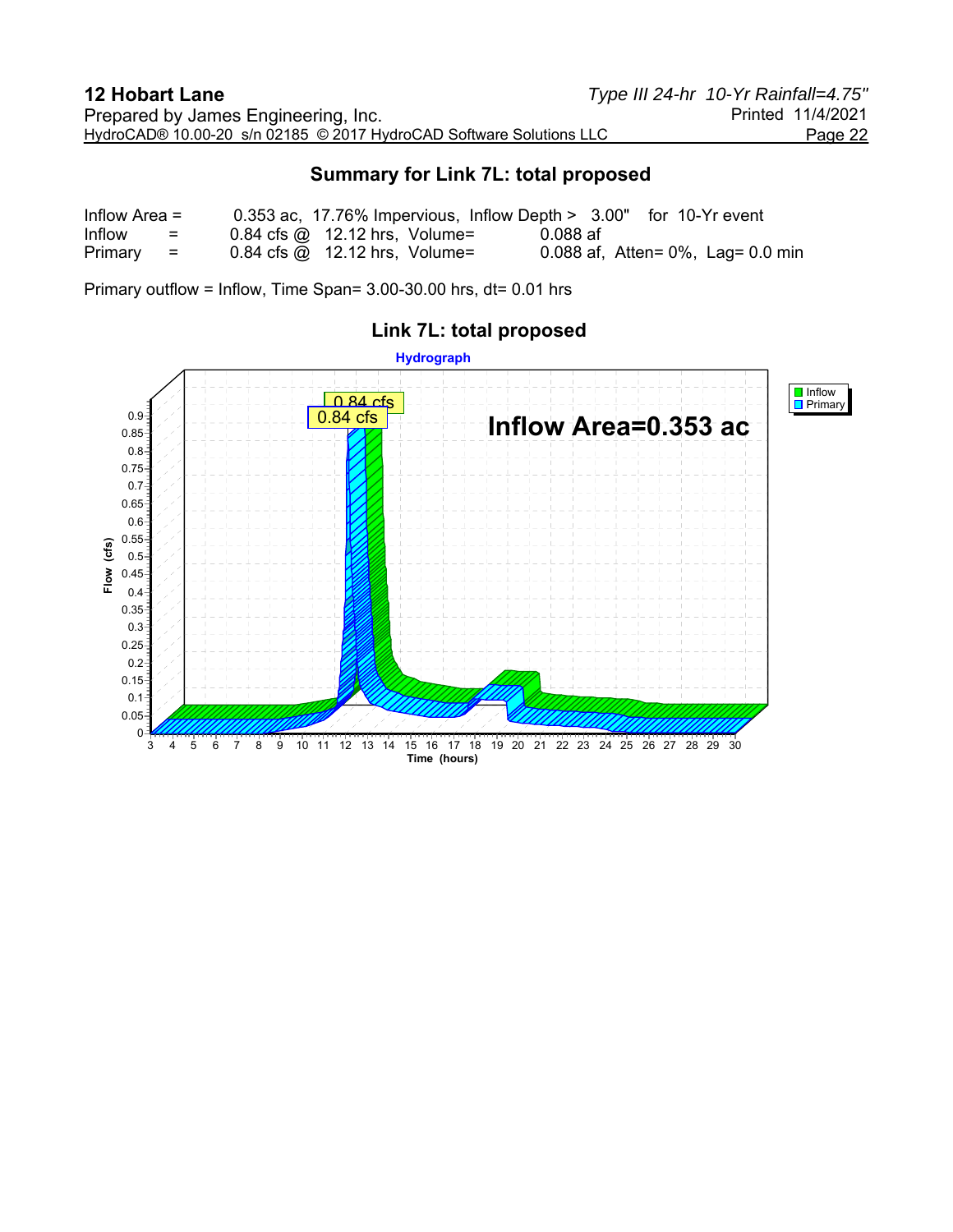| <b>12 Hobart Lane</b>                                               | Type III 24-hr 25-Yr Rainfall=5.55" |                   |
|---------------------------------------------------------------------|-------------------------------------|-------------------|
| Prepared by James Engineering, Inc.                                 |                                     | Printed 11/4/2021 |
| HydroCAD® 10.00-20 s/n 02185 © 2017 HydroCAD Software Solutions LLC |                                     | Page 23           |

Time span=3.00-30.00 hrs, dt=0.01 hrs, 2701 points Runoff by SCS TR-20 method, UH=SCS, Weighted-CN Reach routing by Stor-Ind+Trans method - Pond routing by Stor-Ind method

| Subcatchment 1S: ex cond      | Runoff Area=15,571 sf 14.51% Impervious Runoff Depth=3.68"<br>Flow Length=121' Tc=8.3 min  CN=83  Runoff=1.41 cfs  0.109  af                                 |
|-------------------------------|--------------------------------------------------------------------------------------------------------------------------------------------------------------|
| Subcatchment 3S: driveway     | Runoff Area=1,930 sf 100.00% Impervious Runoff Depth>5.27"<br>Tc=6.0 min CN=98 Runoff=0.24 cfs 0.019 af                                                      |
| Subcatchment 4S: roof         | Runoff Area=800 sf 100.00% Impervious Runoff Depth>5.27"<br>Tc=6.0 min CN=98 Runoff=0.10 cfs 0.008 af                                                        |
| Subcatchment 5S: uncontrolled | Runoff Area=12,641 sf 0.00% Impervious Runoff Depth=3.38"<br>Flow Length=121' Tc=8.3 min  CN=80  Runoff=1.06 cfs  0.082  af                                  |
| Pond 1P: storm tech           | Peak Elev=17.16' Storage=242 cf Inflow=0.34 cfs 0.028 af<br>Primary=0.00 cfs 0.000 af Secondary=0.08 cfs 0.028 af Outflow=0.08 cfs 0.028 af                  |
| Link 5L: infiltration lag     | delayed by 360.0 min Inflow=0.08 cfs 0.028 af<br>Primary=0.08 cfs 0.027 af                                                                                   |
| Link 7L: total proposed       | Inflow= $1.06$ cfs $0.109$ af<br>Primary=1.06 cfs 0.109 af                                                                                                   |
|                               | Total Runoff Area = 0.710 ac Runoff Volume = 0.219 af<br><b>Average Runoff Depth = 3.69"</b><br>16.13% Impervious = $0.115$ ac<br>83.87% Pervious = 0.596 ac |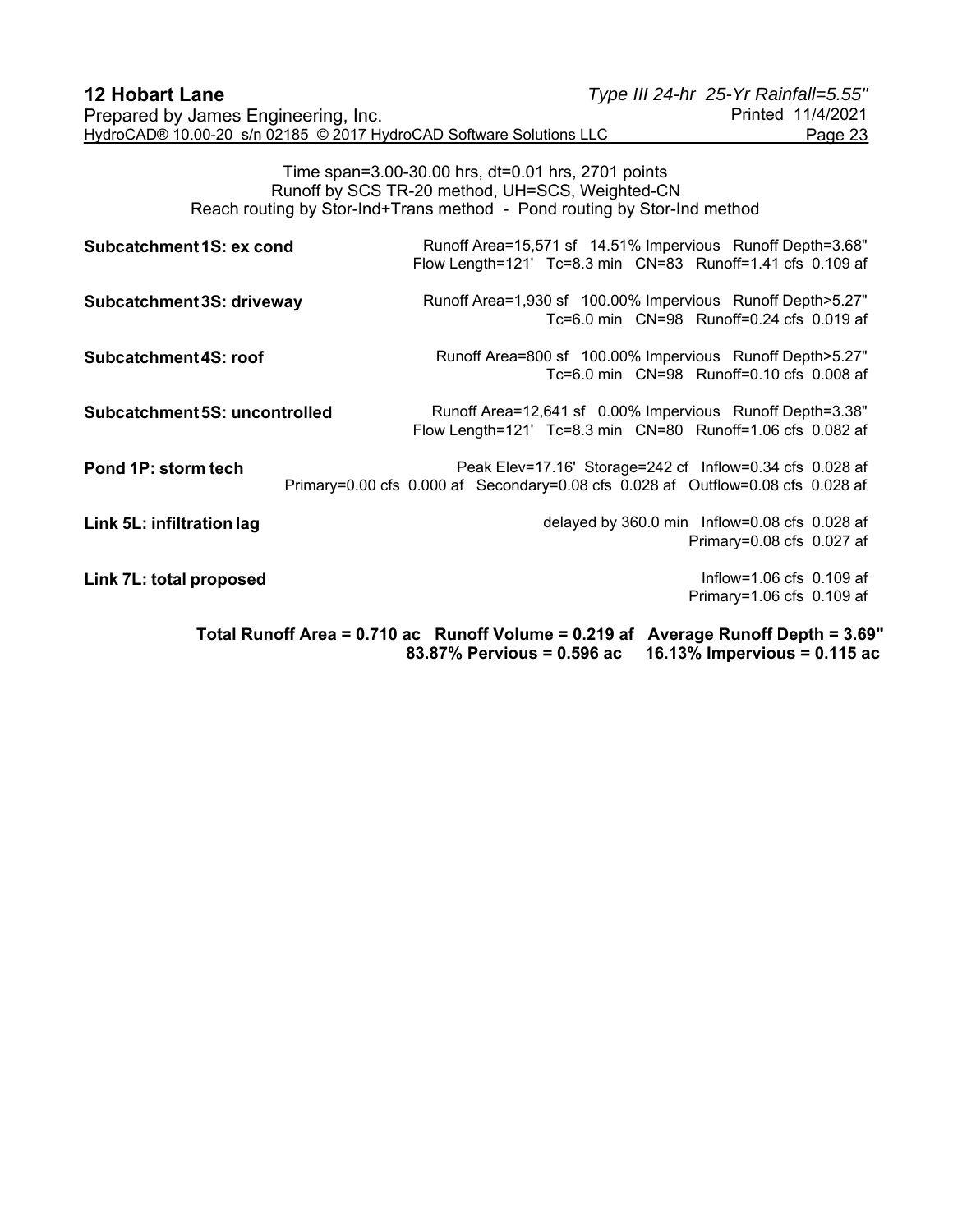#### **Summary for Subcatchment 1S: ex cond**

Runoff = 1.41 cfs @ 12.12 hrs, Volume= 0.109 af, Depth= 3.68"

Runoff by SCS TR-20 method, UH=SCS, Weighted-CN, Time Span= 3.00-30.00 hrs, dt= 0.01 hrs Type III 24-hr 25-Yr Rainfall=5.55"

|       | Area (sf) | <b>CN</b>             | Description             |          |                                              |
|-------|-----------|-----------------------|-------------------------|----------|----------------------------------------------|
|       | 1,460     | 98                    | Paved parking, HSG D    |          |                                              |
|       | 800       | 98                    | Roofs, HSG D            |          |                                              |
|       | 13,311    | 80                    |                         |          | >75% Grass cover, Good, HSG D                |
|       | 15,571    | 83                    | <b>Weighted Average</b> |          |                                              |
|       | 13,311    |                       | 85.49% Pervious Area    |          |                                              |
|       | 2,260     |                       | 14.51% Impervious Area  |          |                                              |
|       |           |                       |                         |          |                                              |
| Тc    | Length    | Slope                 | Velocity                | Capacity | <b>Description</b>                           |
| (min) | (feet)    | $({\rm ft}/{\rm ft})$ | (ft/sec)                | (cfs)    |                                              |
| 6.7   | 45        | 0.0270                | 0.11                    |          | <b>Sheet Flow, lawn</b>                      |
|       |           |                       |                         |          | Grass: Dense n= 0.240 P2= 3.20"              |
| 1.6   | 76        | 0.0125                | 0.78                    |          | <b>Shallow Concentrated Flow, below wall</b> |
|       |           |                       |                         |          | Short Grass Pasture Kv= 7.0 fps              |
| 8.3   | 121       | Total                 |                         |          |                                              |

#### **Subcatchment 1S: ex cond**

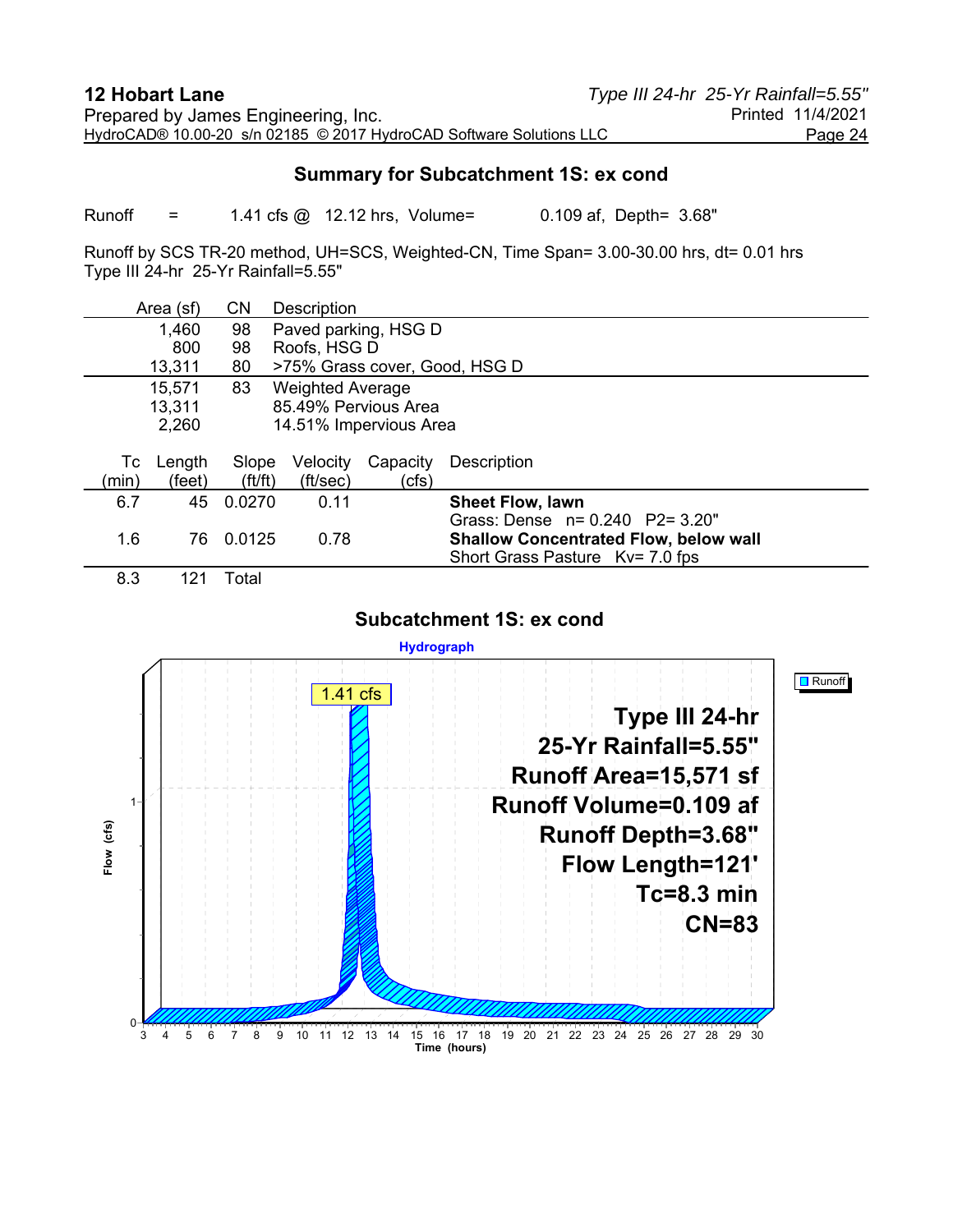#### **Summary for Subcatchment 3S: driveway**

Runoff =  $0.24 \text{ cfs}$   $\omega$  12.08 hrs, Volume=  $0.019 \text{ af}$ , Depth> 5.27"

Runoff by SCS TR-20 method, UH=SCS, Weighted-CN, Time Span= 3.00-30.00 hrs, dt= 0.01 hrs Type III 24-hr 25-Yr Rainfall=5.55"

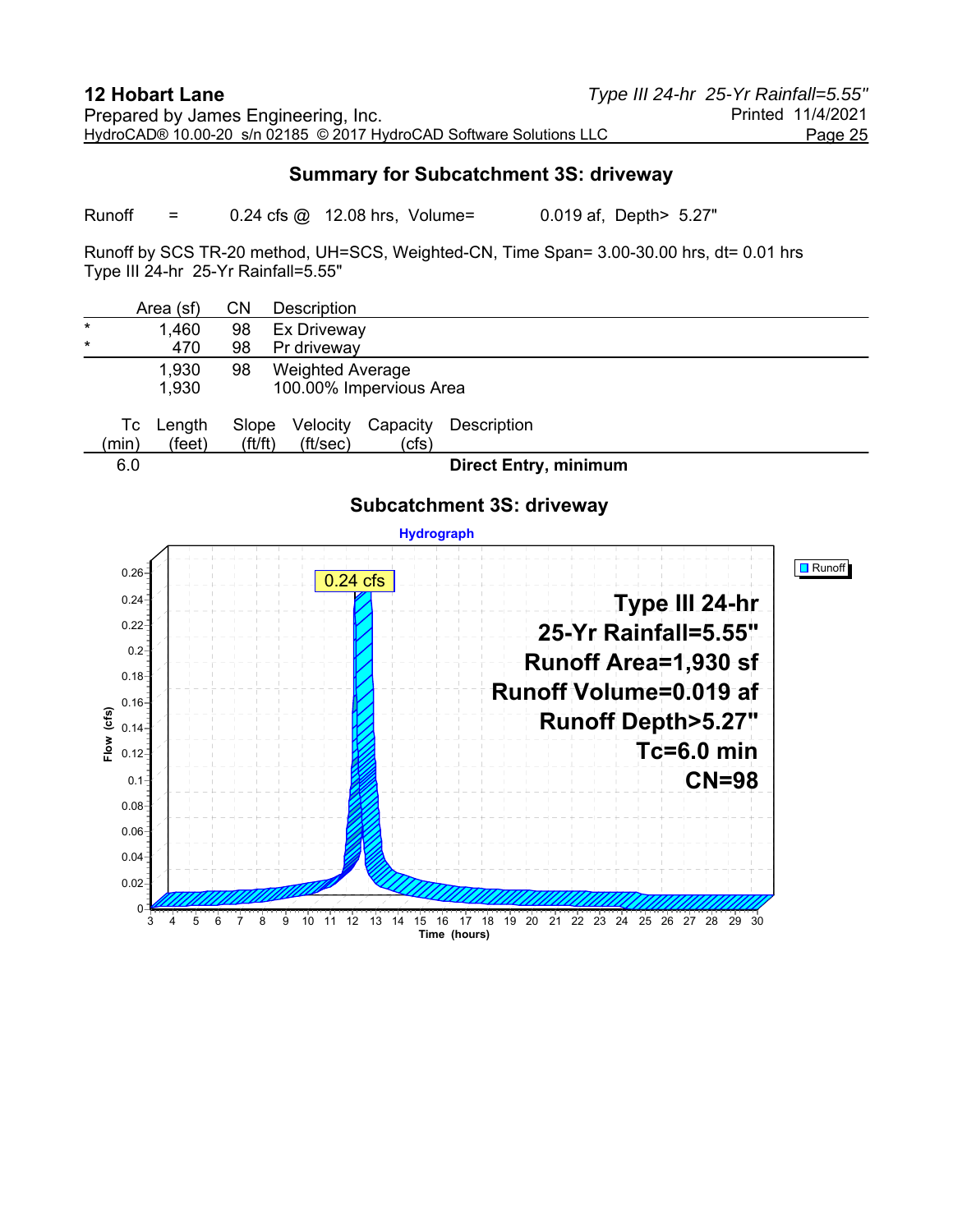#### **Summary for Subcatchment 4S: roof**

Runoff =  $0.10 \text{ cfs}$   $\omega$  12.08 hrs, Volume=  $0.008 \text{ af}$ , Depth> 5.27"

Runoff by SCS TR-20 method, UH=SCS, Weighted-CN, Time Span= 3.00-30.00 hrs, dt= 0.01 hrs Type III 24-hr 25-Yr Rainfall=5.55"

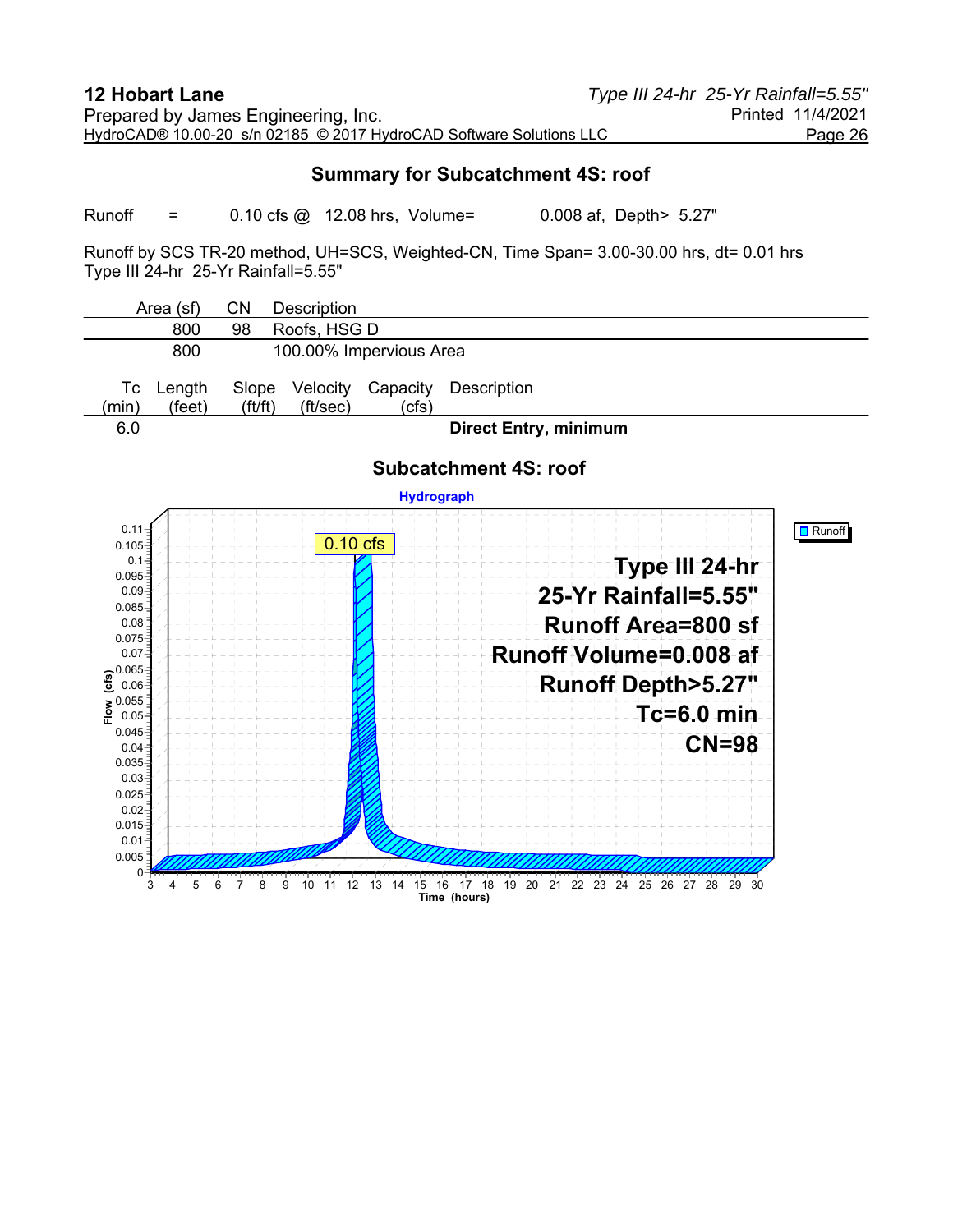#### **Summary for Subcatchment 5S: uncontrolled**

Runoff = 1.06 cfs @ 12.12 hrs, Volume= 0.082 af, Depth= 3.38"

Runoff by SCS TR-20 method, UH=SCS, Weighted-CN, Time Span= 3.00-30.00 hrs, dt= 0.01 hrs Type III 24-hr 25-Yr Rainfall=5.55"

|                                               | Area (sf)        | CN                             | Description          |                   |                                                                                                                       |
|-----------------------------------------------|------------------|--------------------------------|----------------------|-------------------|-----------------------------------------------------------------------------------------------------------------------|
| 12,641<br>>75% Grass cover, Good, HSG D<br>80 |                  |                                |                      |                   |                                                                                                                       |
| 12,641                                        |                  | 100,00% Pervious Area          |                      |                   |                                                                                                                       |
| Tc<br>(min)                                   | Length<br>(feet) | Slope<br>$({\rm ft}/{\rm ft})$ | Velocity<br>(ft/sec) | Capacity<br>(cfs) | Description                                                                                                           |
| 6.7                                           | 45               | 0.0270                         | 0.11                 |                   | <b>Sheet Flow, lawn</b>                                                                                               |
| 1.6                                           | 76               | 0.0125                         | 0.78                 |                   | Grass: Dense $n = 0.240$ P2= 3.20"<br><b>Shallow Concentrated Flow, below wall</b><br>Short Grass Pasture Kv= 7.0 fps |
| 8.3                                           |                  | Total                          |                      |                   |                                                                                                                       |



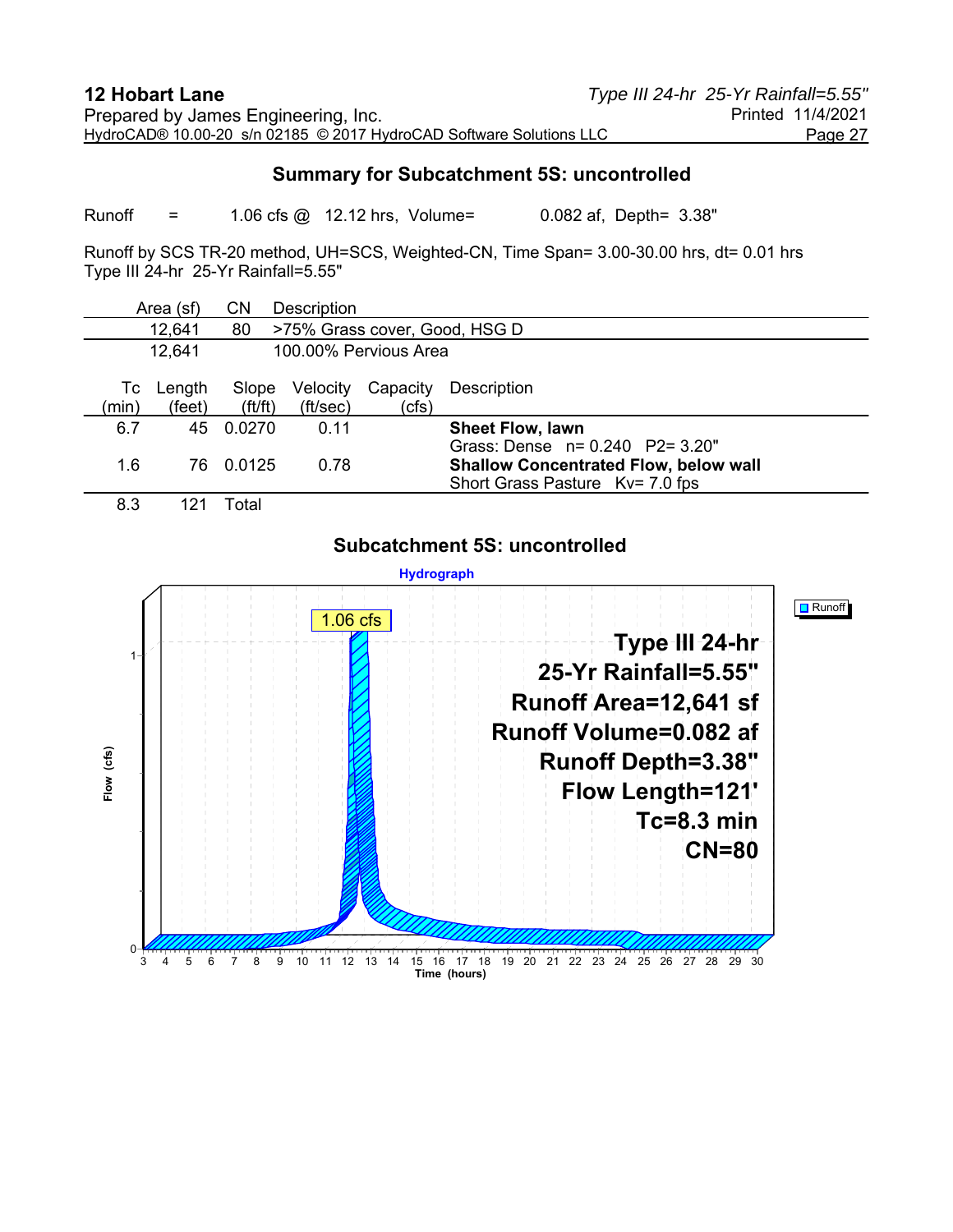## **Summary for Pond 1P: storm tech**

[82] Warning: Early inflow requires earlier time span

| Inflow Area $=$ |                                      |                                                            | 0.063 ac, 100.00% Impervious, Inflow Depth $> 5.27$ " for 25-Yr event |            |                                    |
|-----------------|--------------------------------------|------------------------------------------------------------|-----------------------------------------------------------------------|------------|------------------------------------|
| Inflow          | $\mathbf{r} = \mathbf{r} \mathbf{r}$ | $0.34 \text{ cfs} \textcircled{a}$ 12.08 hrs, Volume=      |                                                                       | $0.028$ af |                                    |
| Outflow         | $\equiv$ $\equiv$                    | $0.08$ cfs $\omega$ 11.73 hrs, Volume=                     |                                                                       |            | 0.028 af, Atten= 77%, Lag= 0.0 min |
| $Primary =$     |                                      | $0.00 \text{ cfs} \quad \textcircled{a}$ 3.00 hrs, Volume= |                                                                       | $0.000$ af |                                    |
| $Secondary =$   |                                      | $0.08$ cfs $\omega$ 11.73 hrs, Volume=                     |                                                                       | $0.028$ af |                                    |

Routing by Stor-Ind method, Time Span= 3.00-30.00 hrs, dt= 0.01 hrs Peak Elev= 17.16' @ 12.47 hrs Surf.Area= 408 sf Storage= 242 cf

Plug-Flow detention time= 14.5 min calculated for 0.027 af (100% of inflow) Center-of-Mass det. time= 14.4 min ( 766.2 - 751.8 )

| Volume | Invert |                                                                                                                                                                                                                                                                                                                                                                                                                                                                                            | Avail.Storage Storage Description                                                                                                                                                                                                              |
|--------|--------|--------------------------------------------------------------------------------------------------------------------------------------------------------------------------------------------------------------------------------------------------------------------------------------------------------------------------------------------------------------------------------------------------------------------------------------------------------------------------------------------|------------------------------------------------------------------------------------------------------------------------------------------------------------------------------------------------------------------------------------------------|
| #1     | 16.00' |                                                                                                                                                                                                                                                                                                                                                                                                                                                                                            | 223 cf 8.16'W x 50.00'L x 2.33'H Prismatoid<br>951 cf Overall - 208 cf Embedded = $742$ cf $\times$ 30.0% Voids                                                                                                                                |
| #2     | 16.50' |                                                                                                                                                                                                                                                                                                                                                                                                                                                                                            | 208 cf ADS StormTech SC-310 $\times$ 14 Inside #1<br>Effective Size= $28.9$ "W x 16.0"H = > 2.07 sf x 7.12'L = 14.7 cf<br>Overall Size= $34.0$ "W x 16.0"H x 7.56"L with 0.44" Overlap<br>Row Length Adjustment = $+0.44$ ' x 2.07 sf x 2 rows |
|        |        |                                                                                                                                                                                                                                                                                                                                                                                                                                                                                            | 431 cf Total Available Storage                                                                                                                                                                                                                 |
|        |        | $\blacksquare$ $\blacksquare$ $\blacksquare$ $\blacksquare$ $\blacksquare$ $\blacksquare$ $\blacksquare$ $\blacksquare$ $\blacksquare$ $\blacksquare$ $\blacksquare$ $\blacksquare$ $\blacksquare$ $\blacksquare$ $\blacksquare$ $\blacksquare$ $\blacksquare$ $\blacksquare$ $\blacksquare$ $\blacksquare$ $\blacksquare$ $\blacksquare$ $\blacksquare$ $\blacksquare$ $\blacksquare$ $\blacksquare$ $\blacksquare$ $\blacksquare$ $\blacksquare$ $\blacksquare$ $\blacksquare$ $\blacks$ |                                                                                                                                                                                                                                                |

|    | Device Routing | Invert Outlet Devices                             |
|----|----------------|---------------------------------------------------|
| #1 | Secondary      | 16.00' 8.270 in/hr Exfiltration over Surface area |
| #2 | Primary        | 17.50' 4.0" Vert. Orifice/Grate $C = 0.600$       |

**Primary OutFlow** Max=0.00 cfs @ 3.00 hrs HW=16.00' (Free Discharge) **2=Orifice/Grate** ( Controls 0.00 cfs)

**Secondary OutFlow** Max=0.08 cfs @ 11.73 hrs HW=16.02' (Free Discharge) **1=Exfiltration** (Exfiltration Controls 0.08 cfs)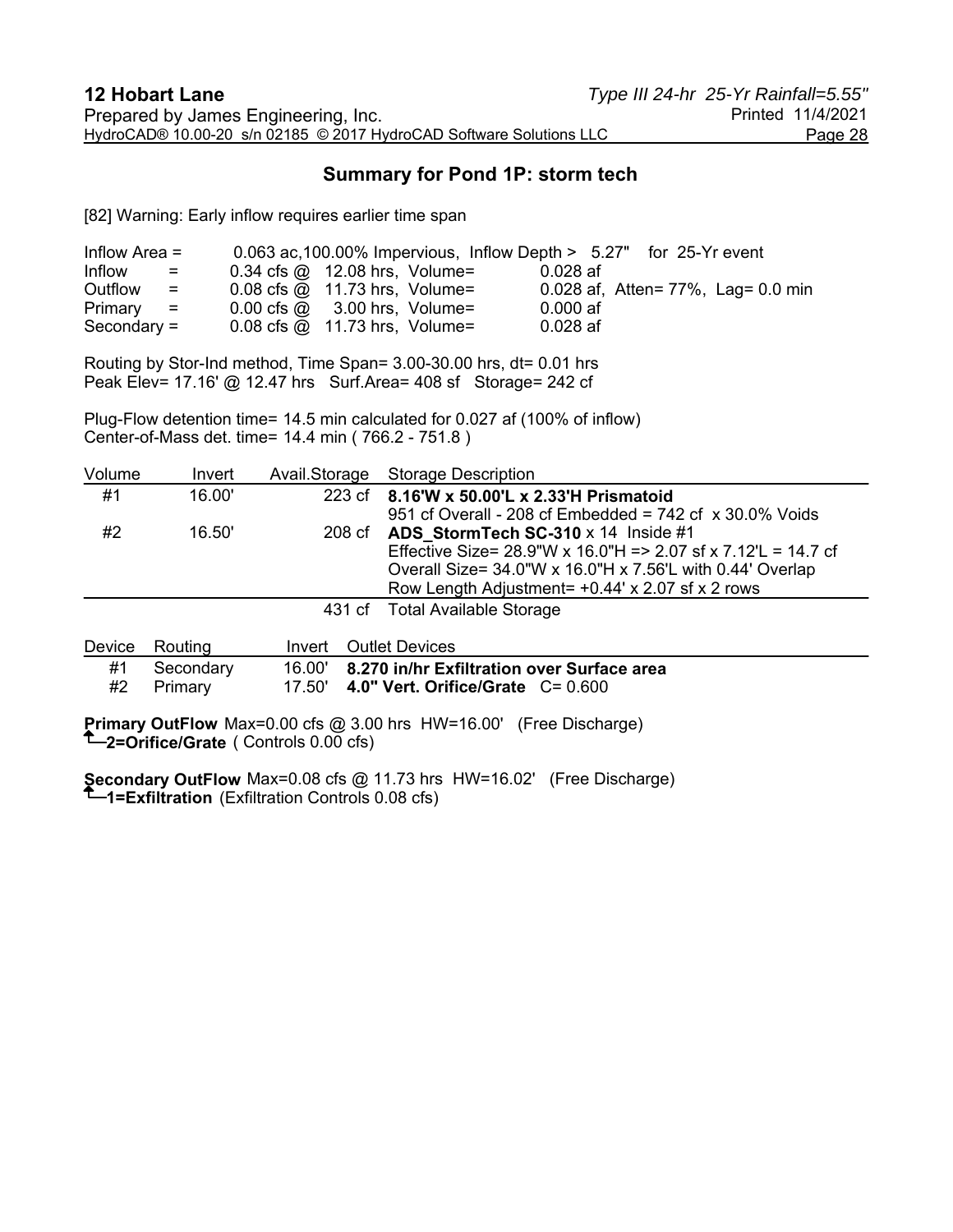

#### **Pond 1P: storm tech**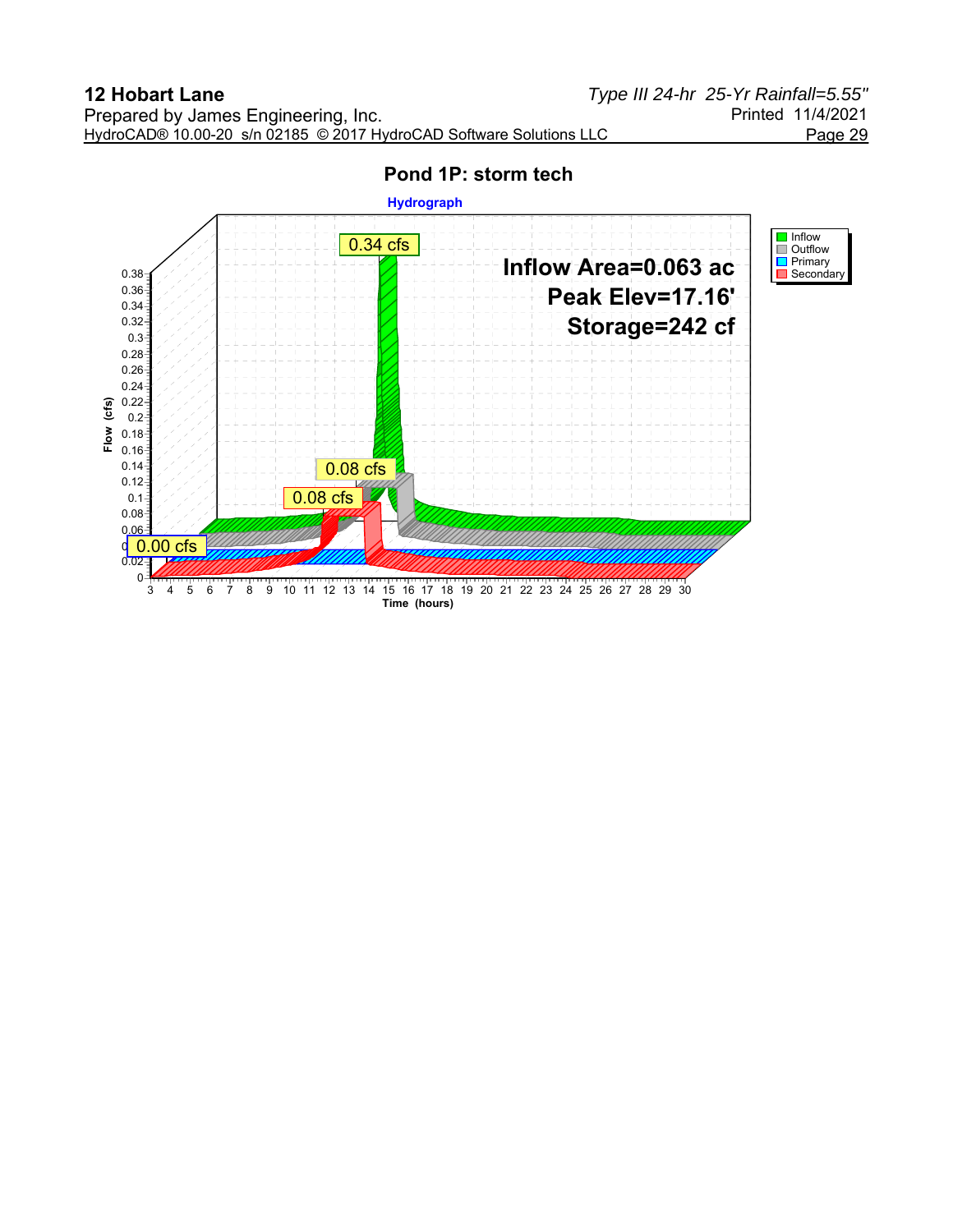## **Summary for Link 5L: infiltration lag**

| Inflow  | $=$           | $0.08$ cfs $\omega$ 11.73 hrs, Volume= | $0.028$ af                          |
|---------|---------------|----------------------------------------|-------------------------------------|
| Primary | $\sim$ $\sim$ | $0.08$ cfs $\omega$ 17.73 hrs, Volume= | 0.027 af, Atten= 0%, Lag= 360.0 min |

Primary outflow = Inflow delayed by 360.0 min, Time Span= 3.00-30.00 hrs, dt= 0.01 hrs



# **Link 5L: infiltration lag**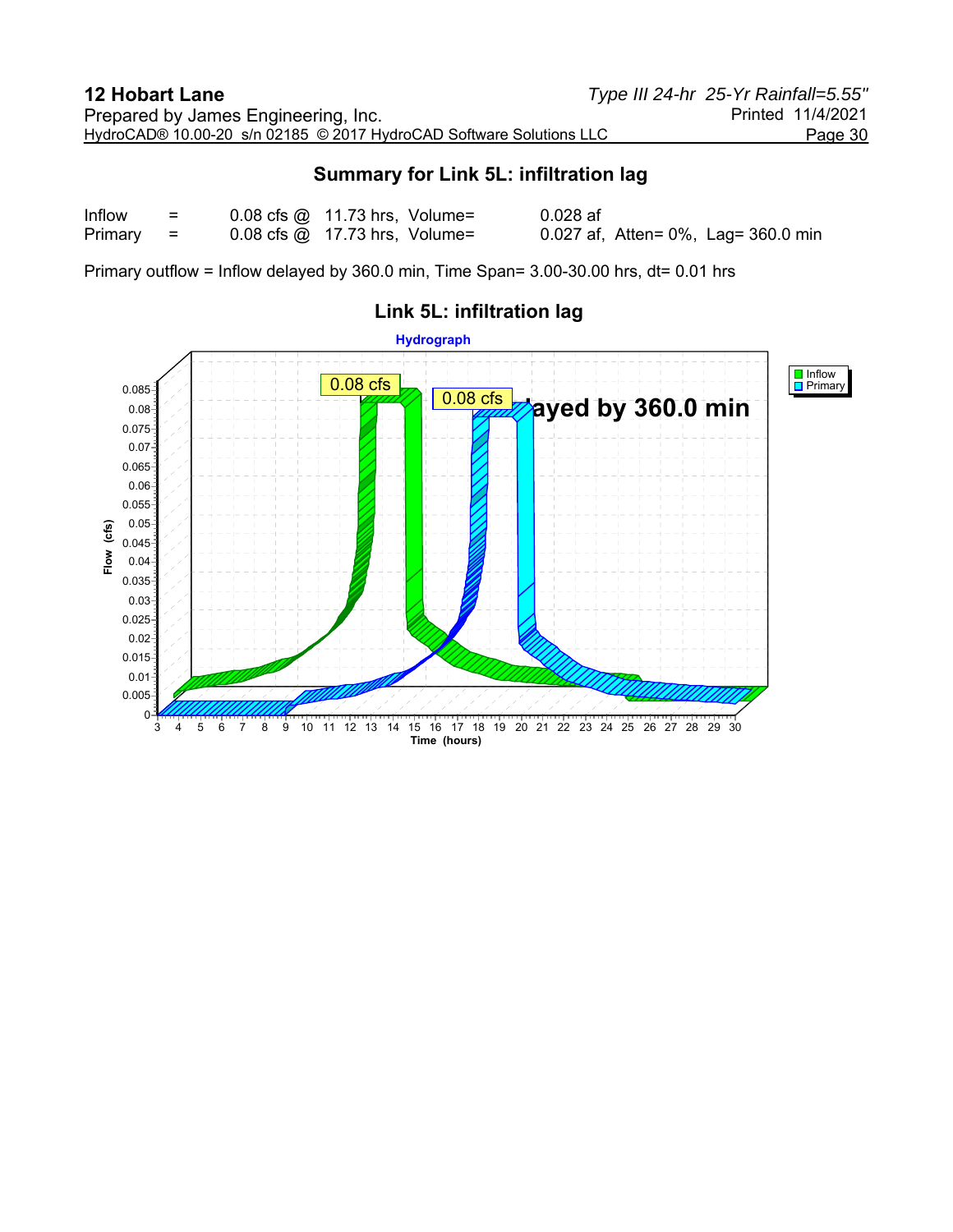## **Summary for Link 7L: total proposed**

| Inflow Area $=$ |                           |                                      |          | 0.353 ac, 17.76% Impervious, Inflow Depth > 3.71" for 25-Yr event |
|-----------------|---------------------------|--------------------------------------|----------|-------------------------------------------------------------------|
| Inflow          | $\mathbf{r} = \mathbf{r}$ | 1.06 cfs $\omega$ 12.12 hrs, Volume= | 0.109 af |                                                                   |
| Primary         | 10 H H                    | 1.06 cfs $\omega$ 12.12 hrs, Volume= |          | 0.109 af, Atten= $0\%$ , Lag= 0.0 min                             |

Primary outflow = Inflow, Time Span= 3.00-30.00 hrs, dt= 0.01 hrs



# **Link 7L: total proposed**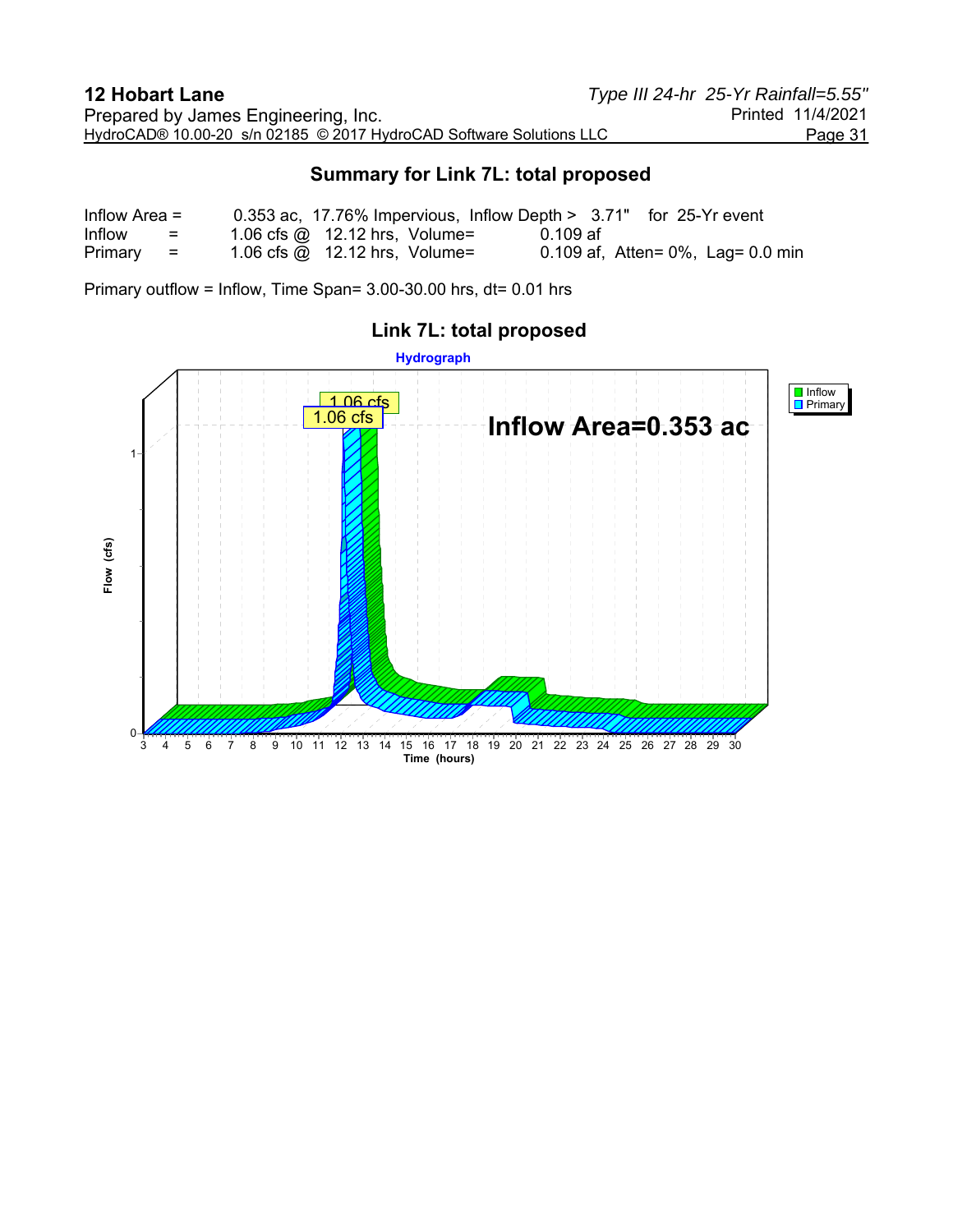| <b>12 Hobart Lane</b>                                               | Type III 24-hr 100-Yr Rainfall=7.00" |                   |
|---------------------------------------------------------------------|--------------------------------------|-------------------|
| Prepared by James Engineering, Inc.                                 |                                      | Printed 11/4/2021 |
| HydroCAD® 10.00-20 s/n 02185 © 2017 HydroCAD Software Solutions LLC |                                      | Page 32           |

Time span=3.00-30.00 hrs, dt=0.01 hrs, 2701 points Runoff by SCS TR-20 method, UH=SCS, Weighted-CN Reach routing by Stor-Ind+Trans method - Pond routing by Stor-Ind method

| Subcatchment 1S: ex cond      | Runoff Area=15,571 sf 14.51% Impervious Runoff Depth=5.03"<br>Flow Length=121' Tc=8.3 min  CN=83  Runoff=1.91 cfs  0.150  af                               |
|-------------------------------|------------------------------------------------------------------------------------------------------------------------------------------------------------|
| Subcatchment 3S: driveway     | Runoff Area=1,930 sf 100.00% Impervious Runoff Depth>6.69"<br>Tc=6.0 min CN=98 Runoff=0.30 cfs 0.025 af                                                    |
| Subcatchment 4S: roof         | Runoff Area=800 sf 100.00% Impervious Runoff Depth>6.69"<br>Tc=6.0 min CN=98 Runoff=0.13 cfs 0.010 af                                                      |
| Subcatchment 5S: uncontrolled | Runoff Area=12,641 sf 0.00% Impervious Runoff Depth=4.69"<br>Flow Length=121' Tc=8.3 min  CN=80  Runoff=1.46 cfs 0.114 af                                  |
| Pond 1P: storm tech           | Peak Elev=17.64' Storage=344 cf Inflow=0.43 cfs 0.035 af<br>Primary=0.05 cfs 0.001 af Secondary=0.08 cfs 0.034 af Outflow=0.12 cfs 0.035 af                |
| Link 5L: infiltration lag     | delayed by 360.0 min Inflow=0.08 cfs 0.034 af<br>Primary=0.08 cfs 0.034 af                                                                                 |
| Link 7L: total proposed       | Inflow=1.47 cfs $0.148$ af<br>Primary=1.47 cfs 0.148 af                                                                                                    |
|                               | Total Runoff Area = 0.710 ac Runoff Volume = 0.298 af<br><b>Average Runoff Depth = 5.04"</b><br>16.13% Impervious = 0.115 ac<br>83.87% Pervious = 0.596 ac |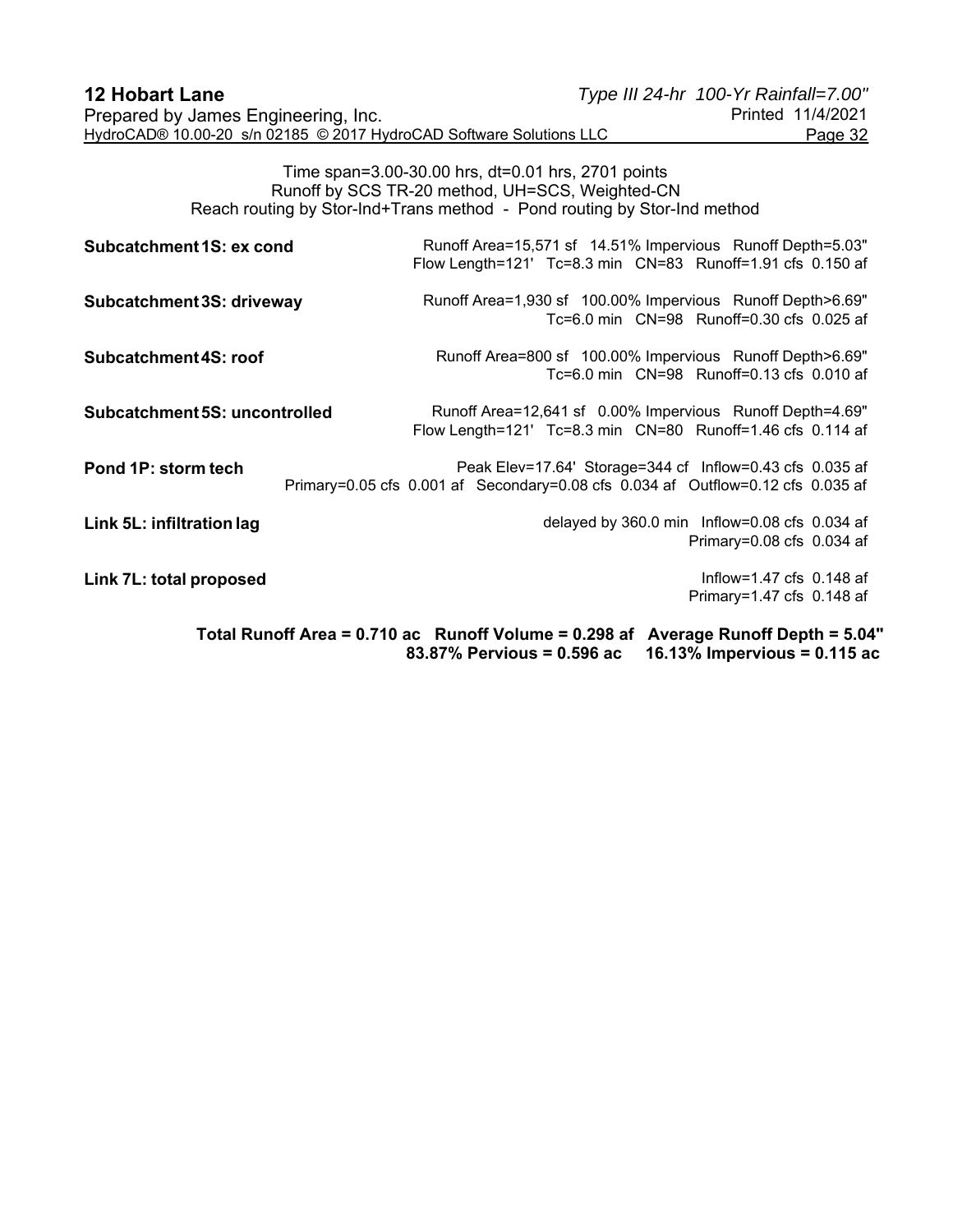#### **Summary for Subcatchment 1S: ex cond**

Runoff = 1.91 cfs @ 12.11 hrs, Volume= 0.150 af, Depth= 5.03"

Runoff by SCS TR-20 method, UH=SCS, Weighted-CN, Time Span= 3.00-30.00 hrs, dt= 0.01 hrs Type III 24-hr 100-Yr Rainfall=7.00"

|       | Area (sf) | <b>CN</b>             | Description             |                        |                                              |
|-------|-----------|-----------------------|-------------------------|------------------------|----------------------------------------------|
|       | 1,460     | 98                    |                         | Paved parking, HSG D   |                                              |
|       | 800       | 98                    | Roofs, HSG D            |                        |                                              |
|       | 13,311    | 80                    |                         |                        | >75% Grass cover, Good, HSG D                |
|       | 15,571    | 83                    | <b>Weighted Average</b> |                        |                                              |
|       | 13,311    |                       |                         | 85.49% Pervious Area   |                                              |
|       | 2,260     |                       |                         | 14.51% Impervious Area |                                              |
|       |           |                       |                         |                        |                                              |
| Тc    | Length    | Slope                 | Velocity                | Capacity               | Description                                  |
| (min) | (feet)    | $({\rm ft}/{\rm ft})$ | (ft/sec)                | (cfs)                  |                                              |
| 6.7   | 45        | 0.0270                | 0.11                    |                        | <b>Sheet Flow, lawn</b>                      |
|       |           |                       |                         |                        | Grass: Dense $n = 0.240$ P2= 3.20"           |
| 1.6   | 76        | 0.0125                | 0.78                    |                        | <b>Shallow Concentrated Flow, below wall</b> |
|       |           |                       |                         |                        | Short Grass Pasture Ky= 7.0 fps              |
| 8.3   | 121       | Total                 |                         |                        |                                              |

#### **Subcatchment 1S: ex cond**

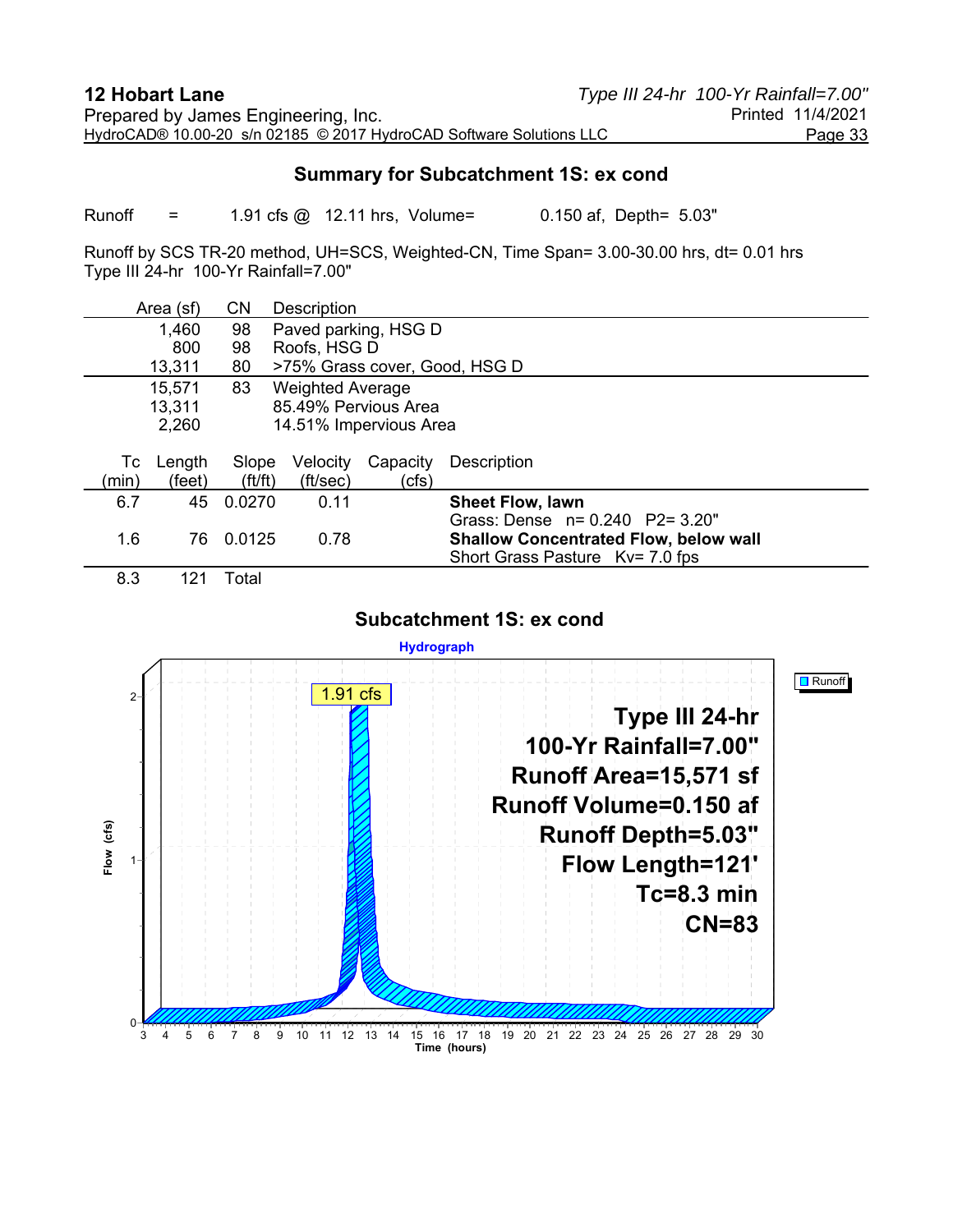#### **Summary for Subcatchment 3S: driveway**

Runoff =  $0.30 \text{ cfs}$   $\omega$  12.08 hrs, Volume=  $0.025 \text{ af}$ , Depth> 6.69"

Runoff by SCS TR-20 method, UH=SCS, Weighted-CN, Time Span= 3.00-30.00 hrs, dt= 0.01 hrs Type III 24-hr 100-Yr Rainfall=7.00"

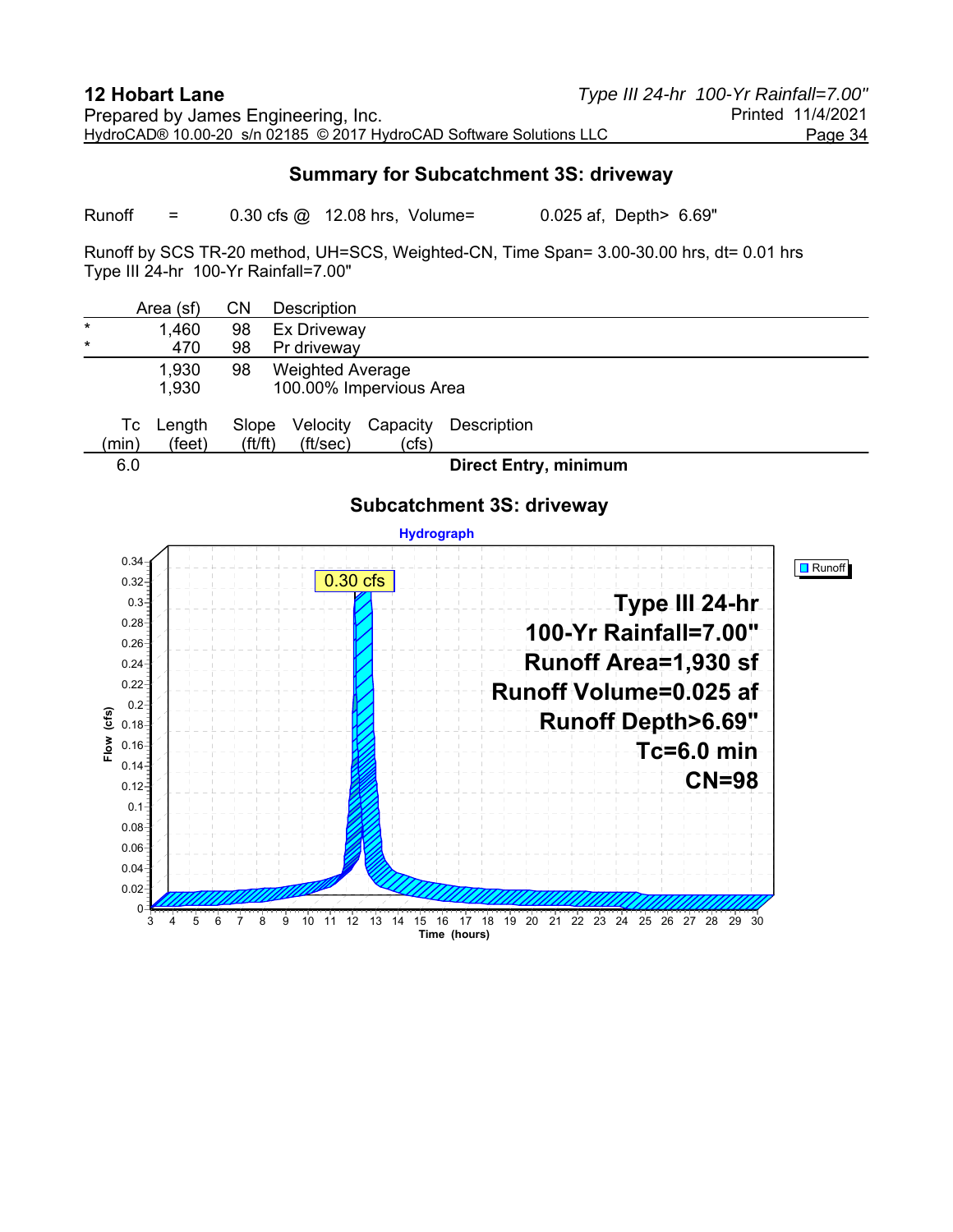#### **Summary for Subcatchment 4S: roof**

Runoff =  $0.13 \text{ cfs}$   $\omega$  12.08 hrs, Volume=  $0.010 \text{ af}$ , Depth> 6.69"

Runoff by SCS TR-20 method, UH=SCS, Weighted-CN, Time Span= 3.00-30.00 hrs, dt= 0.01 hrs Type III 24-hr 100-Yr Rainfall=7.00"

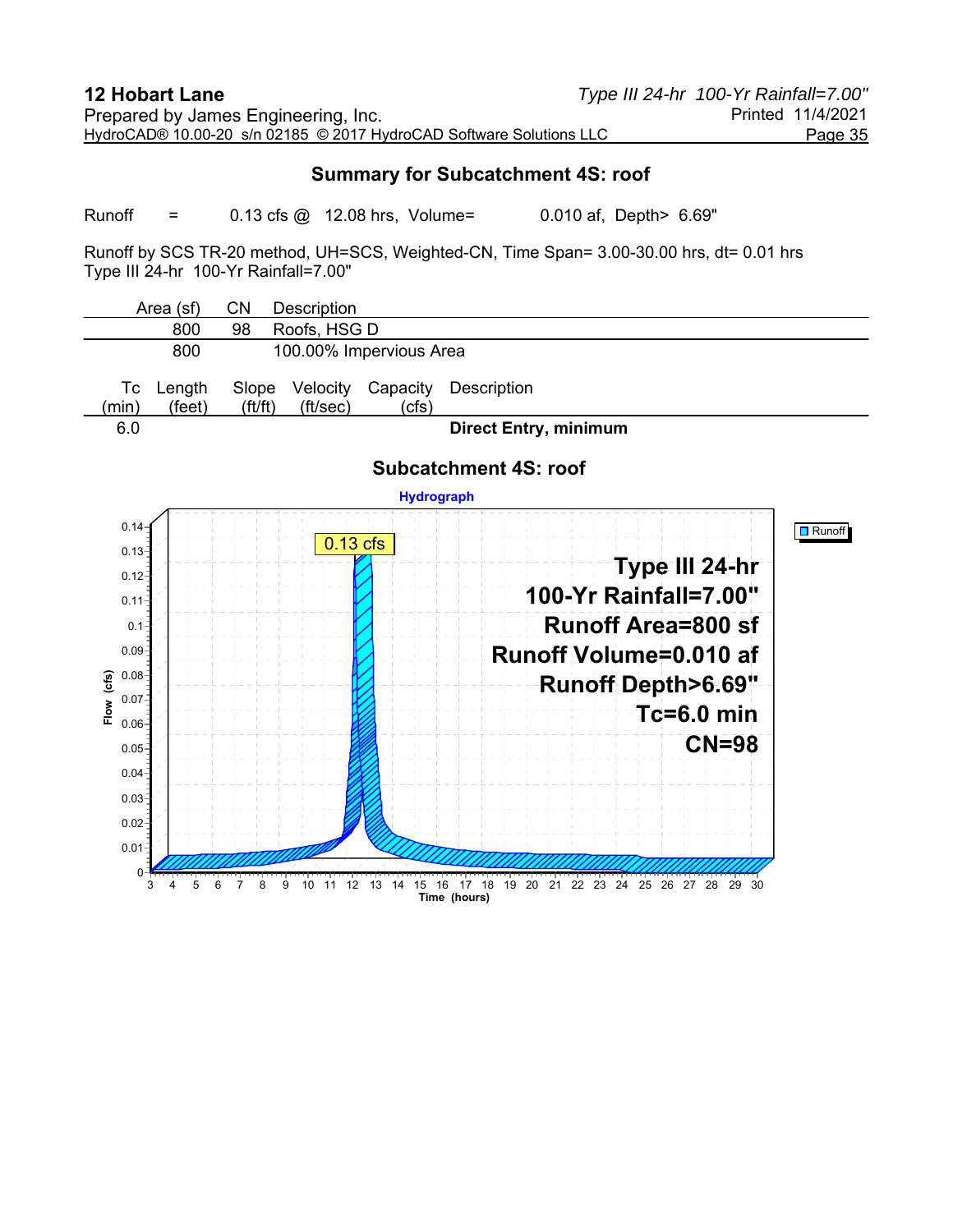#### **Summary for Subcatchment 5S: uncontrolled**

Runoff = 1.46 cfs @ 12.12 hrs, Volume= 0.114 af, Depth= 4.69"

Runoff by SCS TR-20 method, UH=SCS, Weighted-CN, Time Span= 3.00-30.00 hrs, dt= 0.01 hrs Type III 24-hr 100-Yr Rainfall=7.00"

|                                               | Area (sf)        | CN                             | Description          |                   |                                                                                                                       |
|-----------------------------------------------|------------------|--------------------------------|----------------------|-------------------|-----------------------------------------------------------------------------------------------------------------------|
| 12,641<br>>75% Grass cover, Good, HSG D<br>80 |                  |                                |                      |                   |                                                                                                                       |
| 12,641                                        |                  | 100,00% Pervious Area          |                      |                   |                                                                                                                       |
| Tc<br>(min)                                   | Length<br>(feet) | Slope<br>$({\rm ft}/{\rm ft})$ | Velocity<br>(ft/sec) | Capacity<br>(cfs) | Description                                                                                                           |
| 6.7                                           | 45               | 0.0270                         | 0.11                 |                   | <b>Sheet Flow, lawn</b>                                                                                               |
| 1.6                                           | 76               | 0.0125                         | 0.78                 |                   | Grass: Dense $n = 0.240$ P2= 3.20"<br><b>Shallow Concentrated Flow, below wall</b><br>Short Grass Pasture Kv= 7.0 fps |
| 8.3                                           |                  | Total                          |                      |                   |                                                                                                                       |

#### **Subcatchment 5S: uncontrolled**

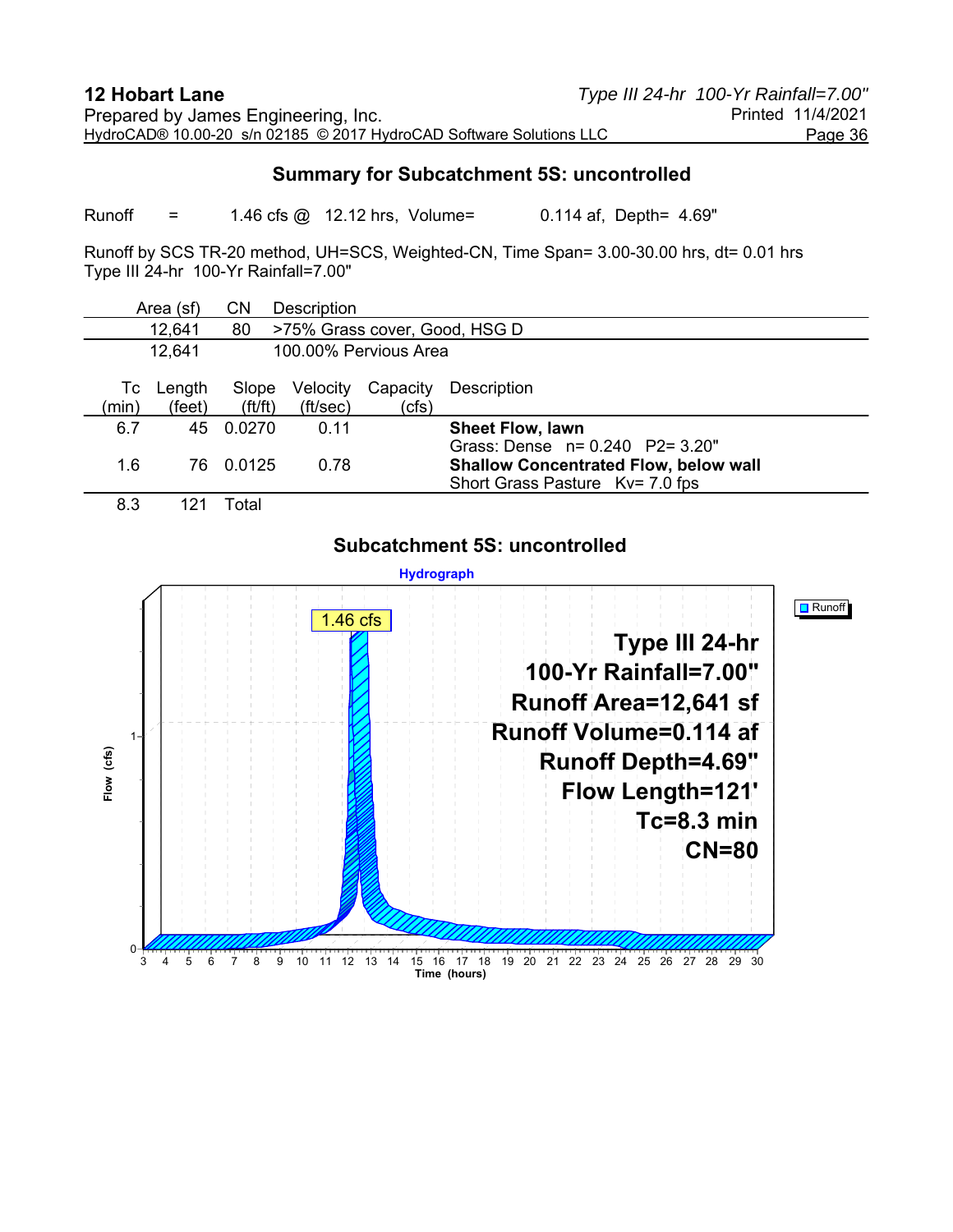## **Summary for Pond 1P: storm tech**

[82] Warning: Early inflow requires earlier time span

| Inflow Area $=$                                    | 0.063 ac, 100.00% Impervious, Inflow Depth > 6.69" for 100-Yr event |                                       |
|----------------------------------------------------|---------------------------------------------------------------------|---------------------------------------|
| Inflow<br>$\mathbf{r} = \mathbf{r}$                | $0.43$ cfs $\omega$ 12.08 hrs, Volume=                              | 0.035 af                              |
| Outflow<br>$\mathcal{L} = \mathcal{L} \mathcal{L}$ | $0.12 \text{ cfs} \textcircled{a}$ 12.41 hrs, Volume=               | 0.035 af, Atten = 71%, Lag = 19.7 min |
| Primary<br>$\omega = \pm 1$                        | $0.05$ cfs $\omega$ 12.41 hrs, Volume=                              | $0.001$ af                            |
| Secondary $=$                                      | $0.08 \text{ cfs} \quad \textcircled{a}$ 11.67 hrs, Volume=         | $0.034$ af                            |

Routing by Stor-Ind method, Time Span= 3.00-30.00 hrs, dt= 0.01 hrs Peak Elev= 17.64' @ 12.41 hrs Surf.Area= 408 sf Storage= 344 cf

Plug-Flow detention time= 21.0 min calculated for 0.035 af (100% of inflow) Center-of-Mass det. time= 20.9 min ( 770.8 - 749.8 )

| Volume | Invert | Avail Storage Storage Description                                  |
|--------|--------|--------------------------------------------------------------------|
| #1     | 16.00' | 223 cf 8.16'W x 50.00'L x 2.33'H Prismatoid                        |
|        |        | 951 cf Overall - 208 cf Embedded = $742$ cf $\times$ 30.0% Voids   |
| #2     | 16.50' | 208 cf ADS StormTech SC-310 $\times$ 14 Inside #1                  |
|        |        | Effective Size= 28.9"W x 16.0"H = > 2.07 sf x 7.12"L = 14.7 cf     |
|        |        | Overall Size= $34.0$ "W x $16.0$ "H x $7.56$ "L with 0.44' Overlap |
|        |        | Row Length Adjustment = $+0.44$ ' x 2.07 sf x 2 rows               |
|        |        | 431 cf Total Available Storage                                     |
|        |        |                                                                    |

|    | Device Routing | Invert Outlet Devices                             |
|----|----------------|---------------------------------------------------|
| #1 | Secondarv      | 16.00' 8.270 in/hr Exfiltration over Surface area |
| #2 | Primary        | 17.50' 4.0" Vert. Orifice/Grate $C = 0.600$       |

**Primary OutFlow** Max=0.04 cfs @ 12.41 hrs HW=17.64' (Free Discharge) **2=Orifice/Grate** (Orifice Controls 0.04 cfs @ 1.28 fps)

**Secondary OutFlow** Max=0.08 cfs @ 11.67 hrs HW=16.02' (Free Discharge) **1=Exfiltration** (Exfiltration Controls 0.08 cfs)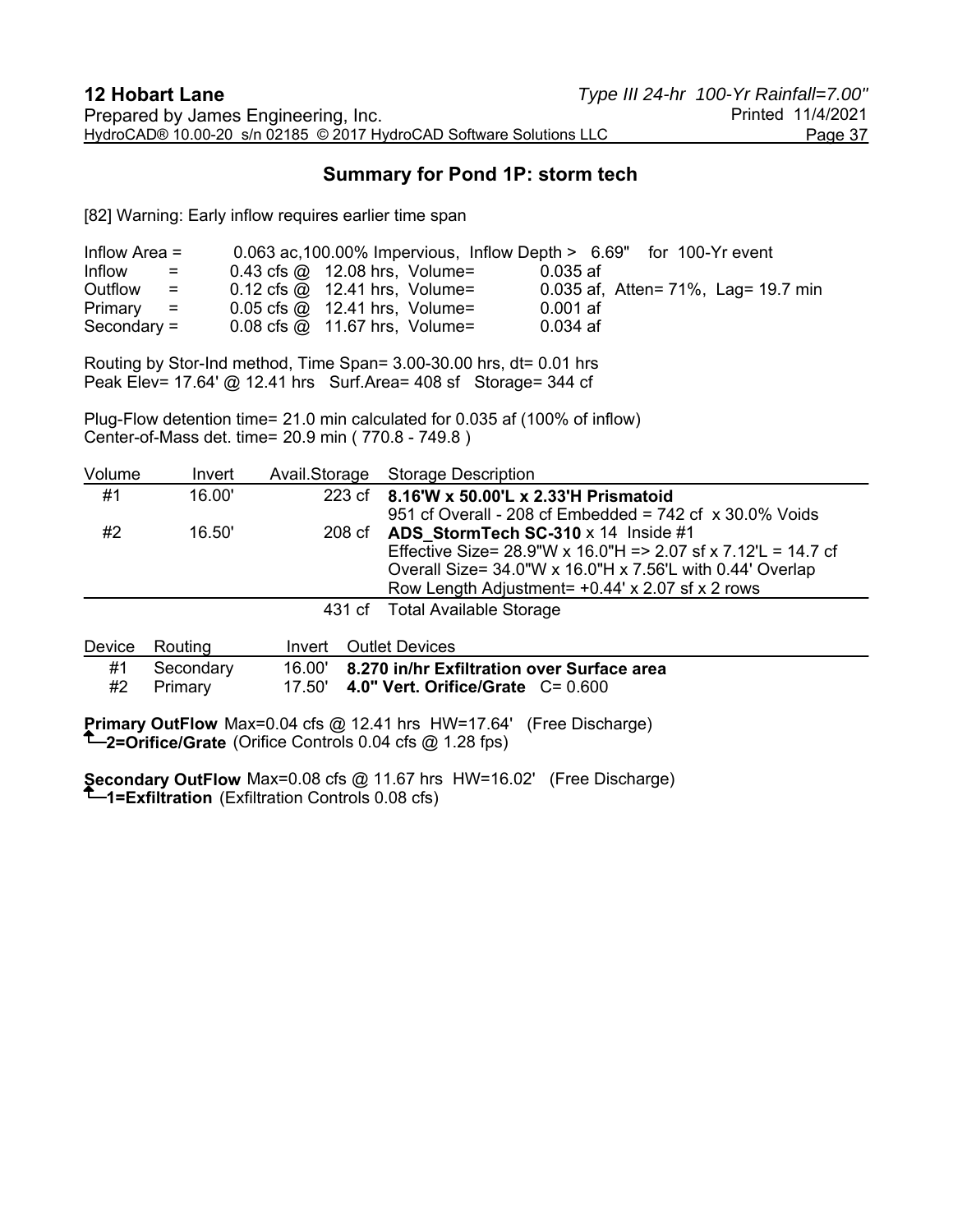

# **Pond 1P: storm tech**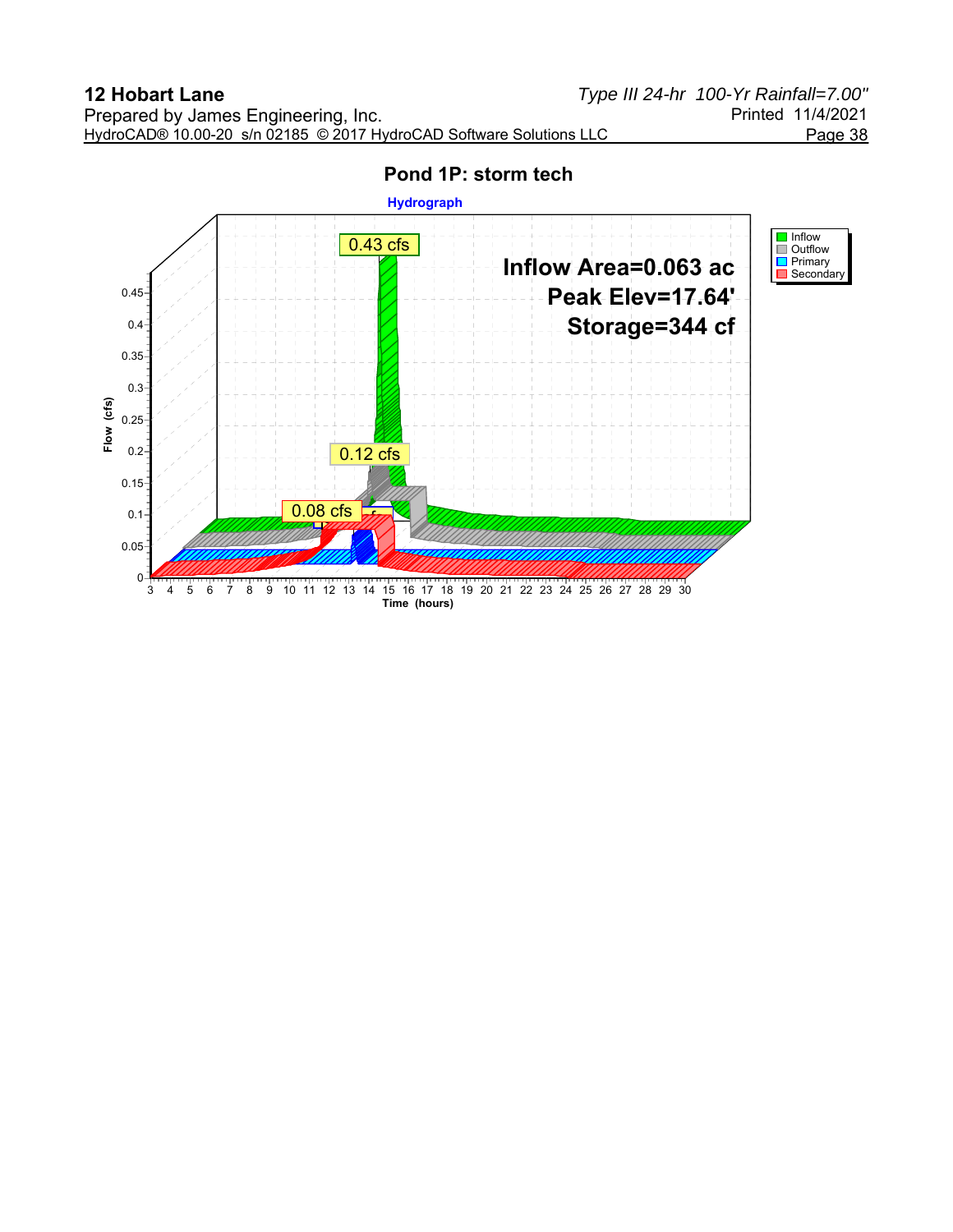## **Summary for Link 5L: infiltration lag**

| Inflow  | $\equiv$      | $0.08$ cfs $\omega$ 11.67 hrs, Volume=                            | $0.034$ af                          |
|---------|---------------|-------------------------------------------------------------------|-------------------------------------|
| Primary | $\sim$ $\sim$ | $0.08 \text{ cfs} \text{ @ } 17.67 \text{ hrs}, \text{ Volume} =$ | 0.034 af, Atten= 0%, Lag= 360.0 min |

Primary outflow = Inflow delayed by 360.0 min, Time Span= 3.00-30.00 hrs, dt= 0.01 hrs



# **Link 5L: infiltration lag**